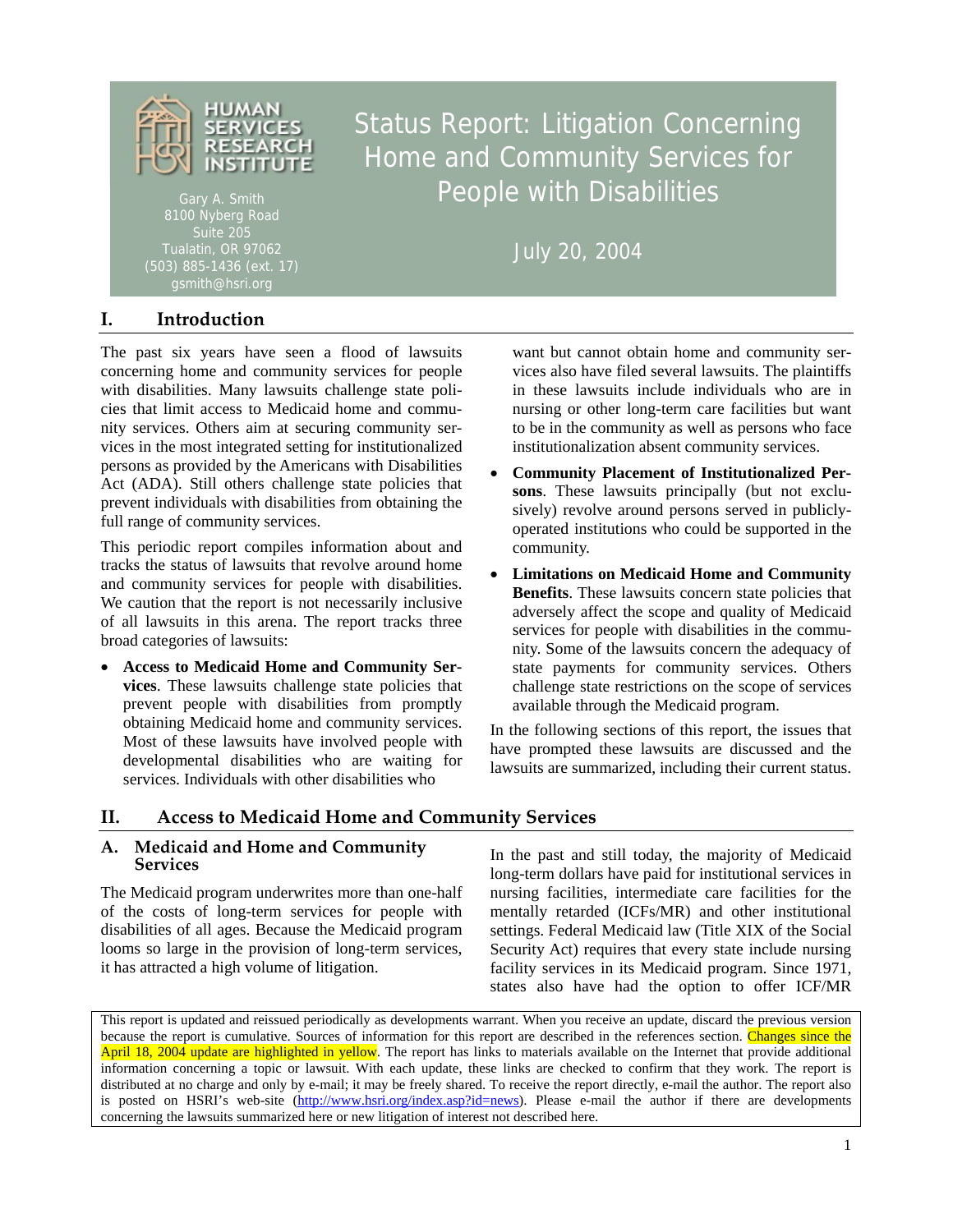services. Initially, ICF/MR services were concentrated in state-operated institutions. Now, the majority of ICF/MR residents are served by non-state organizations and the number of public institutions has been reduced. (Prouty et al, 2004)

Medicaid home and community services include home health care, personal care/assistance provided as a Medicaid state plan benefit, and home and communitybased services (HCBS) furnished under waivers granted by the Secretary of Health and Human Services. All states must provide home health in their Medicaid programs. States may elect to provide personal care/assistance and/or operate HCBS waiver programs.

The HCBS waiver program allows a state to offer community services as an alternative to institutional services (e.g., nursing facility and ICF/MR) to persons who meet institutional eligibility criteria. Via the HCBS waiver program, a state may offer services that it could provide but has elected not to offer under its regular Medicaid program (e.g., personal care) and other services that cannot be offered as a regular Medicaid benefit but assist individuals to remain in the community. Federal law (§1915(c) of the Social Security Act) gives a state latitude in selecting the services that it offers in an HCBS waiver program and targeting waiver services to specific groups of Medicaid beneficiaries (e.g., individuals with developmental disabilities). (ASPE, 2000) Federal policy also permits a state to limit the number of persons who participate in an HCBS waiver program.

While institutional spending still dominates Medicaid long-term services, states have substantially boosted spending for home and community services. For more than a decade, spending for Medicaid home and community services has grown more rapidly than institutional services. Between 1990 and 2003, HCBS waiver expenditures increased more than ten-fold, reaching \$18.6 billion. The share of Medicaid long-term services devoted to home and community services was  $33\%$  in 2003 compared to a little over 10% in 1990. In developmental disabilities services, HCBS waiver spending surpassed ICF/MR institutional in 2001. (Prouty et al., 2004)

Several critical factors lie behind lawsuits to expand access by people with disabilities to Medicaid home

hcbs.org/browse.php/topic/35/ofs/10/ 2

l

and community services. The most important is that growing numbers of individuals with disabilities want to remain in and be supported in their own homes and communities rather than institutional settings. Despite the expansion of Medicaid home and community services, most states have not kept pace with upward spiraling demand for long-term services. (Smith, 1999) Demographic and other factors lie behind rising demand for community services. Since the supply of community services has not kept pace with demand, the result has been wait listing individuals for services and a backlog of persons in nursing facilities and other institutional settings who cannot return to the community. Mounting frustration over the shortage of community services has boiled over into litigation.

Under Medicaid law, there is an entitlement to the institutional services included in a state's Medicaid program. But, a state may limit the number of people served in a HCBS waiver program. In the case of personal assistance services, states often restrict the Medicaid beneficiaries who may receive such services and, frequently, limit the amount of services that individuals may receive.

Lawsuits about access to Medicaid long-term services aim to establish that Medicaid beneficiaries with disabilities have access to community services on equal footing with "entitled" institutional services. Until six years ago, there had been relatively little litigation concerning Medicaid home and community services or the operation of HCBS waiver programs. In the arena of developmental disabilities services, the 1998  $11<sup>th</sup>$ U.S. Circuit Court of Appeals decision in the Doe v. Chiles lawsuit held that a state cannot simultaneously limit access to entitled ICF/MR services. This decision (described below) triggered lawsuits elsewhere that challenged states' authority to restrict access to Medicaid services by people with developmental disabilities. In 1999, the U.S. Supreme Court issued its landmark Olmstead v. L.C. ruling that Title II of the American with Disabilities Act requires states to make diligent efforts to serve individuals in the most integrated setting. This decision sparked lawsuits to secure community services for institutionalized persons as well as other individuals who potentially face institutionalization absent community services. While there are differences among the lawsuits, at heart their common aim is to ensure that individuals with disabilities who need long-term services can obtain them promptly in the community rather than in only institutional settings.

<sup>&</sup>lt;sup>1</sup> For information concerning 2003 Medicaid spending for longterm services nationwide and by state, go to:

In 2003, HCBS waiver expenditures for persons with developmental disabilities reached \$14.1 billion compared to \$11.5 billion for ICF/MR services. There were about 402,000 HCBS waiver participants with developmental disabilities compared to 107,000 ICF/MR residents. (Prouty et al., 2004)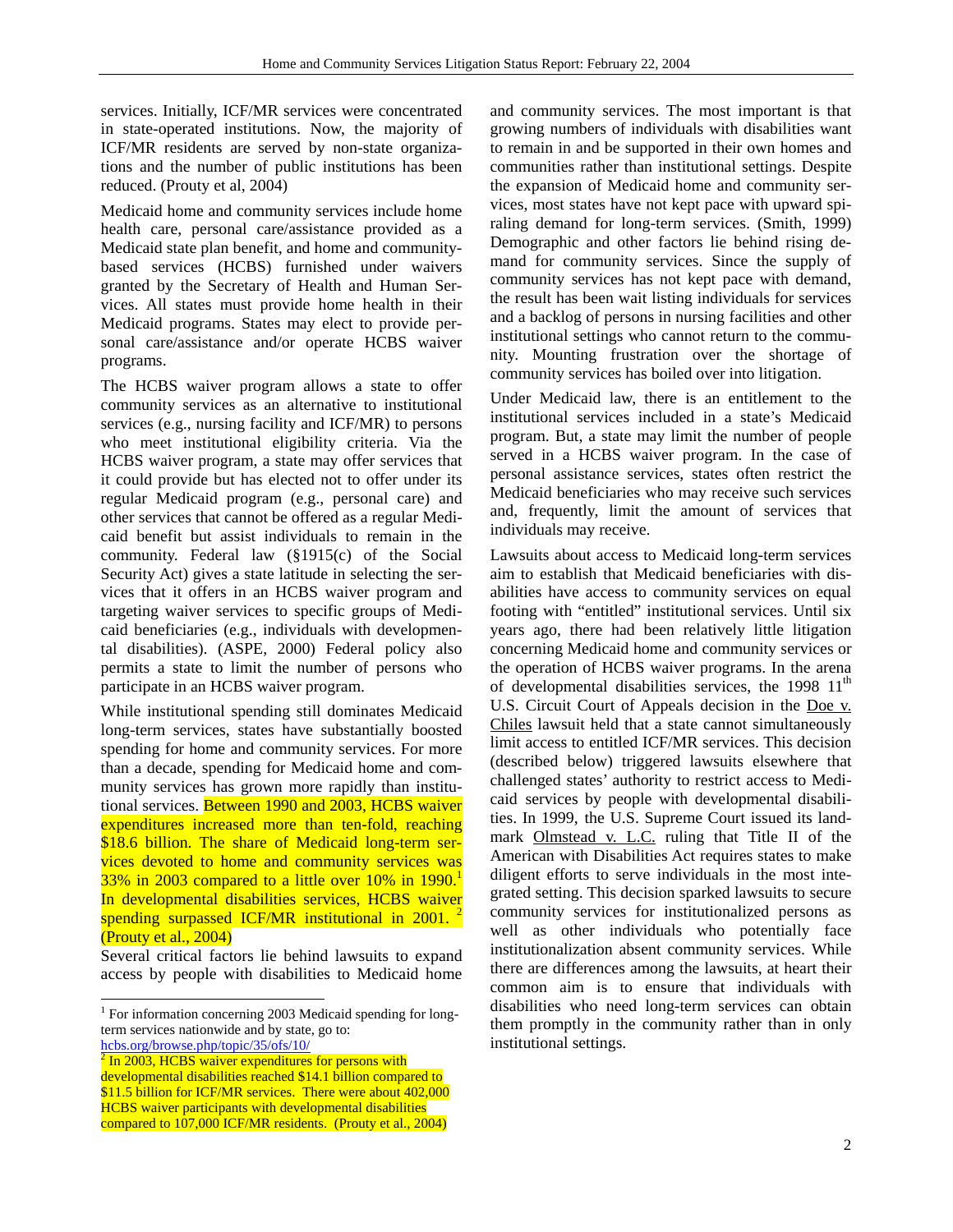$\overline{a}$ 

# **B. Legal Issues**

Lawsuits in this category assert that federal Medicaid law obliges a state to furnish Medicaid home and community services to eligible individuals when needed, challenging the premise that states have unfettered authority to restrict the availability of services. In many cases, the U.S. Supreme Court's Olmstead ruling also serves as the grounds for pleadings that the ADA dictates that states must furnish home and community services in the most integrated setting to individuals who qualify for them.<sup>3</sup>

In most cases, these lawsuits have been filed in federal court, although some have been filed in state court when violations of state law are alleged. Federal Medicaid law does not specifically provide for a beneficiary's seeking redress through the federal courts for alleged violations of Medicaid law. Federal law requires that a state operate an administrative appeals process (called Fair Hearing) through which a person may appeal adverse decisions concerning eligibility or services. Otherwise, if a state does not comply with Medicaid law and regulations, the principal federal remedy is to withhold or deny payments to the state.

In order to bring suit in federal court, plaintiffs rely on provisions of the U.S. Constitution and/or federal law in seeking relief. In particular, the Civil Rights Act of 1871 (42 U.S.C. §1983) grants citizens a private right of action to seek relief in federal court when state officials are alleged to violate the Constitution or federal law. Dating back many years, federal courts – including the U.S. Supreme Court – have affirmed that lawsuits involving Medicaid services can be brought in federal court law so long as the plaintiffs seek prospective relief from alleged violations and federal law confers individually enforceable right. As a result, lawsuits assert that, by not furnishing community services to eligible individuals, a state violates a right set forth in federal Medicaid law and/or the ADA.

Usually, these lawsuits also seek certification as a class action complaint because, in addition to the named plaintiffs who allege that their rights have been violated, there are other individuals in the same situation. Class action certification is the subject of a separate determination by the court.

In defense, some have claimed "sovereign immunity" from these lawsuits under the provisions of the  $11<sup>th</sup>$ Amendment to the U.S. Constitution. The  $11<sup>th</sup>$ 

l

Amendment bars suits against states in federal court. With rare exceptions, federal courts have rejected this defense in lawsuits involving Medicaid.<sup>4</sup>

More recently states have challenged the premise that Medicaid law confers individually enforceable rights that fall under the protections of §1983. These challenges are based on the 2002 U.S. Supreme Court Gonzaga University v. Doe decision that spelled out more stringent conditions for §1983 complaints.<sup>5</sup> Relying on this decision, states have argued that federal Medicaid law only governs a state's overall administration of its Medicaid program and does not grant beneficiaries individually enforceable rights.

Since the Gonzaga decision was handed down, there have been several decisions concerning the question of whether Medicaid law confers individually enforceable rights. In at least three lawsuits concerning home and community services for people with disabilities (the Pennsylvania Sabree et al. v. Houston and Utah D.C. v. Williams "waiting list" lawsuits as well as the California Sanchez v. Johnson lawsuit concerning payments for community services), district courts found that federal Medicaid law does not confer individually enforceable rights, based on their application of the Gonzaga decision. However, other courts have ruled that Medicaid beneficiaries continue to have individually enforceable rights under at least some key provisions of Medicaid law.<sup>6</sup> Going forward, this

 $3<sup>3</sup>$  A thorough discussion of the legal issues is in: Jane Perkins and Manju Kulkani (May 2000) "*Fact Sheet: Addressing Home and Community-based Waiver Waiting Lists through the Medicaid Program.*" This article is located at www.healthlaw.org/pubs/200005FactSheet\_hcbw.html.

 $4 \text{ In May } 2002$ , the  $4^{\text{th}}$  and  $6^{\text{th}}$  Circuits issued decisions rejecting state sovereign immunity claims in lawsuits regarding Medicaid EPSDT services. The 4<sup>th</sup> Circuit decision rejected North Carolina's immunity claim in Antrican v. Odom (www.healthlaw.org/pubs/200205.antrican.html). The  $6<sup>th</sup>$ Circuit overturned a controversial Eastern Michigan District Court ruling in the Westside Mothers v. Haveman litigation (laws.findlaw.com/6th/02a0172p.html). In August 2002, North Carolina and Michigan petitioned the U.S. Supreme Court to review these Circuit Court decisions. In October 2002, the Court turned down the North Carolina petition (see www.healthlaw.org/pubs/courtwatch/200210.antrican.html). In December 2002, the Court also denied Michigan's writ of certiorari. The Court let both Circuit Court decisions stand. 5 <sup>5</sup> See article at

www.healthlaw.org/pubs/courtwatch/200206gonzaga.html <sup>6</sup>  $6$  In particular, the federal District Court for Massachusetts recently ruled that the Medicaid Act's reasonable promptness (§1902(a)(8) of the Social Security Act), comparability  $(\S 1902(a)(10)(B))$ , and reasonable standards  $(\S 1902(a)(17))$ confer individually enforceable rights. The court specifically rejected the reasoning in the Sabree decision that found that the entire Medicaid Act was unenforceable. See article at: www.healthlaw.org/pubs/courtwatch/200404.masscourt.html. Similarly, the  $2<sup>nd</sup>$  Circuit also recently held (in the Connecticut Rabin v. Wilson-Coker lawsuit – decision at: caselaw.lp.findlaw.com/data2/circs/2nd/037572p.pdf) that Medicaid Act provisions are individually enforceable, the Gonzaga decision notwithstanding. The 2<sup>nd</sup> Circuit based its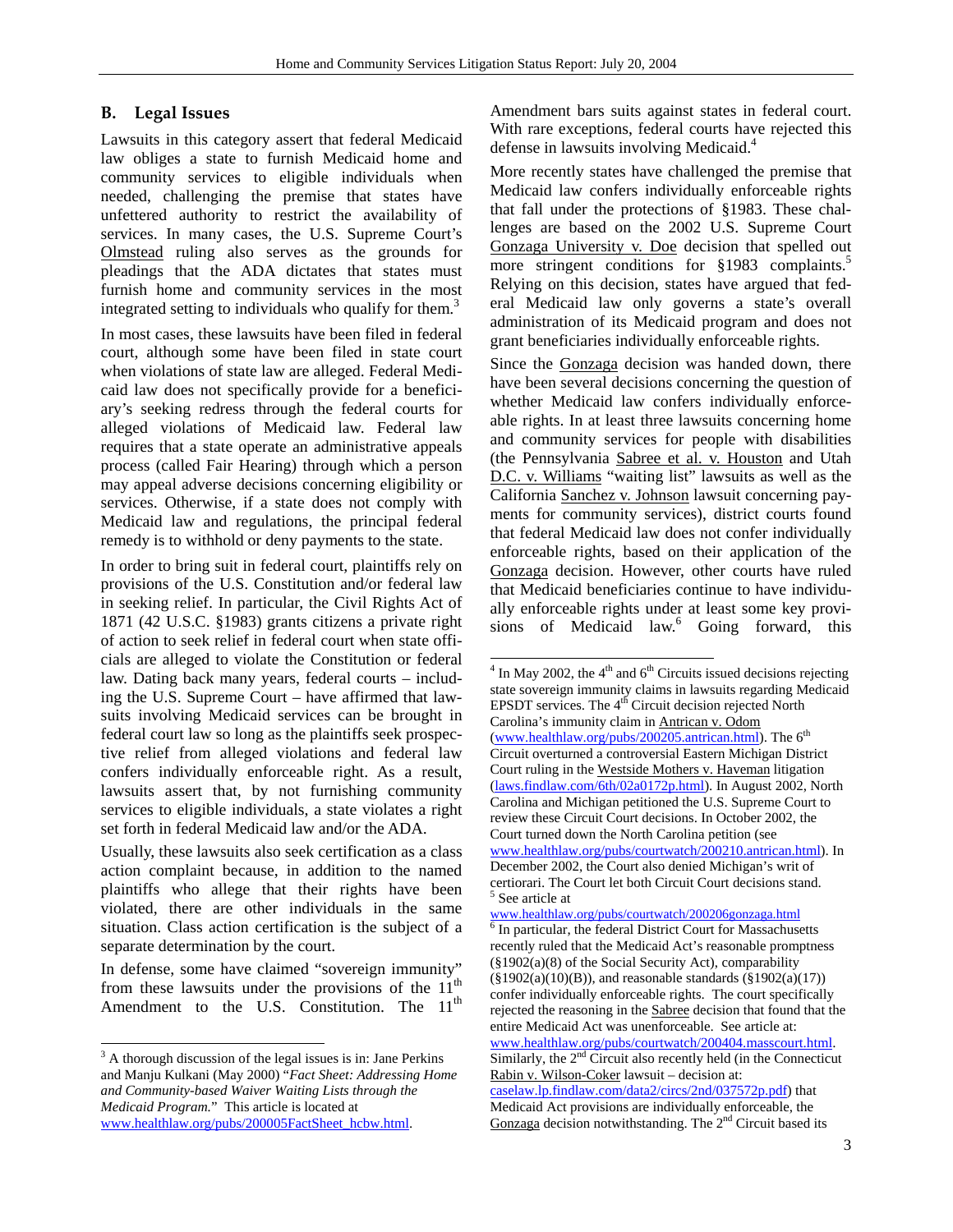fundamental question of whether individuals can seek redress through the federal courts for alleged violations of Medicaid law likely will continue to be litigated.

While claimed violations of federal Medicaid law vary by lawsuit, they often include:

- **Reasonable Promptness**. §1902(a)(8) of the Social Security Act and associated federal regulations mandate that a state promptly determine the eligibility of persons who apply for services. The regulatory standard for processing Medicaid applications for longterm care is no more than 90-days. Federal courts have ruled that  $\S 1902(a)(8)$  bars a state from wait listing individuals for entitled Medicaid services rather than providing them right away. In Doe v. Chiles, for example, the court held that this provision requires a state to furnish ICF/MR services promptly once an application has been approved and, thereby, wait-listing individuals indefinitely violates the intent of  $$1902(a)(8)$ .
- **Comparability**. §1902(a)(10) of the Social Security Act requires a state to make Medicaid services available on a "comparable" basis to all eligible individuals. In some lawsuits, plaintiffs claim that, by furnishing community services to some but not all eligible persons, a state violates this provision.
- **Freedom of Choice**. §1915(c)(2)(C) in the federal HCBS waiver program statute requires that a state permit an individual to choose between receiving waiver and institutional services. In some complaints, plaintiffs claim that, under  $\S 1915(c)(2)(C)$ of the Social Security Act, a person who has been determined to meet the eligibility requirements for institutional services has the right to select waiver services instead. In other words, a person's eligibility for entitled institutional services translates into an entitlement for HCB waiver services. However, pursuing this claim runs up against the authority of a state to limit the number of individuals served in HCBS waiver programs.
- **Right to Apply**. §1902(a)(3) of the Social Security Act affords individuals the right to apply for services and have a decision rendered concerning their applications. If a person's application is denied, then the individual must be afforded the right to appeal. In some cases, plaintiffs argue that the practice of

l

www.healthlaw.org/pubs/courtwatch/200404.tma.html.<br><sup>7</sup> This decision is at <u>laws.findlaw.com/11th/965144man.html</u>.

waiting listing individuals for services instead of determining their eligibility short-circuits this fundamental protection.<sup>8</sup> Often, there is an accompanying claim that a state's policies also violate the due process protections in the U.S. Constitution.

Alleged violations of Medicaid law frequently are accompanied by claims of violations of Title II of the ADA and §504 of the Rehabilitation Services Act of 1973. Title II requires public entities to provide services in the "most integrated setting" appropriate to a person's needs. Plaintiffs often assert that Title II mandates that individuals have access to community services on equal footing with institutional services and, by making institutional but not community services available, a state violates the ADA. Claimed §504 violations are similar except that this statute dictates that recipients of federal funds furnish services in the "least restrictive setting."

The U.S. Supreme Court's **Olmstead** decision<sup>9</sup> directly concerned Title II of the ADA. While the litigation revolved around the denial of community placement of two institutionalized individuals, the Court expressed the view that a state would not violate Title II if it had a "comprehensive, effectively working plan for placing qualified persons with mental disabilities in less restrictive settings" and "a waiting list that moved at a reasonable pace." However, the Court qualified its decision by stipulating that a state would not be deemed to violate Title II if achieving compliance forced it to make a "fundamental alteration" in its programs. Courts are grappling with the question of what constitutes a fundamental alteration.<sup>10</sup>

# **C. Lawsuits Involving Individuals with Developmental Disabilities**

There has been a high volume of lawsuits that challenge wait listing individuals with developmental disabilities for Medicaid home and community services. States have seen a substantial increase in the number of individuals seeking community services and have had difficulty keeping pace with this especially strong service demand. In addition, over the past several years, many states have limited or reduced ICF/MR services in favor of expanding waiver services for

ruling in part on provisions of §1123 of the Social Security Act (the so-called "Suter Fix") that specifically provides that a provision of the Act cannot be found unenforceable solely because it is included in a part of the statute that spells out state plan requirements. See article at:

<sup>8</sup> In addition, by not permitting the person to apply, it is frequently alleged that a state violates the individual's due process rights under the U.S. Constitution's 14<sup>th</sup> Amendment. This decision is at supct.law.cornell.edu/supct/html/98-

<sup>536.</sup>ZS.html. For more materials about the decision, go to the Atlanta Legal Aid Society website:

www.law.emory.edu/PI/ALAS/olmstead.htm. 10 See Sara Rosenbaum and Joel Teitelbaum. (2004). *Olmstead at Five: Assessing the Impact.* Kaiser Commission on Medicaid and the Uninsured. Available at:

www.kff.org/medicaid/kcmu062104pkg.cfm.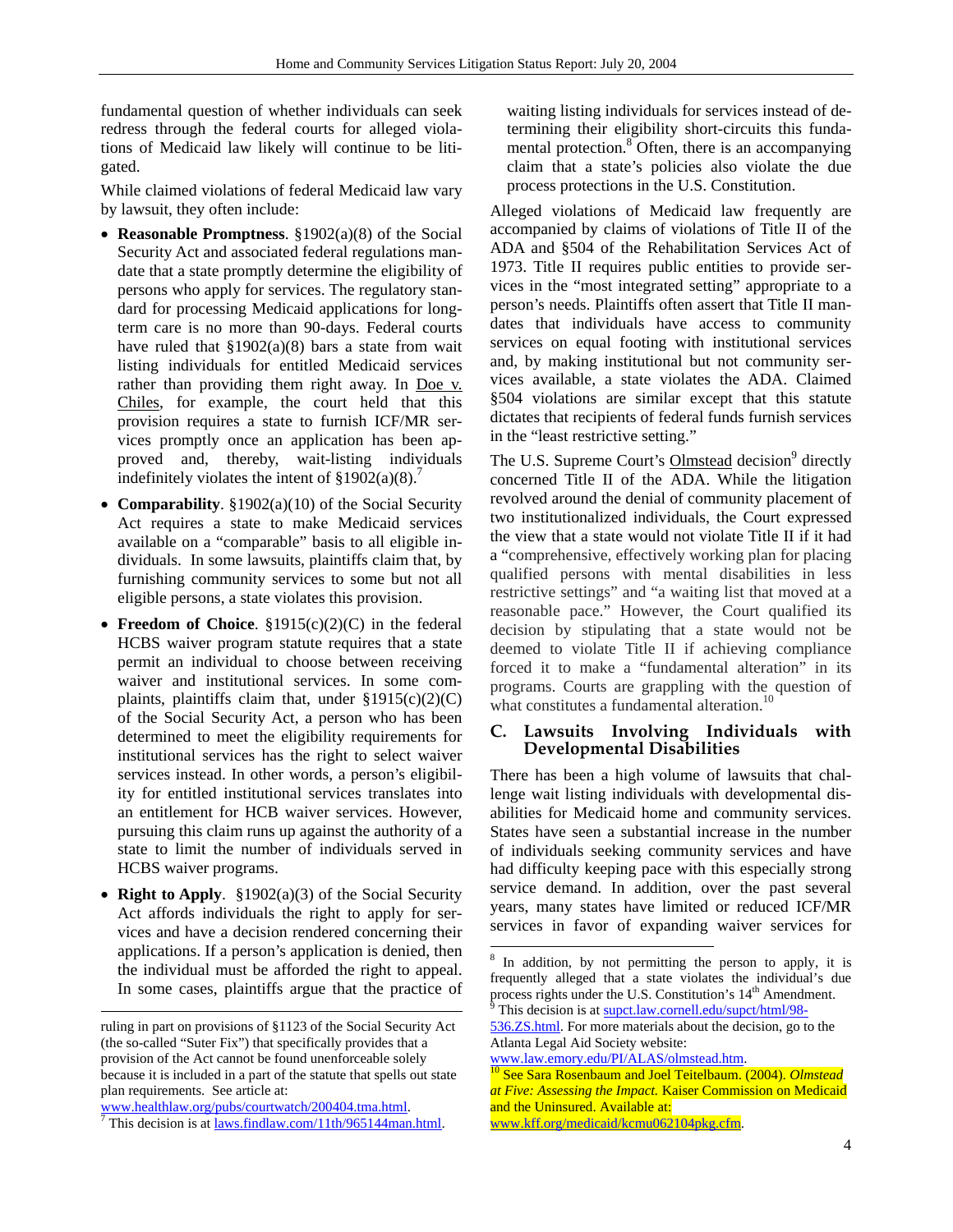people with developmental disabilities. But, the total supply of ICF/MR "beds" and HCBS waiver "slots" often has not kept up with demand, resulting in individuals queuing up on waiting lists. In some states, waiting lists have grown quite large. States also have limited their expenditures by capping both the number of persons who receive waiver services and the supply of ICF/MR beds. The combination of ICF/MR bed limits and HCBS waiver "slot" caps can mean that neither type of service is readily available to eligible individuals. Waiting lists are a highly visible issue in nearly all states, thereby explaining why there have been so many lawsuits to secure services for persons with developmental disabilities.

As noted, in March 1998, the  $11<sup>th</sup>$  U.S. Circuit Court of Appeals handed down a watershed ruling in the Florida Doe v. Chiles litigation that made it clear that federal Medicaid law does not allow a state to wait list individuals for ICF/MR services indefinitely. Florida had sought to limit the availability of both ICF/MR and HCB waiver services. The Court ruled that ICF/MR services were no different than any other nonwaiver Medicaid service and, hence, must be furnished with reasonable promptness to eligible applicants. Also, the court rejected the state's attempt to justify limiting services due to budget limitations, noting that courts had repeatedly found that "inadequate state appropriations do not excuse noncompliance." The Doe decision triggered lawsuits elsewhere since it spoke to the impermissibility of wait listing individuals for Medicaid services.

The 11<sup>th</sup> Circuit decision spoke directly to ICF/MR but not HCB waiver services. Most developmental disabilities waiting list lawsuits have been filed by individuals who seek HCBS but are wait-listed due to lack of funding. In many of these lawsuits, plaintiffs are attempting to establish the principle that a person's eligibility for ICF/MR services also extends to "equivalent" or "ICF/MR level" services under the HCBS waiver program.

In the West Virginia Benjamin H litigation (described below), the district court confronted a situation where a state had a moratorium on the development of new ICF/MR beds, nearly all available HCBS waiver slots were filled and only persons in crisis were offered services. Other individuals were waitlisted for HCBS with little or no prospect of receiving services in the near term. The court ruled that "Medicaid provides entitlements" and the state's restrictions on the availability of services violated the reasonable promptness requirement. The court rejected the state's defense that it lacked the funds to provide the services because, in the court's view, allowing this defense would permit states to "easily renege on their part of the Medicaid bargain by simply failing to appropriate sufficient funds." In short, the court found that the state could not impose limits on the overall number of people who could receive either ICF/MR or HCB waiver services. The court ordered the state to implement a plan to eliminate the waiting list and ensure that individuals could exercise free choice in selecting between institutional and community services.<sup>11</sup>

The Doe decision held that a state could not waitlist individuals for ICF/MR services and the Benjamin H decision spoke to the situation where a state had shortcircuited access by limiting both ICF/MR and HCB waiver services. Federal court rulings in some other lawsuits $12$  have pointed in the same direction as the Benjamin H ruling: namely, a person's eligibility for entitled ICF/MR services extends to home and community services. But, it is still far from settled that individuals who are not receiving services but qualify for ICF/MR services are entitled to HCBS.

Developmental disabilities waiting list lawsuits vary with respect to the plaintiffs' situations and the services they seek. In particular:

- In many cases, the lawsuit involves individuals who receive no services at all and are seeking HCBS waiver services (e.g., KY, TN, UT);
- Other lawsuits involve persons who already participate in the waiver program but have been wait listed for or denied some services offered in the program, most often residential services (e.g., CT, MA, WA);
- In a few lawsuits, the plaintiffs seek ICF/MR services in small community group homes as opposed to HCBS (e.g., CO); and,
- In other lawsuits, plaintiffs also include individuals who reside in ICFs/MR or large public institutions who are seeking HCBS instead as well as persons in the community waiting for services (e.g., NM, TX)

## **Status of Lawsuits**

As of July 2004, lawsuits seeking community services for people with developmental disabilities had been filed in twenty-five states. Each lawsuit is summarized below. At present, waiting list lawsuits in ten states (AL, CO, CT, KY, NE, OH, PA, TX, UT, WA) remain active; a settlement agreement in the Ohio lawsuit is pending court approval. Settlements have been reached in ten lawsuits (DE, FL, HI, ME, MA, MT, OR, TN,

 $\overline{a}$ <sup>11</sup> See National Health Law Project (1999). "West Virginia Court Orders End to Home Care Waiting Lists" at www.healthlaw.org/pubs/199907benjamin.html . 12 E.g., Prado-Steiman et al. v. Bush (see below)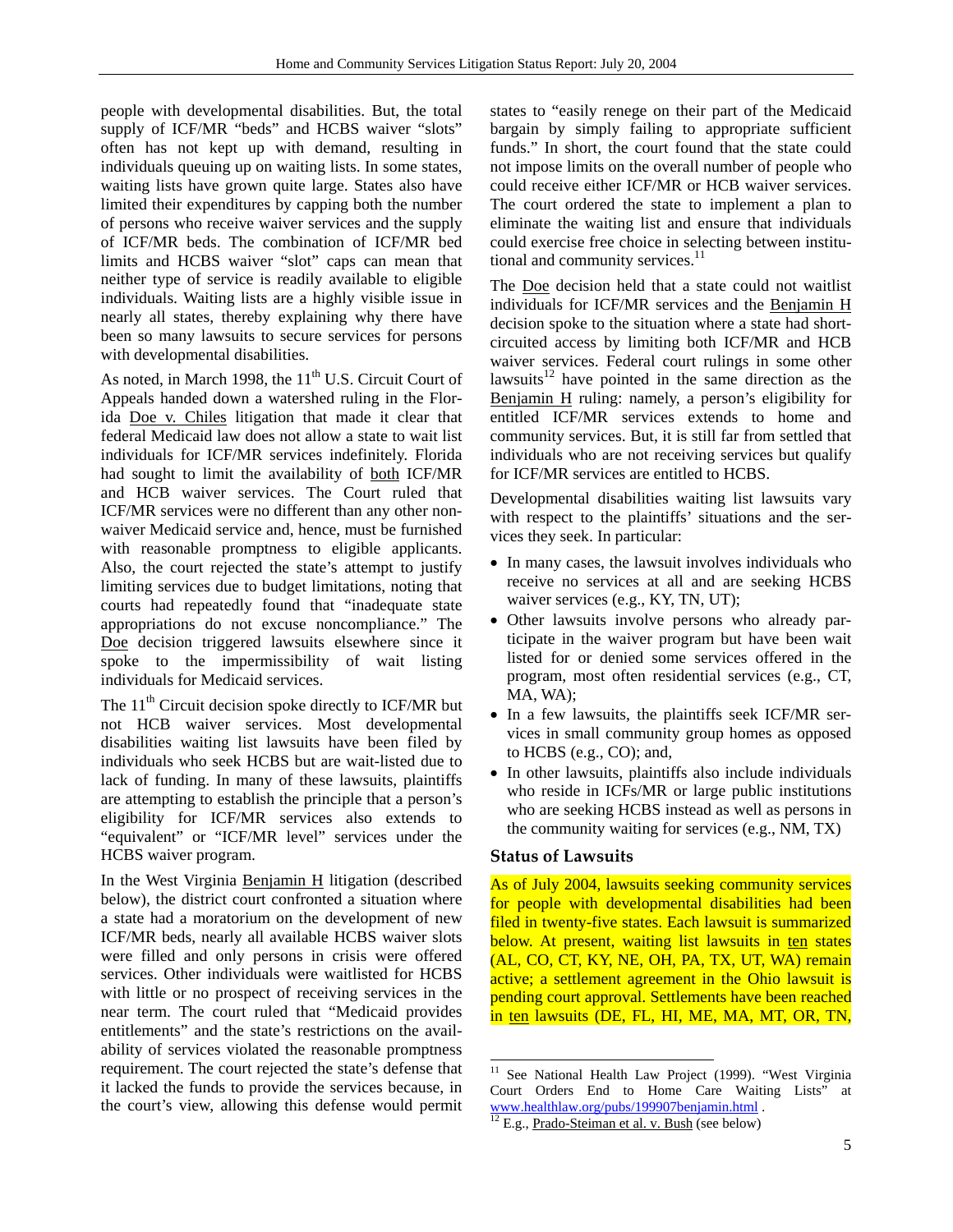VA and WV). The New Hampshire Cuming lawsuit is in the process of being withdrawn.



District courts have dismissed four other lawsuits (AK, AR, IL, NM). District court decisions involving two states (TX and WA) are on appeal to the Circuit Courts of Appeal.

Settlement agreements spell out steps to resolve the central issues in a fashion satisfactory to each side. The court must approve the agreement after conducting a "fairness hearing." Agreements require executive and legislative branch concurrence, including an agreement to secure additional funds. In the settlements, states typically have consented to increase the number of individuals who receive Medicaid HCBS over a multi-year period (e.g., three to five years). Depending on the case, the agreement may address other related issues. Settlements also set out how the parties will interact during the agreement's implementation, the circumstances that might void the agreement (e.g., not securing funds to implement the agreement), and how disputes will be resolved, including returning to court if need be.

# **1. Alabama: Susan J. et al. v. Riley et al.**

This complaint (00-CV-918) was filed in July 2000 in U.S. District Court for Middle Alabama on behalf of six plaintiffs with mental retardation. The lawsuit alleges that Alabama has failed to furnish ICF/MR or HCBS waiver services to eligible individuals. The plaintiffs were wait-listed for HCBS waiver services. The plaintiffs argue that Alabama's limiting the number of persons who receive Medicaid long-term services violates: (a) the requirement that services must be furnished with reasonable promptness per  $§1902(a)(8)$  of the Act; (b) the requirement that services be furnished to all eligible individuals on a comparable basis, as provided in  $\S 1902(a)(10)(B)$  of the Social Security Act; and, (c) the  $14<sup>th</sup>$  Amendment to the U.S. Constitution by depriving individuals of their right to services.

The state moved to dismiss the complaint, arguing that: (a) waiver services differ from other Medicaid services and, thus, are not subject to the same requirements; (b) states have the authority to limit the number of individuals served through an HCBS waiver program; and, (c) the plaintiffs have no enforceable right under federal or state law to the services they are seeking and, thereby, an action cannot be brought in federal court. This lawsuit has been quiet until recently. In June 2004, the court denied the state's motion to dismiss and ordered the state to answer the plaintiff complaint. The court also instructed the parties to prepare a discovery plan.

## **2. Alaska: Carpenter et al. v. Alaska Department of Health and Social Services**

A private attorney filed this lawsuit on behalf of 15 individuals in January 2001 in the U.S. District Court for Alaska. The lawsuit asserted that Alaska violated federal Medicaid law, the ADA, §504 of the Rehabilitation Act, and the  $14<sup>th</sup>$  Amendment to the U.S. Constitution by wait listing indefinitely eligible children and adults with developmental disabilities. The complaint argued that Alaska violated the ADA integration mandate as well as Medicaid's reasonable promptness requirement. The plaintiffs also alleged that Alaska violated federal requirements by improperly processing Medicaid applications and not giving individuals the opportunity to appeal adverse decisions about service authorization or changes in services. The plaintiffs did not seek class certification. In March 2002, the Court accepted a stipulated agreement by the parties to dismiss the suit.

#### **3. Arkansas: Tessa G. v. Arkansas Department of Human Services et al.**

Filed in June 2003 in the U.S. District Court for Eastern Arkansas, this lawsuit (03cv493) challenged Arkansas' practice of wait listing individuals for its HCBS waiver program for people with disabilities rather than allowing them to submit an application. In Arkansas, the state's practice had been to place individuals seeking services on a "request list." The lawsuit was not brought as a class action.

The plaintiff argued that the state violated  $\S 1902(a)(8)$ of the Social Security by not giving her the opportunity to apply for services and have her application acted on promptly. The plaintiff also alleged violations of: (a)  $\S 1915(c)(2)$  of the Act for short circuiting her freedom to choose between ICF/MR and waiver services; (b) denying her access to the Medi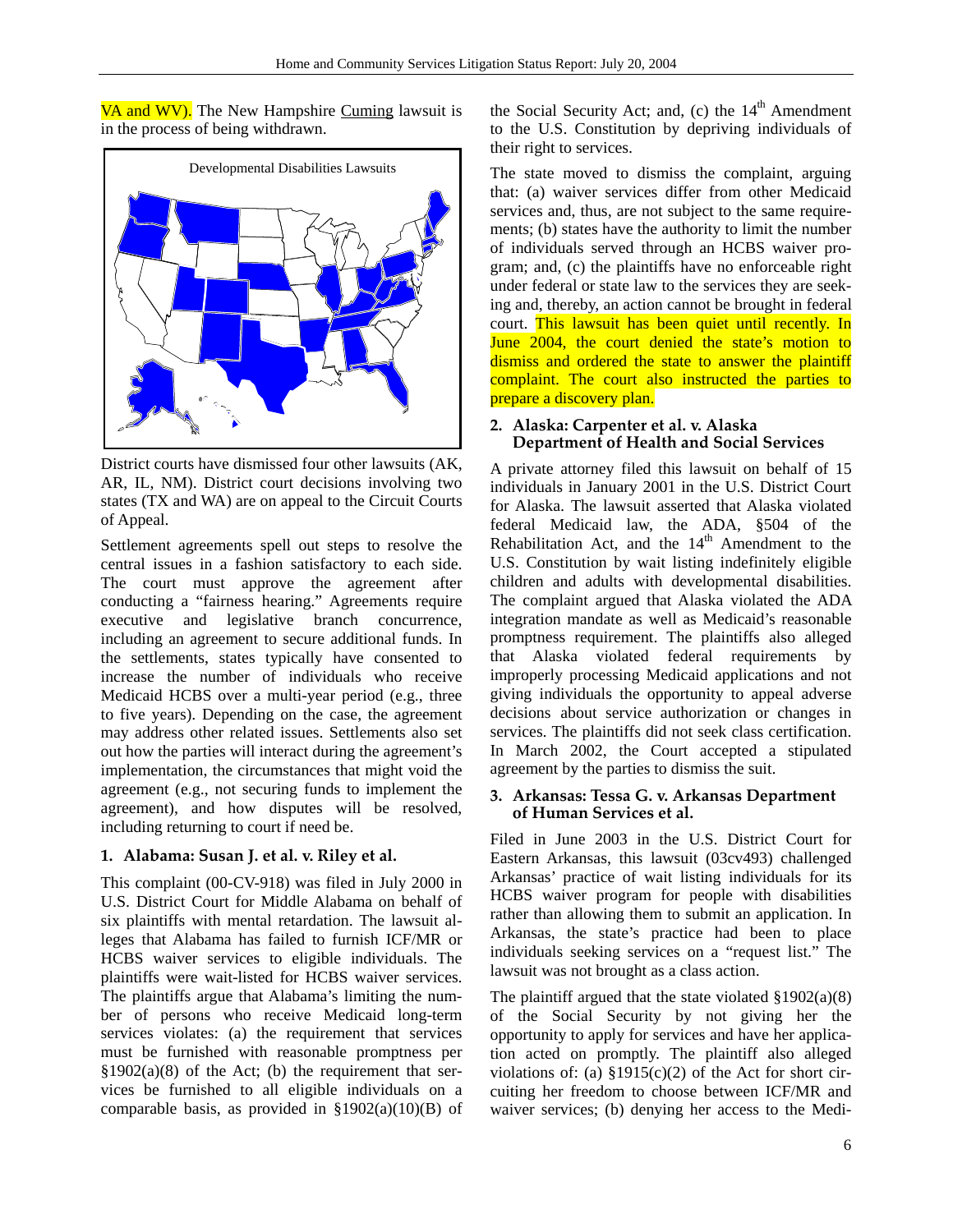caid Fair Hearing process under  $\S 1902(a)(3)$ ; and, (c) violating the procedural due process component of the 14<sup>th</sup> Amendment to the U.S. Constitution

At hearing, the court indicated that it was strongly inclined to order the state to provide an application to all individuals on the request list. The state conceded that federal law required that individuals be allowed to apply for services and have their applications acted upon promptly. It also agreed to offer waiver services to individuals on the request list up to its CMS approved participant cap. Reportedly, there were 1,000 available "slots" as a result of additional funding approved by the Arkansas legislature in its last session. Based on the state's willingness to voluntarily comply, the Court dismissed the case in August 2003.

# **4. Colorado: Mandy R. et al. v. Owens et al.**

Private attorneys filed this class action complaint (00cv01609) in the U.S. District Court for Colorado in August 2000. The complaint asserts that Colorado has violated federal Medicaid law, the ADA, §504 of Rehabilitation Services Act of 1973, and the U.S. Constitution by failing to provide ICF/MR residential services with reasonable promptness to eligible individuals. The plaintiffs specifically seek ICF/MR small group home services rather than services via Colorado's HCBS waiver program. In Colorado, only a handful of individuals currently are served in ICFs/MR. Almost all individuals receive Medicaid residential services through the state's Comprehensive Services HCBS waiver program. The Arc of Colorado supports this lawsuit.<sup>13</sup> The state filed a motion to dismiss in September 2000.

In March 2002, Judge Richard P. Matsch ruled on the accumulated motions in the case. His rulings on four motions were of particular interest. First, he denied the state's motion to dismiss the claim that Colorado is violating the  $$1902(a)(8)$  reasonable promptness requirement, relying on the opinion handed down by the 10<sup>th</sup> Circuit Court of Appeals in the New Mexico Lewis litigation (see below). Second, Matsch granted a motion by the Colorado Association of Community Centered Boards (CACCB) to intervene. CCBs are non-profit agencies designated in Colorado law to provide or arrange for community services for individuals with developmental disabilities. The CACCB intervened because the outcome of the litigation could have a substantial impact on CCBs. In its motion to intervene, the CACCB introduced the new claim that Colorado violates §1902(a)(30)(A) of the Social Security Act because the state's payments for community services are inadequate and have caused

their quality to erode. Under federal judicial rules, an intervener may raise new claims germane to the litigation. The CACCB also claimed that wait listing individuals violated federal Medicaid law. However, it argued that this violation should be remedied by expanding waiver services rather than ordering the state to furnish ICF/MR services.

Third, Judge Matsch denied the plaintiffs' motion to certify the complaint as a class action. Matsch ruled that the plaintiffs (who seek ICF/MR group home services) were not necessarily representative of the class as proposed (which would have included individuals who may want different types of services). Matsch also observed that, if the plaintiffs prevail, systemic change would follow, thereby making class certification unnecessary. Last, he denied the plaintiffs' motion for a preliminary injunction, principally on two grounds. He noted that it was unclear that the plaintiffs would prevail on the merits. Second, he pointed out that the relief sought by the plaintiffs would cause major changes in the Colorado Medicaid program and have a major budgetary impact. Matsch decided that he did not have a basis to issue a preliminary injunction. In April 2002, the plaintiffs appealed the denial of class action certification to the  $10<sup>th</sup>$  Circuit, which did not take the appeal because the case had not run its course at the district court level.

In July 2002, the state filed a summary judgment motion to dismiss the plaintiffs' claims. The state argued in part that it had no affirmative responsibility to develop ICFs/MR but instead that its role was akin to an "insurer," limited to paying for services once delivered. In August 2002, the plaintiffs filed a motion for partial summary judgment. In a brief accompanying the motion, the plaintiffs attacked the state's reasoning, arguing that the state's responsibilities under Medicaid law extend beyond mere claims payment and include assuring that services actually are furnished to eligible persons. The plaintiffs asked the Court to summarily find the state in violation of  $\S 1902(a)(8)$  and §1902(a)(10) of the Social Security Act for failing to furnish ICF/MR services with reasonable promptness and providing them to some but not all eligible persons. The plaintiffs asked the Court to take up their ADA and §504 claims after deciding the ICF/MR entitlement question. Plaintiffs urged the court to apply the ADA and §504 to fashion its remedy of the alleged Medicaid Act violations by directing the state to sponsor ICF/MR services in small group homes that meet the ADA integration standard.

In September 2003, Judge Matsch ruled on the outstanding summary judgment motions. He denied the plaintiffs' motions for summary judgment. At the same

l <sup>13</sup> See statement at www.thearcofco.org/waitinglist.html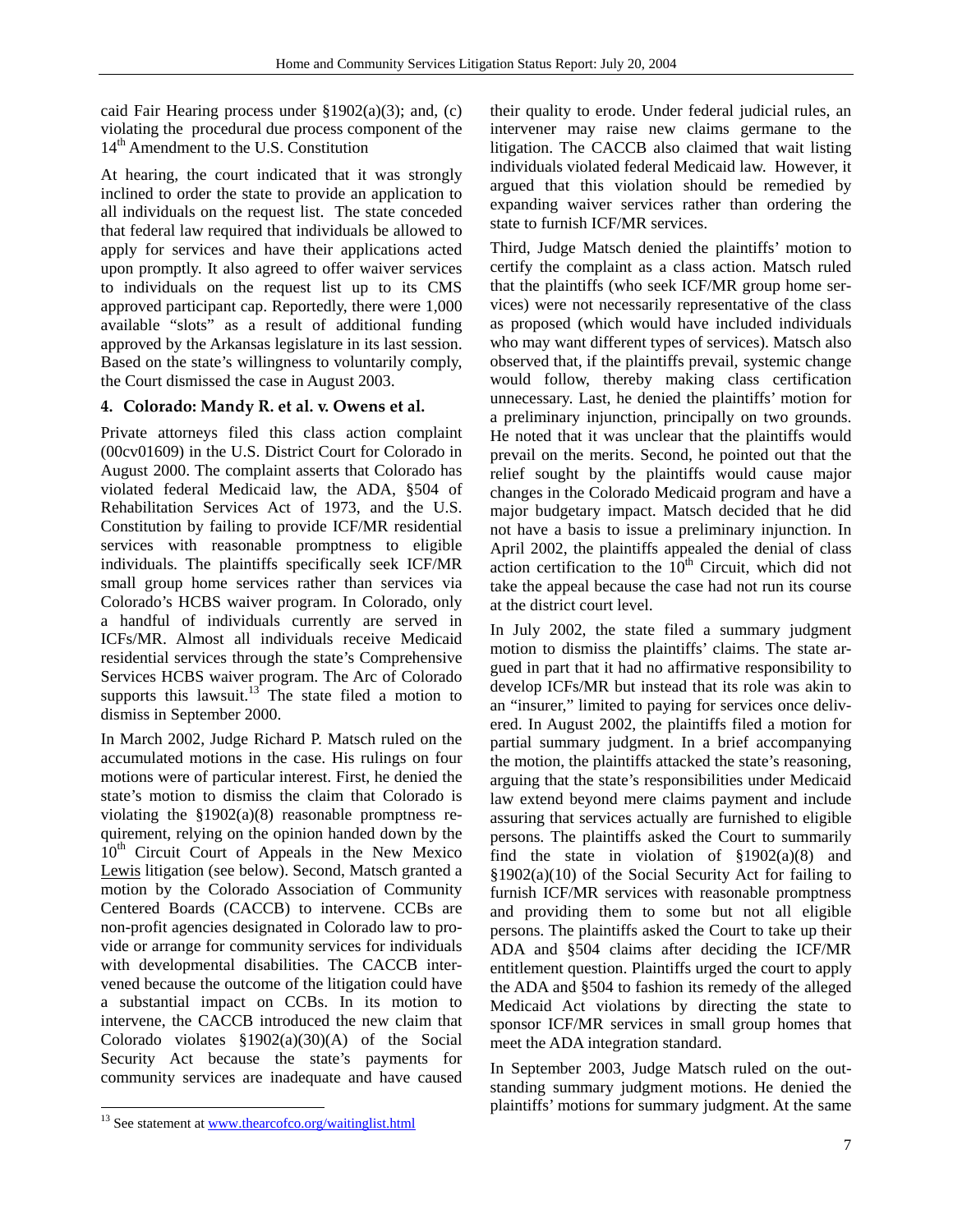time, he denied the state's motion to dismiss the plaintiffs claims that Colorado has violated §1902(a)(8) and §1902(a)(10) of the Social Security Act. These claims are at the center of the question of whether Colorado's policies violate Medicaid law. Matsch also denied the state's motion to dismiss the CACCB claim that Colorado's payments for community services violate §1902(a)(30). With respect to the Medicaid violations, Matsch found that a more complete presentation of the facts was necessary before he could rule. As a result, these three claims will be addressed at trial.

However, Matsch dismissed the plaintiffs' ADA Title II of the ADA and §504 claims, ruling that these claims were not "viable" and rejecting the plaintiffs' argument that Colorado's policies run afoul of the Olmstead decision, pointing out that "*Olmstead* does not stand for the proposition that a state must create, expand, or maintain programs for the purpose of preventing disabled individuals from becoming institutionalized." He also rejected the plaintiffs' proposition that he should consider the plaintiffs' ADA and §504 claims when fashioning remedies for the Medicaid violations, pointing out each claim must stand on its own merits.

The trial in this lawsuit was held during the first week of June 2004. In advance of trial, the state moved to dismiss CACCB as an intervener but the court denied this motion. It is uncertain when the court will hand down its decision.

#### **5. Connecticut: Arc/Connecticut et al. v. O'Meara and Wilson-Coker**

This complaint (01-cv-1871) was filed in October 2001 in U.S. District Court for Connecticut by Arc/Connecticut against the Commissioners of the Departments of Mental Retardation (DMR) and Social Services (the state's Medicaid agency) on behalf of persons with mental retardation wait-listed for Medicaid home and community-based waiver services. The plaintiffs include persons who receive some waiver services but are wait listed for principally residential services and persons who do not receive any waiver services at all.

The lawsuit challenges several state policies. A central issue is plaintiffs' allegation that Connecticut has restricted waiver services based on available funding. The plaintiffs argue that this practice violates federal policy which requires that waiver participants receive the full range of services offered in a state's program that are necessary to meet their needs. The state is alleged to have wait listed individuals who receive day and other supports for waiver residential services. In support, the plaintiffs pointed to January 2001 policy guidance issued by the Centers for Medicare and Medicaid Services (CMS) in Olmstead Letter #4.14 Among its provisions, the CMS letter spelled out the requirement that HCBS waiver participants must be furnished any covered service that they require within a reasonable period. The plaintiffs also allege that the state has masked the operation of the waiver program in a fashion that results in individuals and families not being allowed to apply for the program and thus leaving them unaware of its benefits. Finally, the plaintiffs argue that, unless Connecticut is directed to change how it operates its program, individuals face the prospect of waiting years for services.

In August 2002, the Court ruled on two pending motions. In February 2002, the plaintiffs filed a motion to extensively amend their original complaint. The amended complaint included additional alleged violations of federal Medicaid law and regulations, especially surrounding the state's administration of its waiver program. The state objected, arguing that this would broaden the subject matter of the original complaint. The Court accepted the amended complaint since it was submitted on a timely basis. In June 2002, fifteen more individuals asked to be included as plaintiffs. Again, the state objected but the Court decided to allow the individuals to join the case.<sup>15</sup> In September 2002, the state moved to dismiss the complaint. In October, the court denied the state's motion.

In January 2003, the court granted class certification, thereby expanding the lawsuit's scope to all 1,700 individuals on the state's waiting list. The class includes all persons eligible for DMR services who have applied for and are eligible for the waiver program or would be eligible if they had the opportunity to apply. In February 2003, the plaintiffs filed a second amended complaint.<sup>16</sup> The second amended complaint alleges that the state has violated: (a)  $\S 1902(a)(10)(B)$ of the Social Security Act by not making Medicaid services available on a comparable basis to all eligible persons; (b)  $\S 1902(a)(8)$  by not furnishing services with reasonable promptness and denying persons the opportunity to apply; (c)  $\S1915(c)(2)(C)$  by not giving individuals a choice between institutional ICF/MR and waiver services; (d)  $\S 1915(c)(1)$  and  $\S 1915(c)(4)$  for limiting services under the HCBS waiver program to those available and funded rather than providing the services needed by each person; (e) the ADA by not permitting ICF/MR residents to apply for the waiver program until they already have been placed in the community and operating its Medicaid program in a

<sup>&</sup>lt;sup>14</sup> Located at: <u>cms.hhs.gov/states/letters/smd11001.pdf</u><br><sup>15</sup> These rulings are at

www.ctd.uscourts.gov/Opinions/082002.jba.omeara.pdf. 16 Located at: arcct.com/WaitingListComplaint0203.htm.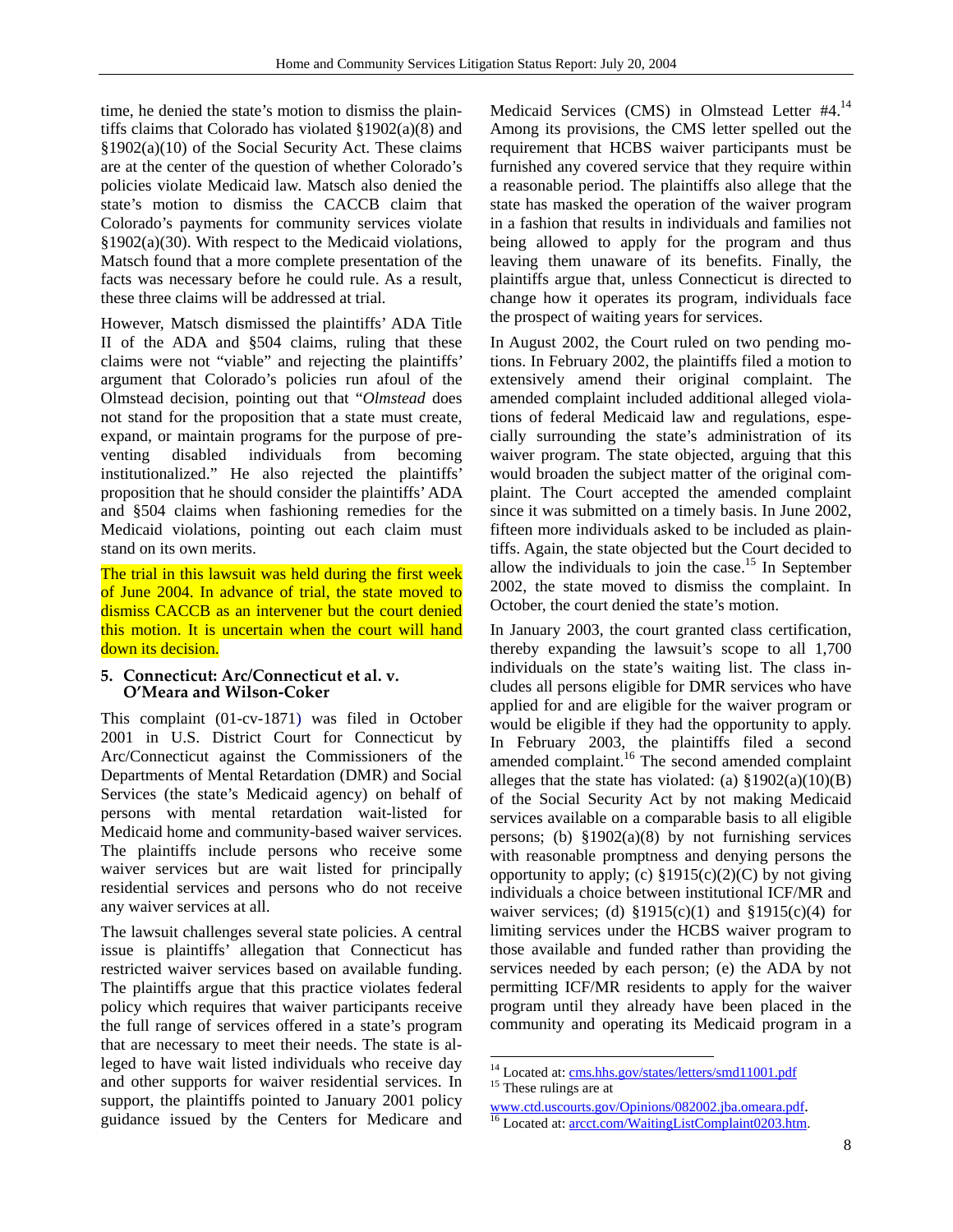fashion that does not afford equal access to covered benefits; (f)  $\S 1902(a)(3)$  for not giving individuals the opportunity to appeal decisions concerning their services; and, (g) the plaintiffs' due process protections under the U.S. Constitution. Trial is now scheduled to start in <mark>March 2005</mark>.

In a related development, Governor Rowland has unveiled a five-year plan to reduce the waiting list. Starting in 2005, residential services would be expanded to accommodate an additional 150 individuals per year for a five year period. Family support funding also would be increased to support an additional 100 individuals each year. The plaintiffs' attorney characterized this development as encouraging.

## **6. Delaware: The Arc of Delaware et al. v. Meconi et al.**

In April 2002, nine individuals – joined by The ARC of Delaware, Homes for Life Foundation, and Delaware People First – filed a class action complaint (02 cv-255) against the Delaware Department of Health and Social Services and its Division of Developmental Disability Services (DDDS) in the U.S. District Court for Delaware. The lawsuit charges that Delaware has failed to serve more than 1,180 individuals who are eligible for but have been denied access to Medicaid HCBS waiver and/or community ICF/MR services. The Public Interest Law Center of Philadelphia and Community Legal Aid Society Disability Law Program (Delaware's P&A agency) represent the plaintiffs.

The plaintiffs include individuals who live with aging caregivers along with persons served at Stockley Center (Delaware's public institution) who have been assessed as appropriate to return to the community. The complaint alleges that these individuals have waited many years for services but have little prospect of receiving them any time soon. The proposed class would include: (a) all individuals presently on DDDS' waiting list for community residential services; (b) all individuals presently receiving DDDS services eligible for but not receiving HCBS waiver or ICF/MR services; and, (c) all institutionalized persons who qualify for services in the community. An estimated 100 Stockley Center residents reportedly have been assessed as appropriate for return to the community.

The plaintiffs argue that Delaware operates its service system in violation of Medicaid law, the ADA and the U.S. Constitution, thereby leading to the "denial of necessary care and services, inappropriate placement in state institutions, restraint [of] ... liberty without due process, unnecessary and needless deterioration and regression in health status, the loss of opportunities to maximize self-determination and independence, and the loss of opportunities to live in integrated settings and to receive programs and services development in accordance with professional standards."

The plaintiffs claim that Delaware violates: (a) §1902(a)(8) of the Social Security Act by failing to provide Medicaid services with reasonable promptness and denying individuals the opportunity to apply for services; (b) Title II of the ADA and §504 of the Rehabilitation Act by not furnishing services in the most integrated setting. The complaint also alleges that Delaware does not have a "comprehensive effectively working plan" for placing qualified persons in less restrictive settings and is not moving its waiting list at a reasonable pace, as provided by the Olmstead decision; (c) §1902(a)(10) of the Social Security Act by failing to provide Medicaid services in adequate amount, duration and scope; (d) the Due Process Clause of the  $14<sup>th</sup>$  Amendment to the Constitution and 42 U.S.C. §1983; and, (e) §1915(c)(2)(C) of the Social Security Act by not providing a choice between ICF/MR or waiver services. The plaintiffs moved for class certification, a temporary restraining order and a preliminary injunction. The state moved for dismissal.

In September 2003, the parties announced that they had fashioned a preliminary agreement to dismiss the lawsuit. In April 2004, the plaintiffs submitted a notice of dismissal to the court. This notice was based on a Memorandum of Understanding (MOU) that has been agreed to by the parties. The MOU provides for the state to fund 79 new community residential placements in FY 2005, including placements for 24 Stockley residents. It also provides that the state will submit a federal application to establish a new waiver program to provide supports for persons who live with their natural families. The agreement also commits the state to collaborate with the plaintiffs to improve waiting list management and needs assessment as well as take other steps to strengthen community infrastructure. Going forward, the MOU also provides that the state will continue to place additional Stockley residents and seek increased funds to expand home and community services. The parties will submit for the court's consideration a stipulation to embody the MOU in the dismissal of the lawsuit. An outgrowth of the discussions leading up to the MOU was Governor Miner's September 2003 Executive Order establishing Governor's Commission on Community-Based Alternatives to increase emphasis on community-based services in Delaware.

## **7. Florida: John/Jane Doe v. Bush et al./Wolf Prado-Steiman et al. v. Bush et al.**

In 1992, a class action complaint was filed (as Doe v. Chiles et al.) on behalf of individuals who had been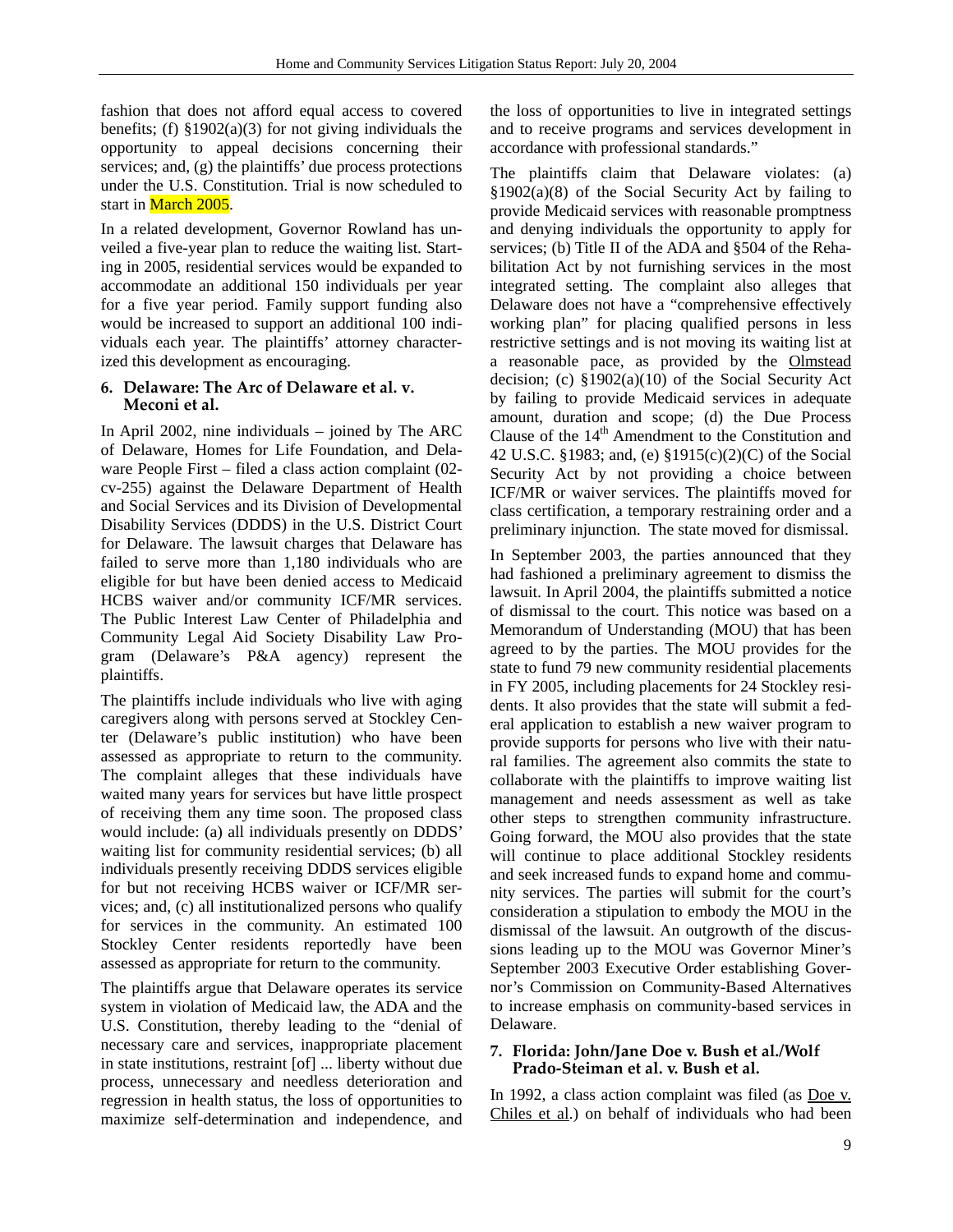wait-listed for ICF/MR services. The Doe complaint asserted that Florida violated federal Medicaid law by not furnishing ICF/MR services with reasonable promptness to eligible Medicaid recipients with developmental disabilities. In March 1998, the U.S.  $11<sup>th</sup>$  Circuit Court of Appeals upheld the District Court's 1996 ruling that wait listing individuals for ICF/MR services violated federal Medicaid law (see above). A second complaint – Prado-Steiman (98cv06496) – was filed by The Advocacy Center (Florida's P&A agency). This complaint directly challenged Florida's policies in operating its HCBS waiver program for people with developmental disabilities (especially by not furnishing services that had been identified as needed) and was amended to contest the state's wait listing individuals. In August 2001, the District Court approved a settlement agreement in the Prado litigation that provided that all individuals waiting for services in July 1999 would receive services by 2001 and for the state to make substantial changes in the operation of its waiver program.

Led by Governor Jeb Bush, Florida has undertaken a major expansion of its HCBS waiver program for people with developmental disabilities. Since Bush took office in 1998, funding for developmental disabilities services has tripled and now exceeds \$1 billion. Between 1998 and 2001, the number of persons participating in Florida's HCBS waiver program for people with developmental disabilities doubled from 12,000 to 24,000. Among its other provisions, the Prado settlement agreement includes an "operational definition" of how the state will comply with the reasonable promptness requirement.

While Florida has made major strides in expanding community services, new issues have arisen since the settlement was reached, including the emergence of a "post-Prado" waiting list that reportedly has reached 14,000 individuals. These individuals sought services after July 1999 and, hence, are not covered by the settlement. Governor Bush's FY 2005 budget funds to serve an additional 3,200 persons.

In March, 2002, the Advocacy Center filed a 20-page Notice of Material Breach of the Prado settlement, contending that systemic problems have led to the authorization of services that are "less than necessary to provide services in the community and in small facilities." The letter outlined deficiencies in the Florida service system in eighteen areas including: provider development and access in various geographic areas, quality assurance, service delivery timelines, and due process. Florida's Office of the Attorney General denied that the state had broken the terms of the agreement in "any material or systemic way." Following

attempts to mediate the issues, in July 2003 the Advocacy Center moved for the court to continue its jurisdiction, based on material breach of the settlement agreement. In March 2004, the court rejected the plaintiffs' motion, finding that none of the specific alleged breaches warranted the court's continued jurisdiction and announcing that it would close the case once remaining procedural issues were resolved.

## **8. Hawai'i: Makin et al. v. State of Hawai'i/The Disability Rights Center et al. v. State of Hawai'i et al.**

**Makin**. In December 1998, the Hawaii Disability Rights Center – state's P&A agency – filed this class action complaint (98cv997) on behalf of 700 waitlisted individuals in the U.S. District Court for Hawai'i. The complaint alleged that the state's practice of wait listing individuals for HCB waiver services violated federal Medicaid law and the ADA. The state challenged the applicability of the ADA, arguing that the U.S. Supreme Court's Olmstead decision dealt with only institutionalized persons. The district court rejected this argument by reasoning that the lack of community services would leave institutionalization as the only option available to individuals.

In April 2000, the state and plaintiffs forged a settlement agreement $17$  wherein the state agreed to increase the number of individuals served in the state's HCBS waiver program by approximately 700 individuals over the three-year period ending June 30, 2003. By June 2002, approximately 560 additional individuals had been served. The agreement also provided that the state would not change its eligibility policies but would make other changes, including employing person-centered planning methods to identify the supports that individuals should receive.

**Disability Rights Center.** In September 2003, the Disability Rights Center completed its evaluation of the implementation of the settlement agreement.<sup>18</sup> As a result of this evaluation, the Center filed a new class action complaint (03-00524) seeking declaratory and injunctive relief based on its view that the state has not complied with the Makin settlement agreement.<sup>19</sup> In essence, the Center alleges that the state policies and

<sup>&</sup>lt;sup>17</sup> The lawsuit and agreement are described at

www.hawaiidisabilityrights.org/General\_NewsDetail.aspx?nid=  $\frac{1009}{18}$  Located at:

www.hawaiidisabilityrights.org/Forms/MakinReportOfFindings  $\frac{9.18.03 \text{.doc}}{19 \text{ At:}}$ 

www.hawaiidisabilityrights.org/Forms/SMComplaint10.01.03( web).doc. A press release describing the complaint is at:

www.hawaiidisabilityrights.org/General\_NewsDetail.aspx?nid= 1018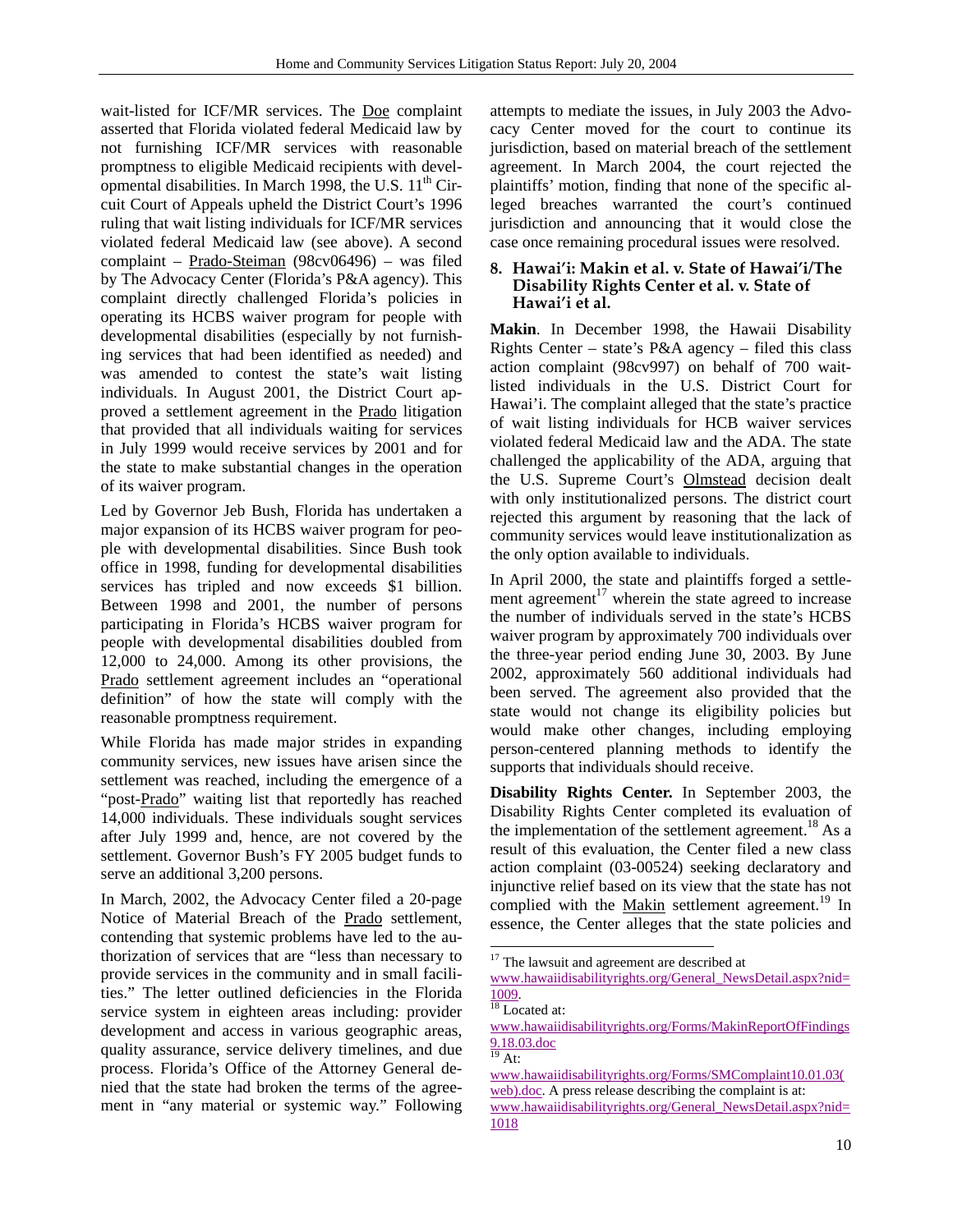practices have caused 300 Makin class members class to remain on the waiting list. The Center contends that the state furnished services to individuals who sought services after the settlement agreement rather than to the class members and, in FY 2002, reverted funds that could have been used to serve the class members. Moreover, the Center argues that some class members are not receiving the full range of services that they require. The plaintiffs claim that the state's policies and practices violate: (a) the ADA; (b) §504 of the Rehabilitation Act; (c) the Constitution's procedural due process provisions; (d) §1902(a)(8) of the Social Security Act; (e)  $$1915(c)(2)(A)$  by furnishing inadequate waiver services; and, (f) provisions of Hawai'i state law. The plaintiffs are asking the court to order the state to move individuals – including class members – off the waiting list at a reasonable pace, defined as furnishing services to them within six months and also rule that the state's failure to adopt a comprehensive plan that assures the waiting list moves at a reasonable pace is unlawful. The parties are exploring a possible settlement. Absent a settlement, trial is slated to begin in July 2005.

# **9. Illinois: Bruggeman et al. v. Blagojevich et. al.**

This lawsuit (00-cv-5392) (formerly Boudreau v. Ryan) was filed in September 2000 by a private attorney in the U.S. District Court for of Northern Illinois on behalf of five named plaintiffs with developmental disabilities eligible for but not receiving Medicaid long-term services. The complaint alleged that Illinois does not furnish Medicaid services to eligible individuals with reasonable promptness nor afford individuals freedom of choice to select between ICF/MR and HCB waiver services. The suit also alleged violations of other provisions of the Social Security Act, the ADA, §504 of the Rehabilitation Act and the  $14<sup>th</sup>$  Amendment to the U.S. Constitution. The plaintiffs asked the court to "issue preliminary and permanent injunctive relief requiring the Defendants … to offer the Plaintiffs the full range of ICF/MR services or HCB waiver services and other services for which they are eligible within 90 days or some other specifically defined, reasonably prompt period."

In response, the state moved to dismiss, claiming immunity under the  $11<sup>th</sup>$  Amendment and challenging the plaintiffs' other claims. In May 2001, siding with the state, the court dismissed the plaintiffs' ADA claim because the complaint was filed against public officials whereas Title II of the ADA speaks to the policies of a "public entity." However, the court rejected the state's arguments concerning the other claims, including sovereign immunity.

In February 2002, the court dismissed the lawsuit, deciding that the plaintiffs' main claim was their lack of access to residential services near their families. The court was persuaded by the state's arguments that (a) federal law does not require that a state arrange for services on the basis of proximity to family and (b) the services the plaintiffs sought might be available elsewhere in Illinois. The court also ruled that the plaintiffs lacking standing to bring the lawsuit.

In March 2002, the plaintiffs appealed the dismissal to the  $7<sup>th</sup>$  Circuit Court of Appeals. In June 2002, the plaintiffs submitted their brief to the Circuit Court.<sup>20</sup> The plaintiffs asked the Circuit to review the district court's rulings on the Medicaid, ADA, and Rehabilitation Act claims and argued that facts unearthed during trial showed that the state was not in compliance with federal law. In June 2002, the U.S. Department of Justice (USDOJ) Civil Rights Division submitted an *amicus* brief. The brief focused only on the district court's dismissal of the ADA claim. The brief noted that the dismissal was based on a previous  $7<sup>th</sup>$  Circuit ruling that USDOJ contended was in error. USDOJ argued that there was ample support for the proposition that individuals may sue public officials not just public entities in federal court to enjoin violations of the ADA.

In July 2002, another *amicus* brief was filed by the American Civil Liberties Union (ACLU) of Illinois, Equip for Equity (the Illinois P&A agency), and a coalition of Centers for Independent Living. This brief also argued for reinstating the ADA claim and that the district court paid insufficient attention to the interplay of Illinois' policies and their impact on access to services in the most integrated setting in dismissing the ADA claim. The brief urged the Circuit to "leave for another day the many larger legal questions … regarding whether the Illinois system for providing services … complies with federal law."

In October 2002, the state replied, again arguing that the plaintiffs lacked standing to bring suit and also that there was no enforceable federal requirement that individuals receive services in close proximity to their families. Next, the defendants asserted that their only responsibility under federal Medicaid law was to "provide appropriate rates of payment" but not to ensure that individuals receive necessary services. The state also opposed the USDOJ and ACLU *amici* briefs. Finally, the state asserted that it had not waived  $11<sup>th</sup>$ Amendment rights and urged dismissal of the lawsuit on sovereign immunity grounds.

 $\overline{a}$ <sup>20</sup> This brief and others filed in this case are available at www.ca7.uscourts.gov/briefs.htm. To obtain the briefs, enter case number 02-1730.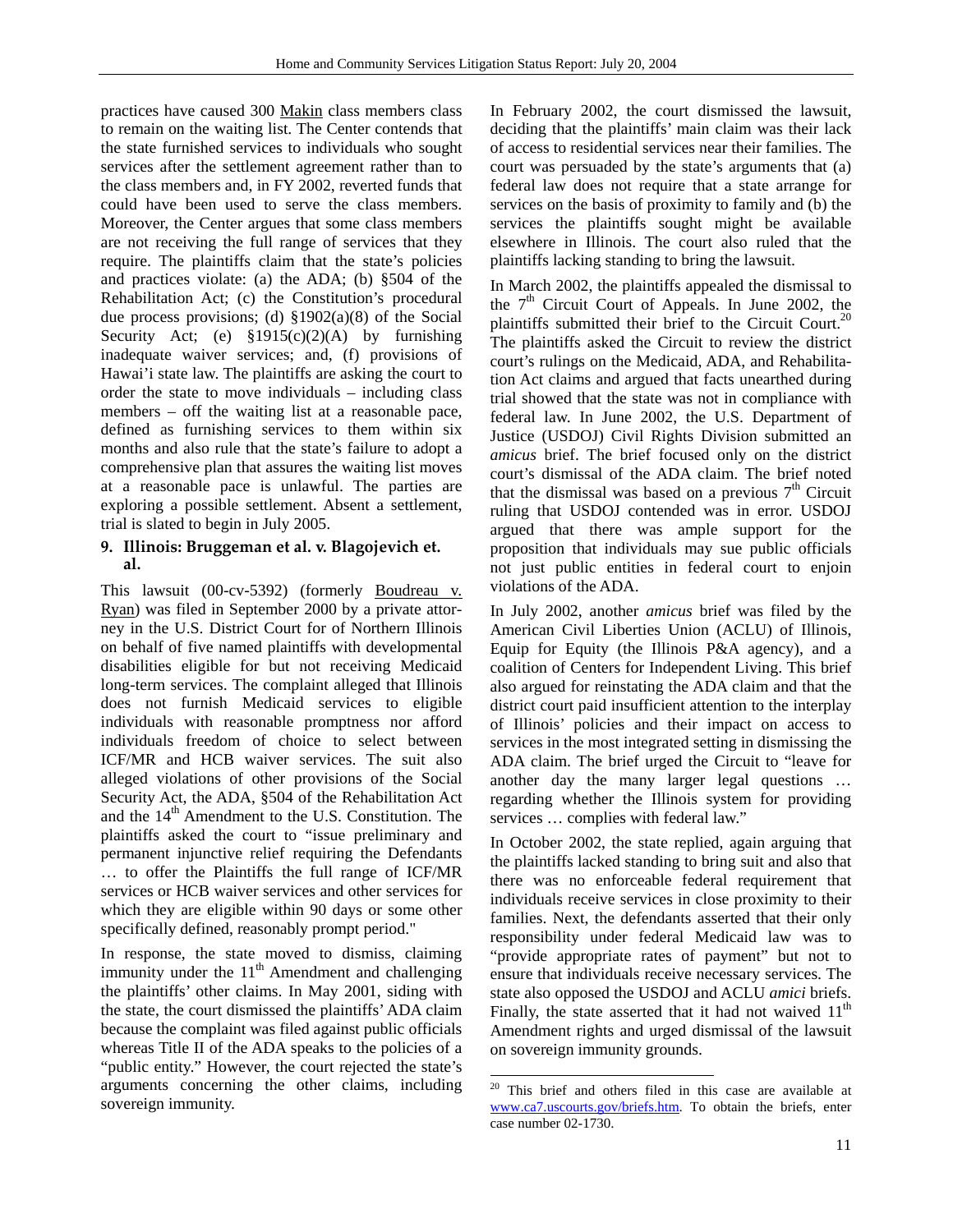In April 2003, the Circuit decided that the district court erred in concluding the plaintiffs lacked standing to pursue their Medicaid claims. However, the Circuit upheld the lower court decision to reject these claims, ruling that federal law did not dictate that services be available near the individual's family home. The Circuit also conceded that its previous ruling that suits brought under the ADA must be filed against public entities rather than state officials had been in error, based on decisions elsewhere.

However, the Circuit ruled that the district court had not adequately considered the plaintiff claims when it decided that the plaintiffs lacked standing to sue under the Rehabilitation Act. The Circuit concluded that the plaintiffs might have standing and set aside the dismissal of the plaintiffs' Rehabilitation Act and ADA claims. The Circuit remanded the lawsuit and "commended" to the district court the Olmstead decision, especially pointing to that part of the decision that provided "if... the State were to demonstrate that it had a comprehensive, effectively working plan for placing qualified persons with mental disabilities in less restrictive settings, and a waiting list that moved at a reasonable pace not controlled by the State's endeavors to keep its institutions fully populated," the state would not be violating Title  $II.^{21}$ 

In July 2004, the parties announced that they had arrived at a stipulated settlement of the lawsuit. The details of this settlement are not available but reportedly its scope is limited to the provision of services to the named plaintiffs.

## **10.Kentucky: Michelle P et al. v. Holsinger et al.**

In February 2002, the Kentucky Division of Protection and Advocacy filed a lawsuit (02-CV-00023) in the U.S. District Court for Eastern Kentucky on behalf of four people with mental retardation and their family caregivers against the state's Cabinet for Health Services and the Departments for Medicaid Services and Mental Health and Mental Retardation. The lawsuit charges that Kentucky has improperly wait listed individuals for Medicaid services.<sup>22</sup> The plaintiffs also sought class action certification on behalf of an estimated 1,800 wait-listed persons. In recent years, the Kentucky legislature has substantially boosted funding in order to reduce the waiting list but a long waiting list remains.

The plaintiffs argue that, even though they are eligible for ICF/MR level services, they have been wait-listed

l

and have indefinite prospects for receiving services. They also complain that even individuals in emergency status are unable to receive services promptly despite their priority status. The complaint claims that Kentucky is violating: (a)  $\S 1902(a)(10)(A)$  of the Social Security Act for failing to provide ICF/MR level services to all Medicaid beneficiaries who are eligible for them; (b)  $$1902(a)(8)$  for failing to furnish services with reasonable promptness; (c)  $\S 1902(a)(10)(B)$  for making ICF/MR level services available to some Medicaid beneficiaries but not all; (d) Title II of the ADA and §504 of the Rehabilitation Act by failing to serve individuals in the most integrated setting; and, (e)  $$1915(c)(2)(C)$  by not giving eligible individuals a practical choice between ICF/MR or other available alternatives through the HCBS waiver program.

In March 2002, the District Court granted class certification and ruled in plaintiffs' favor on other motions over state objections. The class is "all present and future Kentuckians with mental retardation and/or related conditions who live with caretakers who are eligible for, and have requested, but are not receiving Medical Assistance community residential and/or support services." In June 2002, the  $6<sup>th</sup>$  Circuit Court of Appeals denied the state's petition appealing the class certification. Trial is scheduled for January 2005.

#### **11.Maine: Rancourt et al. v. Maine Department of Human Services et al.**

In August 2001, a complaint (01-CV-00159) was filed in the U.S. District Court for Maine on behalf of three adults with developmental disabilities waiting for services was filed against the Maine Departments of Human Services (the Medicaid agency) and Behavioral and Developmental Services (which administers Maine's HCBS waiver program). The lawsuit charged that the state did not furnish services to people with developmental disabilities in a "reasonably prompt" manner. Class-action certification was sought on behalf of 1,000 adults with developmental disabilities who were not receiving timely services.

In November 2001, the court denied the state's motion to dismiss the lawsuit on  $11<sup>th</sup>$  Amendment sovereign immunity grounds. The court portrayed the state's arguments for dismissal as "while intellectually intriguing, are a didactic exercise in historical legal formalisms, apparently inspired by the musings of Justice Scalia  $\ldots$ " The Court pointed to previous  $1<sup>st</sup>$  Circuit decisions that affirmed federal court jurisdiction in these types of lawsuits. In May 2002, the Court certified the class action over the state's objections. The state petitioned the  $1<sup>st</sup>$  Circuit to review the class action certification. In July 2002, the  $1<sup>st</sup>$  Circuit rejected the petition.

<sup>&</sup>lt;sup>21</sup> The opinion is on the  $7<sup>th</sup>$  Circuit's web site at:

www.ca7.uscourts.gov/op3.fwx. Enter case number 02-1730.<br><sup>22</sup> More information is at

www.kypa.net/community/Olmstead/waitinglist\_1.html.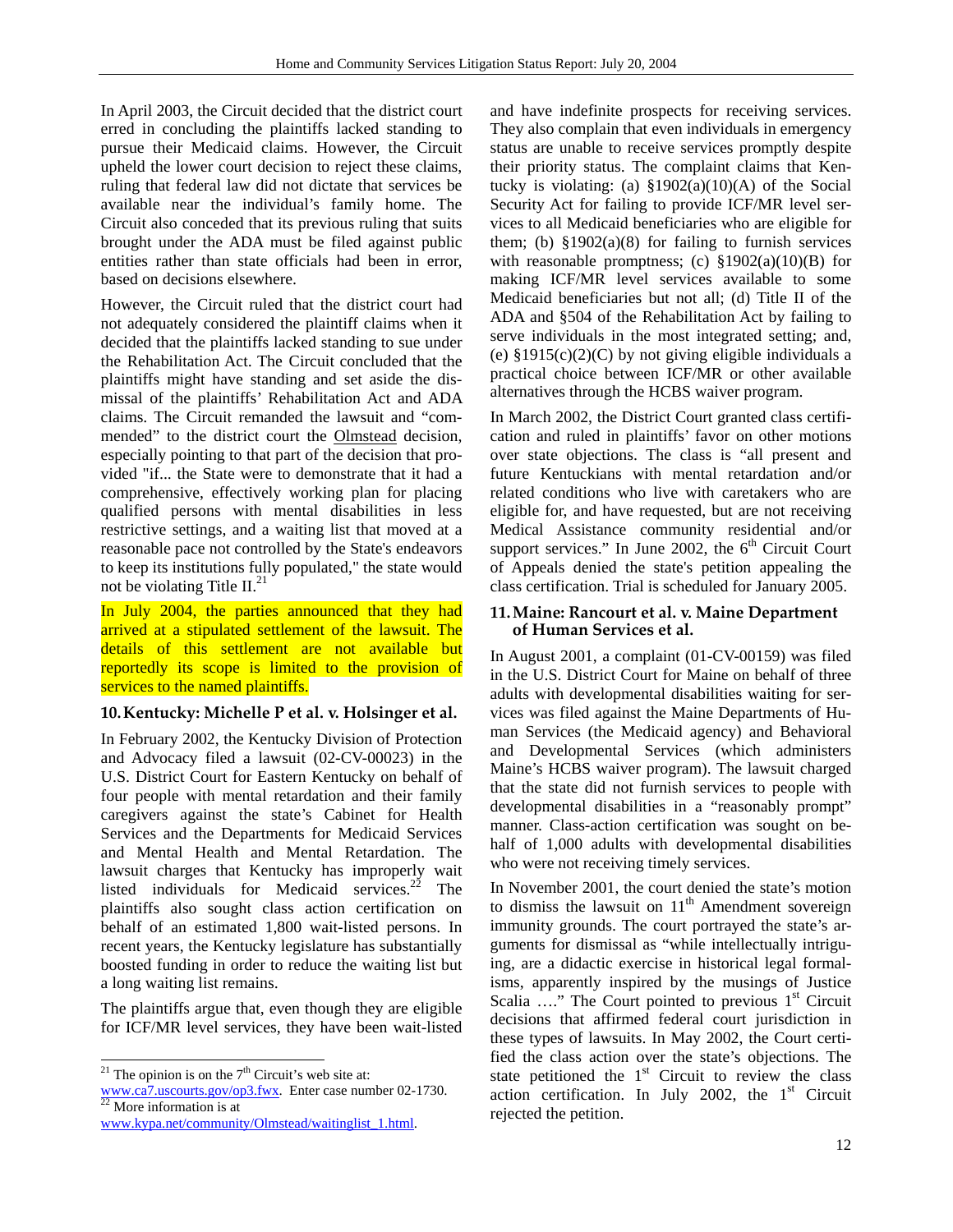In May 2003 the parties filed a joint motion asking the court to approve a settlement that they had worked out. In July 2003, the court approved the agreement.<sup>23</sup> The agreement is effective January 2004 and the court will retain jurisdiction through December 2006. For purposes of the agreement, the class is defined as: "all developmentally disabled individuals who: (1) are current or future recipients of Medicaid in the State of Maine; (2) are no longer entitled to receive benefits and services through the Maine public school system; and (3) are eligible to receive intermediate care facilities and/or other services for the mentally retarded, or care under the Home and Community-Based Waiver Services for Persons with Mental Retardation."

The agreement provides that the state will furnish Medicaid state plan day habilitation and case management services within 90-days to all individuals who had sought them in the past. The state must notify all Medicaid beneficiaries of the settlement. In the case of individuals who newly qualify for services, the agreement provides for their receiving case management and day habilitation services within no more 225 days. In the case of individuals who also qualify for the HCBS waiver program and who require "residential training services," the agreement defines "reasonable promptness" as starting services in no more than 18-months. This timeframe reflects the state's experience concerning the amount of time it takes to develop a licensed residential setting that matches the needs and preferences of an individual, although state officials note that often less time is required. However, the agreement does not require the state to expand the waiver program over and above the number of slots already approved by CMS.

# **12.Massachusetts: Boulet et al. v. Cellucci et al.**

This class action complaint was filed in March 1999 (originally as Anderson v. Cellucci) by private attorneys on behalf of the plaintiffs and their families who were dissatisfied with the state's pace in reducing its waiting list. The complaint asserted that Massachusetts violated federal Medicaid law and the ADA by failing to provide residential services with reasonable promptness to otherwise eligible individuals and by waitlisting them indefinitely. While the state had reduced the waiting list, the plaintiffs sought to accelerate the expansion of residential services.

In July 2000, the District Court issued a summary judgment in the plaintiffs' favor, ruling that the state was required to furnish Medicaid residential services with reasonable promptness. But, the Court certified a

l

narrower class than proposed by the plaintiffs who had asked that it include all individuals wait listed for Medicaid residential services along with persons who would be eligible for them in the future. The Court narrowed the class to individuals already participating in the HCBS waiver program who were wait listed for residential services or wait listed persons not served in the waiver program who could be accommodated under its participant cap. The Court directed the state to furnish residential services to class members within 90-days or, if not feasible, to propose a plan to comply with the reasonable promptness requirement. $^{24}$ 

In November 2000, the parties agreed in principle to a settlement. In January 2001, the court approved a settlement agreement. The agreement modified the class to include all individuals wait listed as of July 2000, regardless of whether the person was receiving or would be eligible to receive HCB waiver services. The modified class had 2,437 members, including 1,961 waiting for out-of-home residential services only, 266 waiting for both residential and non-residential services (e.g., day services), and 210 waiting for non-residential services only. Under the agreement, the state committed to provide residential services to 300 more individuals in FY 2001 using already appropriated funds. Over the next five years (FY 2002 – 2006), the state agreed to seek funding to provide residential services to an additional 1,975 individuals at a pace of 375 – 400 persons per year. Individuals who do not receive residential services right away would receive "interim services" (in-home, family support and other services) until residential services became available. The parties also agreed to procedures for preparing residential and interim service plans. The agreement commits the state to increase annual funding by \$114 million in 2006 when the agreement is expected to be fully implemented. Over the five-year period 2002 – 2006, the state committed \$355.8 million in total funding to expand services. The state's FY 2004 budget provided an additional \$49.5 million to continue to expand community residential services as required by the settlement. Governor Romney's FY 2005 budget provides \$70 million to fund the settlement.

## **13.Montana: Travis D. et al. v. Eastmont Human Services Center**

Filed in 1996 by the Montana Advocacy Program (the state's P&A agency), this complaint alleged that Montana was violating federal Medicaid law, the Americans with Disabilities Act integration mandate and the U.S. Constitution by failing to provide

 $^{23}$  A description of the agreement and its full text are located at: www.drcme.org/rancourt.html

 $24$  A discussion of this ruling, other information about the complaint and the settlement are located at www.cga.state.ct.us/2003/olrdata/ph/rpt/2003-R-0382.htm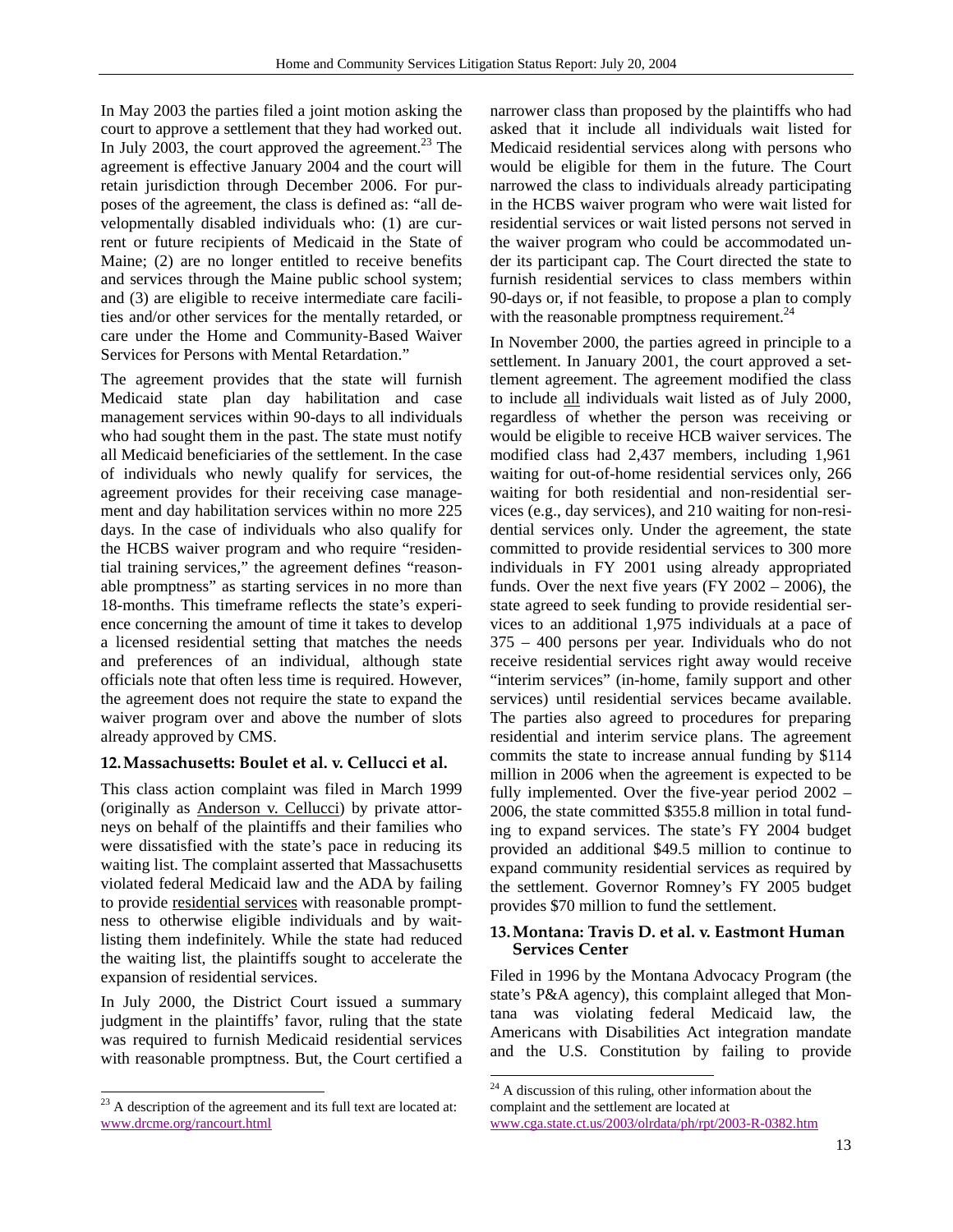community services to residents of the state's two public MR/DD institutions and individuals in the community at risk of institutionalization.

Court action in this law suit stalled for a variety of reasons, including off and on settlement negotiations between the parties, the ill-health of the presiding judge, and a one-year stay pending the U.S. Supreme Court's Olmstead decision. In August 2001, the presiding judge declared all the pending motions moot, deciding that starting over with a fresh set of motions would expedite the case. The parties submitted new briefs in May 2002. There were two pending plaintiff motions (class certification and a motion for summary judgment on behalf of institutional residents recommended for community services) and five motions by the defendants to dismiss various plaintiff claims. The lawsuit has been narrowed to a class of an estimated 200 individuals served at Montana's two public institutions (Eastmont Human Services Center and Montana Developmental Center (MDC)) since August 1996. The remaining claims concerned community integration under the ADA, the Rehabilitation Act, and the U.S. Constitution. Trial was slated to begin in September 2004. Meantime, in its 2003 session, the Montana legislature approved the closure of Eastmont and the Center closed in December 2003.

With the assistance of a mediator, the parties arrived at a settlement agreement that was given preliminary court approval in February 2004.<sup>25</sup> The agreement provides that the state will move 45 MDC residents into community living arrangements over the next four years. MDC currently serves approximately 90 individuals. In addition, the state agreed to: (a) seek to repeal a Montana law that allows court commitment of individuals who have "near total care" requirements. This law has been a leading source of new admissions to state facilities; (b) commit \$200,000 annually for crisis prevention and intervention services to help maintain people in the community and reduce crisis admissions to MDC; (c) make improvements in MDC services; (d) improve its community quality assurance program; and, (e) take additional steps to strengthen community services for individuals with developmental disabilities.

## **14.Nebraska: Bill M. et al. v. Department of Health and Human Services et al.**

l

In May 2003, six individuals with developmental disabilities filed suit (03-cv-03189) against the Ne-

 $25$  A press release describing the settlement is at: www.dphhs.state.mt.us/news/press\_releases/february/montana\_ advocacy\_program.htm. The settlement agreement and related materials are located on Montana Advocacy Program website at: www.mtadv.org/.

braska Department of Health and Human Services in the U.S. District Court for Nebraska. The lawsuit charges that Nebraska has impermissibly wait listed individuals for waiver services and, furthermore, that the state's policies result in inadequate services for potentially a large percentage of individuals served in the state's program. The plaintiffs are represented by private attorneys and Nebraska Advocacy Services, the state's P&A. Class action certification also is sought for:

All present and future individuals with developmental disabilities in Nebraska who are eligible for Medical Assistance Home and Community-Based Services but either are not receiving funding for such services, or are not receiving sufficient funding for such services to reasonably achieve the purpose of the service, assure the class member's health and safety, or ensure progress toward independence, interdependence, productivity and community integration.

The lawsuit alleges that about 800 individuals are waiting for services in Nebraska. In addition to seeking services for these individuals, the lawsuit challenges the state's methods for authorizing services under its program. The state uses assessment results to set the number of hours of services a person may receive. The plaintiffs contend that this method is flawed because it leads to a large but unknown percentage of individuals not receiving enough hours of services to meet essential health and safety needs and/or make progress in achieving their individual goals.

The plaintiffs claim that the state violates: (a) the ADA and §504 of the Rehabilitation Act because the waiting list does not move at a reasonable pace and Nebraska does not have an effective working plan as called for in the Olmstead decision; (b) §1902(a)(8) of the Social Security Act by denying individuals the opportunity to apply for the waiver program and not providing services with reasonable promptness; (c)  $$1902(a)(10)(B)$ because the state's service authorization mechanism impermissibly restricts the amount, duration and scope of services; (d)  $$1915(c)(2)(A)$  because the mechanism does not assure the health and welfare of waiver participants [N.B., The plaintiffs also allege that the state is violating the requirements spelled out in CMS Olmstead Letter #4]; (e) provisions of Nebraska state law and regulations that require assisting individuals to achieve critical life outcomes; and, (f) the U.S. and Nebraska Constitutions and federal Medicaid law by failing to provide due process protections concerning notice of actions and the right to a Medicaid Fair Hearing.

By way of relief, the plaintiffs want the court to direct the state to prepare and implement a comprehensive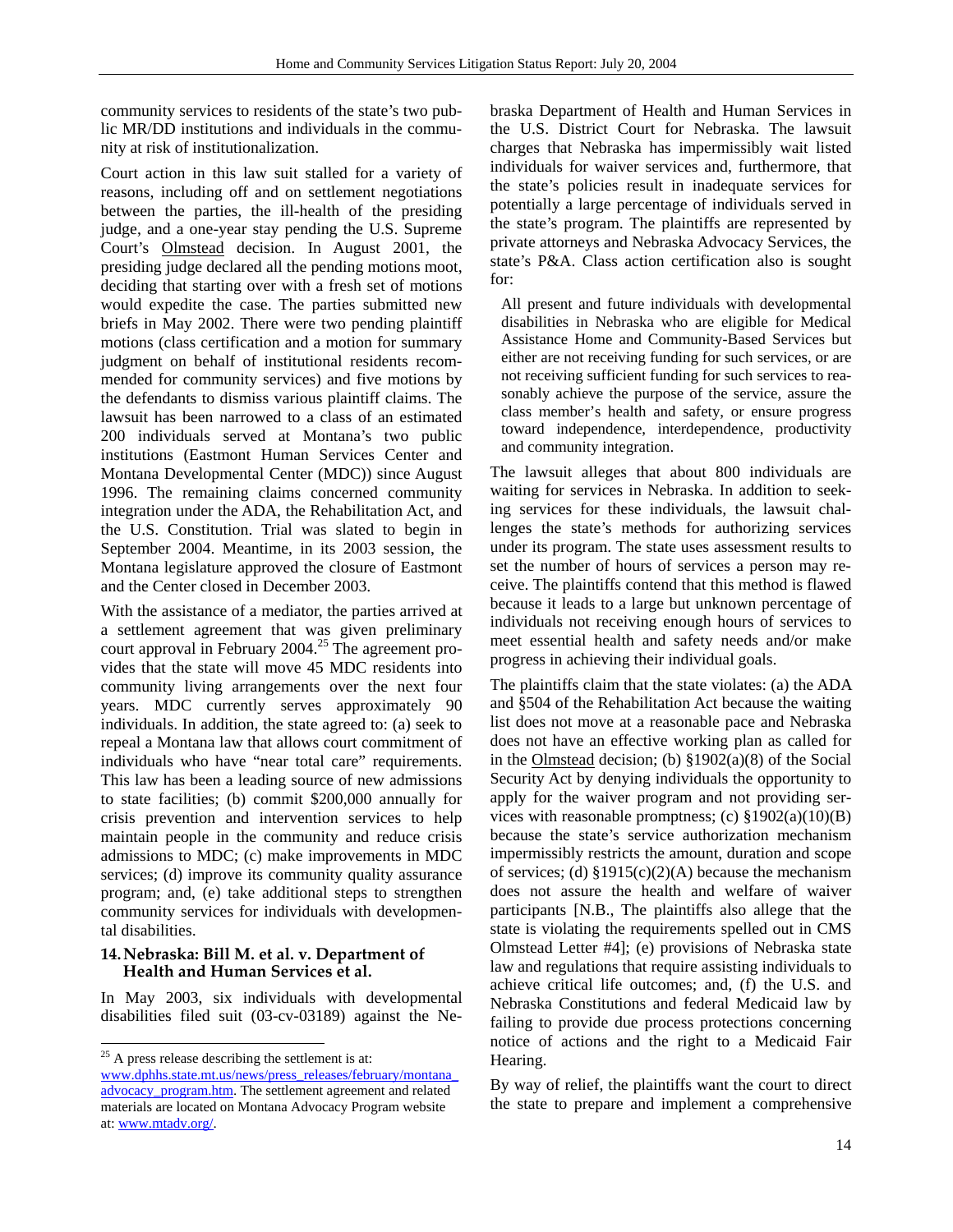effective working plan that moves the waiting list at a reasonable pace, immediately provide waiver services to eligible individuals up to the number of waiver slots presently available, expand the program to serve more persons over the next three years, and revamp its service authorization mechanism.

In July 2003, the state filed a motion to dismiss the ADA and §504 claims. The state argued that it enjoys sovereign immunity protection against lawsuits brought under the ADA and has not discriminated against individuals under either the ADA or §504. Furthermore, it asserted that the ADA, §504 and the Olmstead decision do not require a state to increase its spending for community services. The state argued that, since none of the defendants are institutionalized, they can make no Olmstead-related claims.

In August 2003, the plaintiffs replied to the state's motion to dismiss. They argued that, by accepting federal Medicaid funds, the state waived sovereign immunity. They also disputed the state's interpretation of the Olmstead decision on several grounds, including the state's assertion that the decision applies only to institutionalized persons. The plaintiffs also filed an amended complaint.

In October 2003, the state filed another motion to dismiss. In this motion, the state reiterated its arguments concerning the ADA and §504 claims and again asserted sovereign immunity. In addition, the state contended that plaintiffs' grievances were more properly addressed through state administrative appeals processes, which are subject to state judicial review. The state also disputed the validity of plaintiffs' claims under federal Medicaid law. Finally, the state argued that claims based on Nebraska state law are outside the jurisdiction of federal courts in litigation brought under the provisions of §1983, because it is limited to alleged violations of rights granted under federal law.

In early November 2003, the plaintiffs replied to the state's motion to dismiss, disputing each of the state's arguments. Later in the month, the state filed its reply brief, reasserting its arguments in support of dismissal.

In July 2004, the plaintiffs filed their motion for class certification. The plaintiffs estimate that the class includes 1,400 individuals who have been waiting for services for more than 90 days and 2,200 persons who are receiving inadequate community services or at risk of having their services reduced.

# **15.New Hampshire: Cuming et al. v. Shaheen et al.**

In January 2002, the Disabilities Rights Center (the state's P&A agency) filed a class action complaint in Hillsborough County Superior Court, arguing that New Hampshire has failed to provide adequate community-based services for people with developmental disabilities. The suit alleges that there are "well over 500 individuals" in the proposed class, including 325 Medicaid-eligible individuals who have been waitlisted for services and a large number of persons who receive inadequate or inappropriate services. The plaintiffs demand that the state furnish a "comprehensive array" of individualized community services.

The suit charges the state has not developed an adequate system of community services and programs, "including sufficient numbers of ICF/MR and other community living arrangements that meet the individualized needs of persons with developmental disabilities..." The suit asks the court to order the state to furnish improved services not only for the wait listed persons but also for individuals who receive services but have been "…left to languish in inappropriate and, sometimes, overly restrictive placements." The plaintiffs expressed dissatisfaction with the state's attempts to develop programs and services for this group, portraying such efforts "piece-meal and inadequate."

This lawsuit suit was filed in state rather than federal court and relies both on state and federal law as its basis. In particular, the suit claims that the state is violating: (a) New Hampshire law (RSA 171-A:13) which provides that "every developmentally disabled client has a right to adequate and humane habilitation and treatment including psychological, medical, vocational, social, educational or rehabilitative services as his condition requires to bring about an improvement in condition within the limits of modern knowledge"; (b) §1902(a)(8) for waiting listing otherwise eligible persons and  $\S 1902(a)(3)$  for failing to provide a Fair Hearing for individuals whose claim for Medicaid services has not been acted upon with reasonable promptness; (c) Title II of the ADA for not having developed a sufficiently comprehensive program so that all persons with developmental disabilities can "remain in the community with their family and friends," thereby putting them "at risk of being provided with inadequate, inappropriate or overly restrictive programs and services"; (d) the  $5<sup>th</sup>$  and  $14<sup>th</sup>$  Amendments to Constitution and 42 U.S.C. §1983 for abridging the plaintiffs' due process rights; and, (e) the  $14<sup>th</sup>$  Amendment for violating individuals' right to equal protection by serving some individuals but wait-listing others.

In April 2002, the court denied the plaintiffs' petition for injunctive and declaratory relief. The plaintiffs' petition included six requests that covered class certification and called for the state to offer all eligible plaintiffs community services within 90 days. The court concluded that the petition did not meet New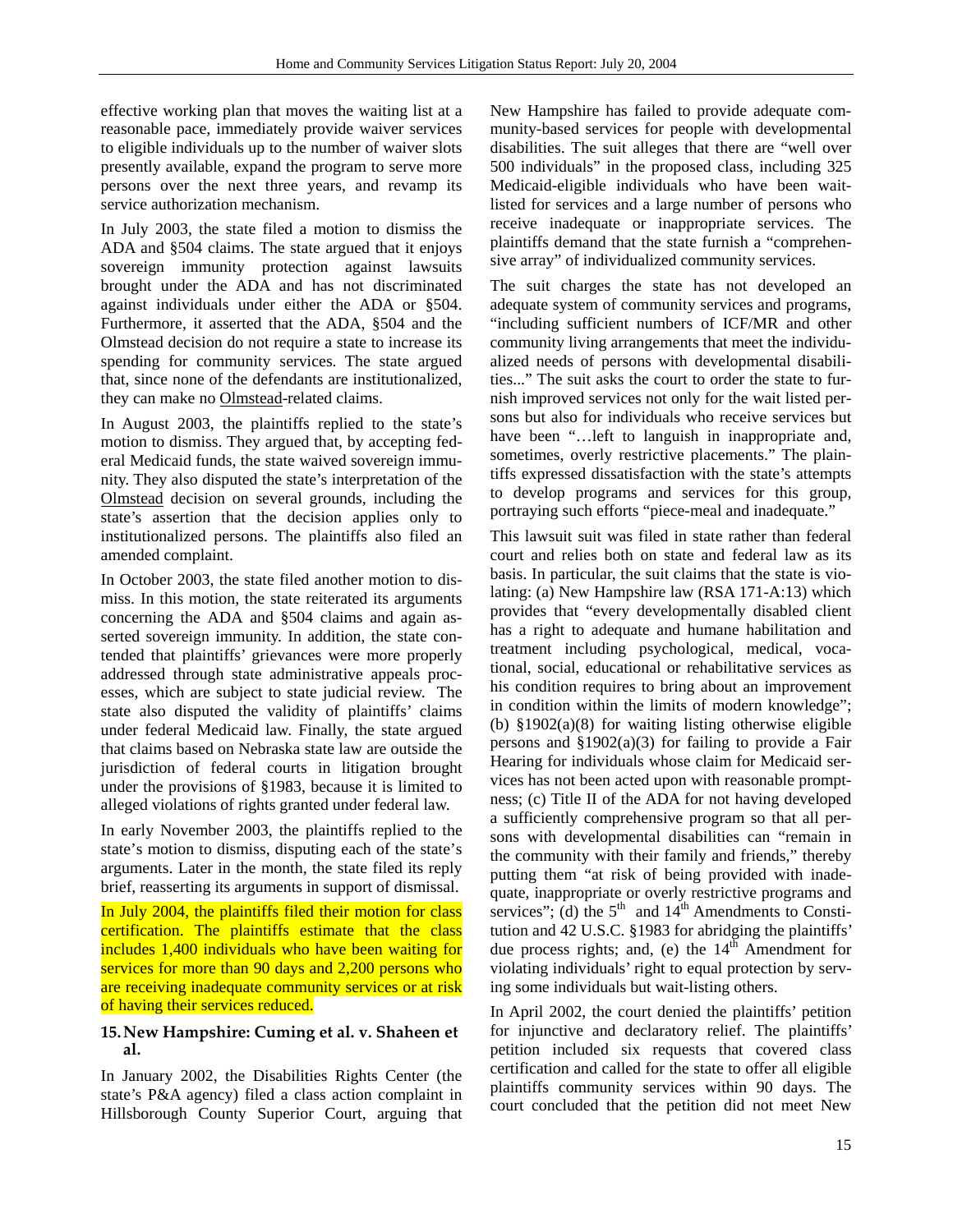Hampshire's tests for such relief. Deciding that the "proposed class members' claims… include claims that extend far beyond those of the named plaintiffs," the court also denied class certification.

In a subsequent proceeding, the court reversed itself concerning class certification. But, then in March 2003, the court again decided to deny certification, ruling that the proposed class was overly broad and likely included individuals whose service needs were different and therefore might have different interests.

The plaintiffs appealed the denial of class certification to the New Hampshire Supreme Court, which refused to hear the appeal. The plaintiffs then filed a motion to voluntarily withdraw the lawsuit "without prejudice." The motion to dismiss was granted but with prejudice. The plaintiffs have appealed this decision to the state Supreme Court, which heard arguments in February 2004. (Priaulx, 2003).

## **16.New Mexico: Lewis et al. v. New Mexico Department of Health et al.**

This lawsuit (99-00021) was filed in January 1999 in the U.S. District Court for New Mexico by the state's P&A agency with the support of The Arc of New Mexico. The class action complaint alleged New Mexico violated federal Medicaid law and the ADA by failing to provide Medicaid services in the community to eligible individuals with disabilities, thereby causing them to go without services or forcing them to accept institutional services. The proposed class included: (a) people with developmental disabilities wait-listed for HCB waiver services; (b) persons served in ICFs/MR who would benefit from waiver services; (c) persons served in nursing facilities who want community services; and, (d) persons with disabilities in the community who seek access to the state's HCBS waiver program for persons who are aged or disabled.

In April 2000, the court rejected the state's motion to dismiss the lawsuit on sovereign immunity grounds and upheld the plaintiffs' right to access to waiver services with "reasonable promptness" – essentially treating Medicaid-financed HCB waiver services the same as state plan services. In May 2000, the state asked the  $10^{th}$  U.S. Circuit Court of Appeals to reconsider of its immunity claim. Under federal judicial rules, an appeal based on a sovereign immunity claim stays further lower court action until the appeal is decided. Finally, in August 2001, the  $10<sup>th</sup>$ Circuit denied the state's appeal.<sup>26</sup>

l

In September 2001, the state filed a new motion to dismiss the complaint, arguing that the lawsuit was moot because all the original named plaintiffs either were receiving waiver services or deceased. The state also challenged the P&A's standing to pursue this litigation in its own right. In November 2001, the P&A filed a counter brief, arguing that it had standing under federal law to pursue the lawsuit and filed a motion to amend the original complaint.

In July 2002, the plaintiffs submitted a motion for summary judgment, contending that the "case presents a simple, straight forward question of law: Are the Defendants required to provide Medicaid waiver services to all eligible individuals with reasonable promptness? The law is clear and unequivocal: the defendants are so required." In support, the plaintiffs pointed to the fact that 2,600 individuals were wait listed for the state's HCBS waiver program for people with developmental disabilities. The program served 2,300 individuals and has a federally approved cap of 3,200. There were 2,500 persons wait listed for the state's HCBS waiver program for individuals who are disabled or elderly; that program served 1,500 individuals or 450 fewer than the federally-approved "cap." The plaintiffs also noted that the average period that persons with developmental disabilities must wait for services was worsening and might reach 60 months. The plaintiffs argued that these facts were ample evidence that New Mexico did not furnish waiver services with reasonable promptness. The plaintiffs also took the state to task for not properly taking applications for HCB waiver services. Instead, individuals are assigned to a "Central Registry" and eligibility is only determined once their name comes up. The state portrayed individuals on the Registry as having "applied to be considered" for waiver services rather than actual applicants. The plaintiffs argued this practice violates Medicaid law.

In August 2003, the court granted the plaintiffs' motion for summary judgment, ruling that the state had not furnished waiver services with reasonable promptness. However, the court decided that the Medicaid reasonable promptness requirement extends only so far as there were available funds and waiver slots but not beyond such limits. Thus, the court's ruling did not require that the state expand its program to serve all people on the waiting list. The court noted that the state had in the past not made full use of all available funds and admonished the state to step up its efforts to diligently deploy its resources to serve as many individuals as possible each year.

The plaintiffs submitted a proposed order to implement the ruling. In October 2003, the state chal-

<sup>&</sup>lt;sup>26</sup> Decision is at: http://laws.findlaw.com/10th/002154.html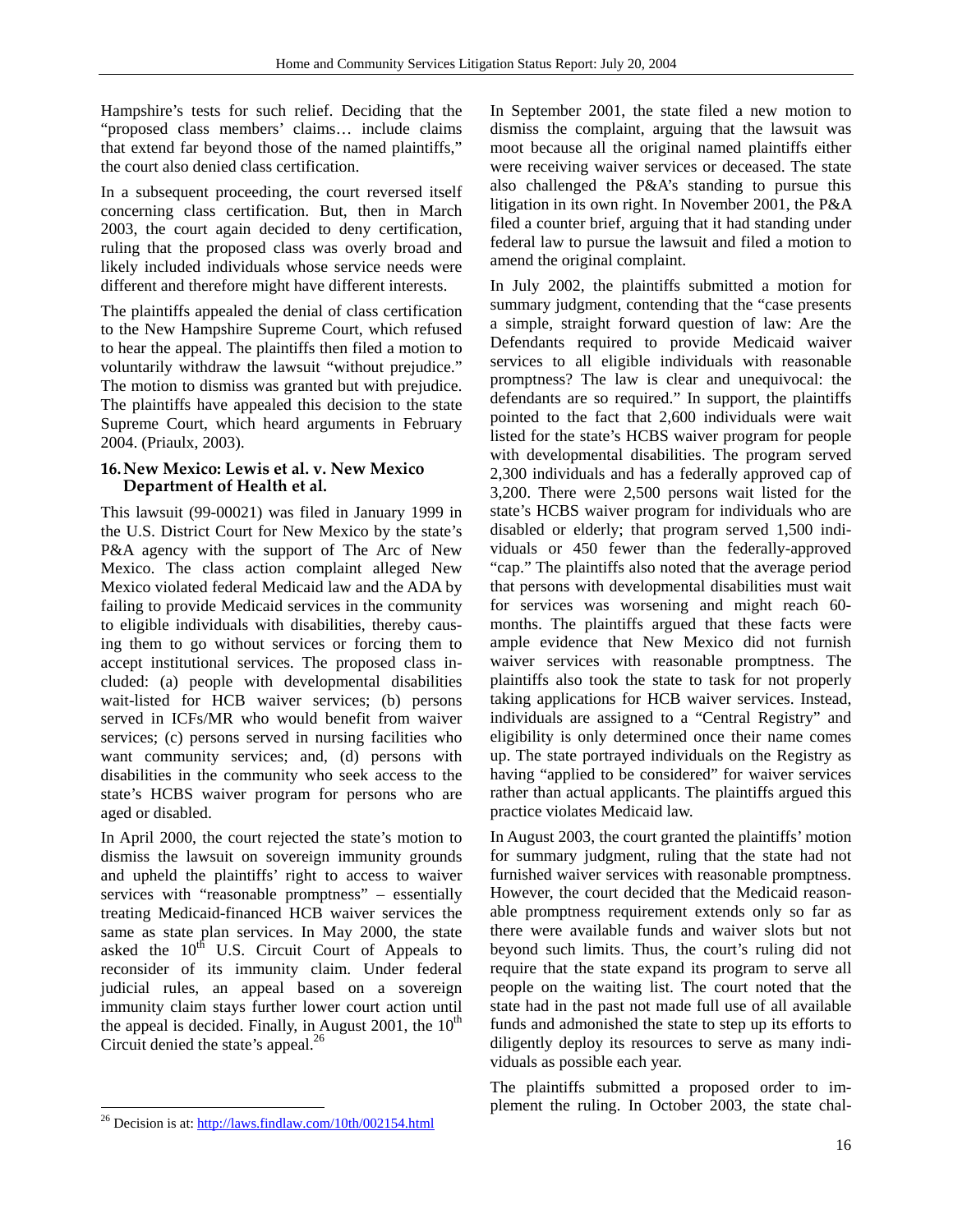lenged the proposed order, which asked that the court to enter a permanent injunction to require that the state comply with applicable federal laws. The state argued that its policies met the parameters that the court spelled out in its August 2003 ruling. The state also contended that the proposed order went beyond the court's ruling because it would require the state to serve more people in its waiver programs than the funds appropriated by the legislature. The state counter proposed that the court enter judgment in its favor.

In November 2003, the plaintiffs replied that the state had misconstrued the court's August 2003 order. They asserted that the order provided that: (a) the state must promptly determine the eligibility of applicants rather than entering their names into a registry for future consideration when waiver slots become available and (b) the state must serve all eligible individuals until it reaches its federally-approved participant cap, irrespective of whether the legislature has earmarked the necessary dollars.

In February 2004, the court entered its judgment. The court ordered the state to allocate waiver slots as soon as they become available and determine an individual's eligibility for waiver services within 90 days. It also ordered that the state provide waiver services within 90-days of finding that a person is eligible for waiver services. It also ordered the state to spend all funds appropriated for waiver services within the year appropriated. New Mexico advocates expect that 300 – 500 individuals will come off the waiting list as a result of this decision.

# **17.Ohio: Martin et al. v. Taft et al.**

Filed by Ohio Legal Rights Services (OLRS - the state's P&A agency) in 1989, this class action complaint (89cv0362) alleges that Ohio violates Medicaid law as well as the ADA by failing to provide integrated residential services to all persons with developmental disabilities eligible for them. In 1993 the court rejected the state's motion to dismiss the ADA claim on the basis of an  $11<sup>th</sup>$  Amendment sovereign immunity defense, holding that Congress, in this instance, had the authority to abrogate immunity. In 1998, the parties agreed to a motion to stay further district court proceedings in the hope that an agreement could be worked out to expand services. However, in July 2000, OLRS filed a motion for partial summary judgment asking the Court to find that the state is violating the ADA integration mandate because its Medicaid waiver waiting list is not "moving at a reasonable pace."

In September 2002, the Court ruled on various motions. The Court denied the state's motion to dismiss on sovereign immunity grounds and upheld some of the plaintiffs' claims. However, the Court turned down the plaintiff motion for partial summary judgment. The Court urged the parties to settle the lawsuit, which has dragged on for more than a decade.

On June 29, 2004, the parties announced that they had arrived at a settlement agreement.<sup>27</sup> The class affected by this agreement includes: "[A]ll mentally retarded or developmentally disabled Ohioans who are, or will be, in need of community housing and services which are normalized, home-like and integrated, and a subclass who, in addition to being members of the class, are or will be, Medicaid recipients." The agreement focuses on the provision of community-integrated services to individuals who reside in state-operated residential centers, nursing homes, and large ICFs/MR.

Under the terms of the agreement, Governor Taft, as part of his FY 2006 and FY 2007 executive budget, has agreed to propose "... the elimination of intermediate care facilities for the mentally retarded under the State of Ohio's Medicaid [state] plan." If the legislature approves legislation authorizing this action, the state then will submit a waiver request to the U.S. Department of Health and Human Services that will afford all ICF/MR residents the right to choose the setting in which they receive services.

The agreement also provides that the state will earmark HCBS waiver slots to support the community transition of ICF/MR and nursing facility residents with developmental disabilities. The state also has agreed to survey state developmental center and ICF/MR residents to determine the number who desire to transition to the community. The court would retain jurisdiction over the implementation of the consent decree until December 2008. A fairness hearing has been scheduled in September 2004.

# **18.Oregon: Staley et al. v Kulongoski et al.**

Filed in January 2000, this complaint (00cv00078) alleged that the state violated federal Medicaid law and the ADA by failing to furnish Medicaid long-term services to otherwise eligible individuals with developmental disabilities with reasonable promptness. In September 2000, the parties agreed to settle the lawsuit. The U.S. District Court for Oregon approved the settlement agreement in December 2000.

The settlement agreement was designed to implement the Universal Access Plan. The Plan provided that all eligible adults would receive at least a basic level of supports. The parties agreed that the settlement would include not only the named plaintiffs but also "all other similarly-situated individuals with develop-

l

 $27$  The settlement agreement and associated press releases are located at: olrs.ohio.gov/asp/olrs\_MartinSettle.asp.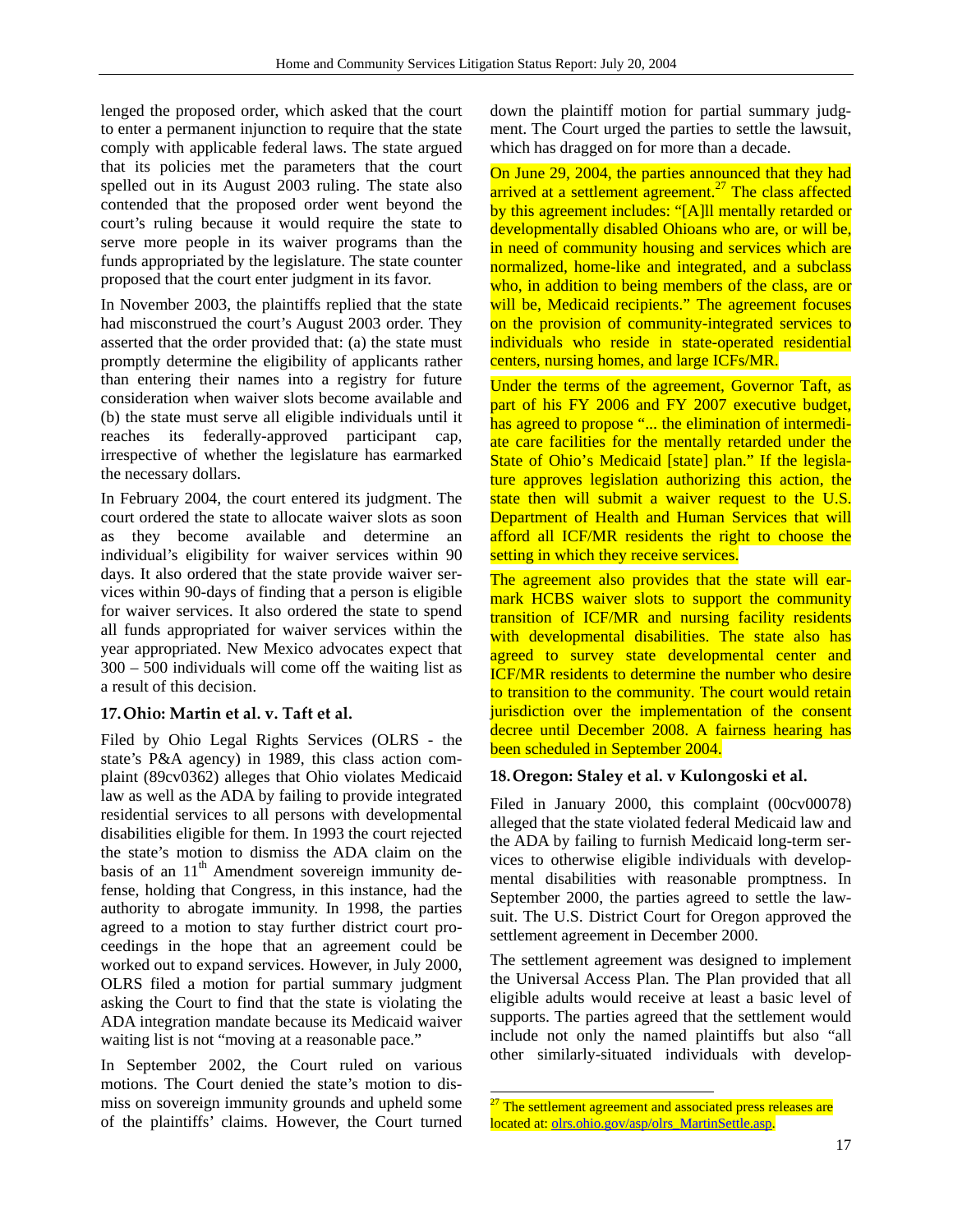mental disabilities under the federal Medicaid program." The settlement extended to 2007 and provided that the state would increase community funding by a cumulative total of \$350 million. Under the agreement, the number of persons receiving "comprehensive services" (including 24-hour residential services) would grow by 50 per year over and above the number of individuals who receive such services due to emergencies. The state also agreed to furnish comprehensive services to all individuals in crisis. The number of persons receiving "support services" (defined as "in-home and personal supports costing up to \$20,000 per year") would increase by 4,600 over the agreement's six-year period. Also, the agreement called for making additional investments in system infrastructure.

In its 2001 session, the Oregon Legislature funded the first two-years of the settlement. Also, to implement the plan, Oregon launched a new "self-directed support services" waiver program. But, Oregon experienced a steep drop in state revenues, leading to deep cuts in spending. In August 2002, the Oregon Advocacy Center (the state's P&A agency) warned that it was prepared to return to court to seek relief under the material breach provisions of the settlement if budget cutbacks led the state not to fund the agreement. In February 2003, the state imposed a moratorium on enrollments in its waiver programs. By then, about 3,000 individuals were participating in the supports waiver.

In October 2003, the parties presented a modified settlement agreement to the court. The modified agreement recognized that Oregon's severe budget crisis meant that the agreement's timetable could not be followed. Under the modified agreement,  $28$  the state was given until 2011 to fully implement the original agreement. The pace of expansion of both comprehensive and support services will be slower but the agreement still provides that by the time it ends all eligible individuals would receive at least support services. The modified agreement provides for an additional 500 persons to receive support services each year through June 2007, when the number of persons served is expected to reach 5,122 individuals compared to 3,112 in June 2003. The agreement provides that all eligible persons will receive support services by June 2009. The modified agreement also preserves the network of support brokerages that Oregon established to support individuals receiving support services. The parties agreed that the modified settlement was preferable to re-opening the litigation. In January 2004, the court gave its final approval to

l

the modified agreement because the affected class members raised no objections.

## **19.Pennsylvania: Sabree et al. v. Richman**

In May 2002, the Philadelphia-based Disability Law Project and two private attorneys filed a class action complaint (02-CV-03426) in the U.S. District Court for Eastern Pennsylvania against the Department of Public Welfare on behalf of four individuals who contend that the state had improperly wait listed them for ICF/MR services. The complaint was filed in reaction to a proposed reduction of the dollars committed to reducing Pennsylvania's community waiting list. The lawsuit is sponsored by the Pennsylvania Community Advocacy Coalition. The Sabree lawsuit is the fourth in Pennsylvania concerning individuals wait listed for services.<sup>2</sup>

The plaintiffs' Sabree complaint was brief.<sup>30</sup> It argued that Pennsylvania has not furnished ICF/MR services as required under its Medicaid state plan to eligible individuals with reasonable promptness, in violation of §1902(a)(10)(A) (by not making entitled ICF/MR services available to all eligible persons) and  $\S 1902(a)(8)$ of the Social Security Act. The plaintiffs sought class action certification. The proposed class would include "all Pennsylvanians with mental retardation living in the community who are entitled to, in need of, but not receiving appropriate residential and habilitative programs under the Medical Assistance program."

The state filed motions to dismiss the complaint and in opposition to class certification. The state argued that the complaint did not satisfy the test for bringing a lawsuit under §1983 because there is no federally enforceable individual right to ICF/MR services in small community residences and the reasonable promptness requirement applies in the "aggregate" but not to individuals. In July 2002, the plaintiffs urged the Court to deny the motion to dismiss, arguing that ICF/MR services are an individual entitlement under federal law and citing several federal court decisions that found reasonable promptness was an enforceable

<sup>&</sup>lt;sup>28</sup> Information concerning the modified settlement agreement as available on the Oregon Advocacy Center's website: www.oradvocacy.org/staley2003.htm.

 $\overline{a}$  $29$  In 1999, the Disability Law Project filed two suits (Elizabeth M et al. v. Houston and Gross v. Houston). The Gross lawsuit was withdrawn following Governor Ridge's announcement of a multi-year plan to reduce the waiting list. Another lawsuit (Delong et al. v. Houston (00-CV-4332)) was filed in August 2000 contending that the Department had improperly limited the number of persons served through the Person/Family-Directed Supports waiver. In April 2002, the parties agreed to a settlement wherein the state would request sufficient funding from the legislature to serve the number of individuals authorized in the approved waiver program and the lawsuit was dismissed in October 2002.

<sup>&</sup>lt;sup>30</sup> The complaint may be viewed at:

www.paproviders.org/Pages/infos%20archive/WaitingListCom plaint.pdf.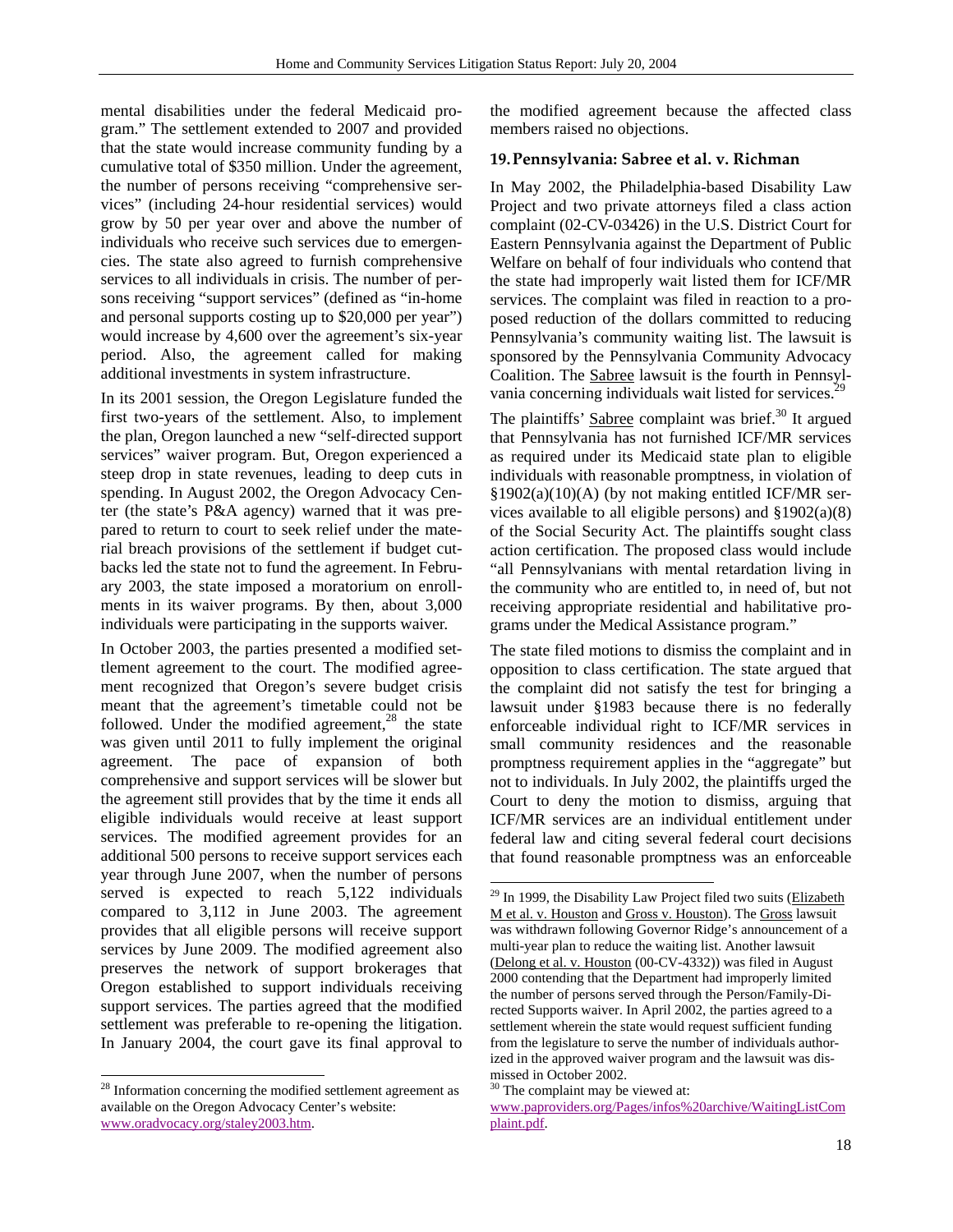individual right. The plaintiffs also argued that Congress had affirmed the enforceability of these rights.

In January 2003, the court dismissed the lawsuit, accepting the state's arguments. The court based its dismissal on: (a) its view that Medicaid law does not confer an individually enforceable right to services and, hence, the action does not meet the criteria for bringing a lawsuit under §1983. The court ruled that the Medicaid Act has an "aggregate" focus (e.g., whether the state is following its overall plan) rather an "individual focus;" (b) the availability of a mechanism for individuals to appeal adverse decisions (the Fair Hearing process) and, thereby, an action cannot be brought under §1983, based on the Supreme Court's Gonzaga University decision; and, (c) in any case, the court found that federal Medicaid law does not require that a state furnish ICF/MR services in small community group homes, and, thus, the plaintiffs cannot assert a right to such services. The court concluded that the "individuals referenced [in the lawsuit] are merely beneficiaries, not persons entitled to privately enforce the statute." The court also concluded that only the federal government could sue the state over the operation of its Medicaid program.

In January 2003, the plaintiffs appealed the dismissal to the  $3<sup>rd</sup>$  Circuit Court (03-1226). Ilene Shane, director of the Disabilities Law Project said, "We're appealing because we believe it's not a correct decision. If this decision were to be followed, it would reverse 30 years of jurisprudence where people with disabilities have litigated their rights." Several organizations filed amicus briefs in support of the appeal, including AARP, Arc US, Families USA, and others. A threejudge panel heard oral arguments in September 2003.

In May 2004, the Circuit Court handed down a "precedential" opinion in this appeal.<sup>31</sup> In a nutshell, the Circuit Court reversed the district court ruling. The Circuit ruled that – the *Gonzaga* decision notwithstanding – federal Medicaid law conferred individually enforceable rights under the Social Security Act provisions that were the basis of the lawsuit's legal claims. The court remanded the lawsuit back to the district court for further proceedings.

## **20.Tennessee: Brown et al. v. The Tennessee Department of Mental Health and Developmental Disabilities and Rukeyser & People First of Tennessee v. Neal et al.**

**Brown**. Filed in July 2000 by the state's P&A agency, this class action complaint (00cv00665) alleges that Tennessee has violated federal Medicaid law by not furnishing ICF/MR or HCB waiver services with reasonable promptness to otherwise eligible individuals with developmental disabilities. The complaint estimated that about 850 individuals were wait listed for waiver services.

**People First**. In March 2001, People First of Tennessee filed another class action complaint (01cv00272), also in the U.S. District Court for Middle Tennessee. This complaint asserts that the state: (a) has failed to provide ICF/MR or HCB waiver services with reasonable promptness; (b) violates the ADA by failing to make reasonable modifications and accommodations so that individuals (including institutionalized persons) are served in the most integrated setting; (c) does not comply with §1902(a)(10) of the Social Security Act since it has not made ICF/MR or waiver services available to all eligible persons; (d) has denied individuals the right to apply for or be made aware of Medicaid services; (e) has discriminated against people with disabilities by not permitting all otherwise eligible persons to obtain services for which they are entitled, in violation of the ADA; (f) violates §1902(a)(3) of the Social Security Act and the Due Process Clause of the U.S. Constitution's 14<sup>th</sup> Amendment by not providing individuals written notice of denial of Medicaid services, thereby preventing them from exercising their appeal rights; (g) has denied individuals free choice in receiving HCB waiver or ICF/MR services; and, (h) violates the Individuals with Disabilities Education Act by denying Medicaid payment for services to which school-age children are entitled.

The complaint alleged that approximately 2,000 persons with developmental disabilities were waiting for waiver services in Tennessee. The plaintiffs contend that the state has given insufficient attention to a growing backlog of people who need community services because most new resources are committed to placing residents out of state-operated institutions to comply with court orders in earlier institutional treatment lawsuits (People First v. Clover Bottom, et. al and United States of America v. State of Tennessee).

**Status**. In May 2003, the presiding judge asked the parties to consider consolidating both cases. The court arranged for a mediator and halted further activity pending the outcome of mediation. The court also denied both sets of plaintiffs' and the state's motions for summary judgment.

In February 2004, the Court gave its provisional approval to separate settlement agreements in both

l

 $31$  The opinion is located at:

www.ca3.uscourts.gov/opinarch/031226p.pdf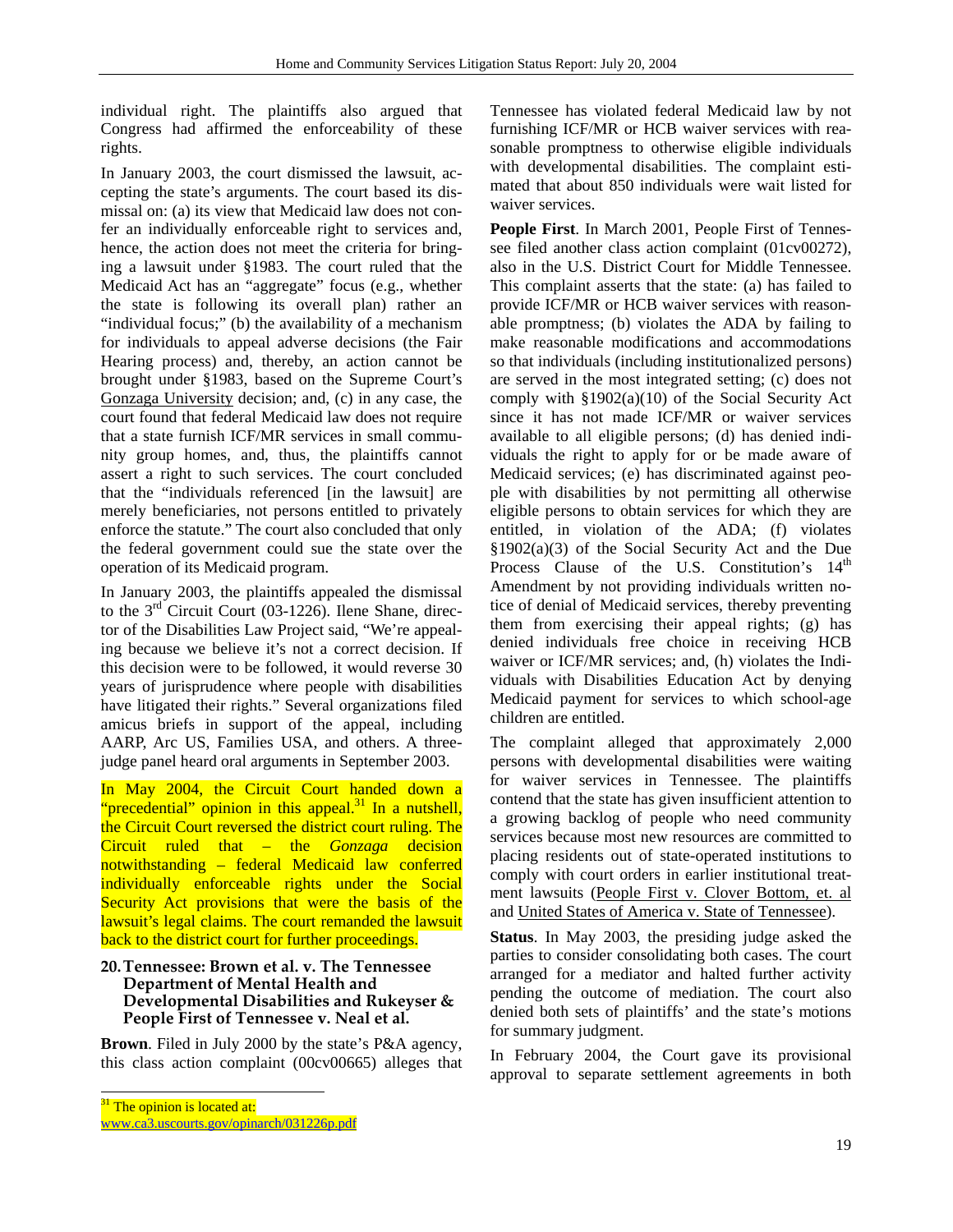cases.<sup>32</sup> These agreements are described below. A fairness hearing was held in April 2004 to hear objections to the agreements. On June 17, 2004, the Court gave its final approval to the agreements.

**Brown Settlement**. Under the terms of this agreement, the state has agreed to formulate and seek federal approval of a new Self-Determination HCBS waiver program to serve individuals wait listed for services. The aim of the agreement is to eliminate or substantially reduce the waiting list. The new waiver program would provide up to \$30,000 in services to each person and designed to give individuals (or, their families, if appropriate) latitude in selecting and directing their services. This funding is to be supplemented, if necessary, by additional short-term crisis and/or one-time diversion dollars to provide temporary additional services. The agreement provides that the new program would serve 600 individuals in its first year of operation and an additional 900 persons in the second year. Beyond the second year, the parties will reach agreement concerning further expansion of the program to address unmet needs. The agreement directs the state to offer services through the new waiver program on a priority basis to individuals who are in crisis or have urgent needs. In the event that a person's needs cannot be met through the self-determination waiver, the individual will have the option to choose services through another waiver program.

The agreement also provides for the further expansion of the state's current HCBS waiver program. Moreover, persons who remain on the waiting list are to receive \$2,280 per year in "consumer-directed support" funding. The agreement also commits the state to implementing a Medicaid targeted case management program to specifically support individuals on the waiting list. The agreement provides for additional improvements in community services infrastructure.

**People First Settlement**. This settlement agreement acknowledges and complements the Brown settlement. The focus of this agreement is to "assure that all Tennessee citizens who might be eligible for waiver services are given a reasonable opportunity to learn of the availability of waiver services and to apply for them." The state has agreed to conduct a public information campaign to provide information to individuals who might be Medicaid-eligible regarding the waiver programs. The state also is to compile information concerning the number of individuals with mental retardation who are eligible for Medicaid waiver services but not receiving them.

l

## **21.Texas: McCarthy et al. v. Hale et al.**

In September 2002, eleven individuals and The Arc of Texas filed a class action complaint (02-cv-600) in the United States District Court for Eastern Texas against the Commissioners of the Texas Health and Human Services Commission (THHSC), the Texas Department of Mental Health and Mental Retardation (TDMHMR) and the Texas Department of Human Services (TDHS). The complaint charges that Texas has failed to "provide the plaintiffs and other Texans with mental retardation and developmental disabilities with community-based living options and services to which they are legally entitled that meet their needs." The lawsuit asks the court to direct Texas to expand Medicaid home and community-based waiver services.

By way of background, THHSC is the Texas Medicaid Agency; TDMHMR operates the state's Medicaid home and community-based services (HCS) waiver program for persons with mental retardation; TDHS operates the Community Living Assistance and Support Services (CLASS) Medicaid waiver program for persons with developmental disabilities other than mental retardation. Advocacy Inc., the state's P&A agency, filed the complaint.

The complaint charges that about 17,500 people with mental retardation are wait listed for the HCS waiver program (which presently serves about 4,600 individuals) and another 7,300 individuals have requested but not received CLASS waiver services (the program serves about 1,800 individuals). The plaintiffs seek certification of a class that would include "all persons eligible to receive Medicaid waiver services, who have requested but not received waiver services with reasonable promptness." The class also would include 11,000 individuals served in ICFs/MR who "are eligible to be considered for the kind of residential services that will enable them [to] become more fully integrated into the community." This class is the largest proposed in a waiting list lawsuit to date. Eight plaintiffs are individuals who live with their families. They range in age from 3 to 54. The three other plaintiffs are persons served in ICFs/MR who seek more integrated services in the community.

The complaint charges that the state is violating: (a) §1902(a)(10)(A) of the Social Security Act by failing to make ICF/MR-level services available in an adequate amount, duration and scope to all eligible persons; (b)  $$1915(c)(2)(C)$  by failing to provide individuals a choice between institutional and home and community-based services; (c)  $$1902(a)(8)$  by (i) not allowing individuals to apply for waiver services and instead wait listing them and (ii) not furnishing services to eligible individuals with reasonable prompt-

 $32$  Both agreements are located at: www.tpainc.org/.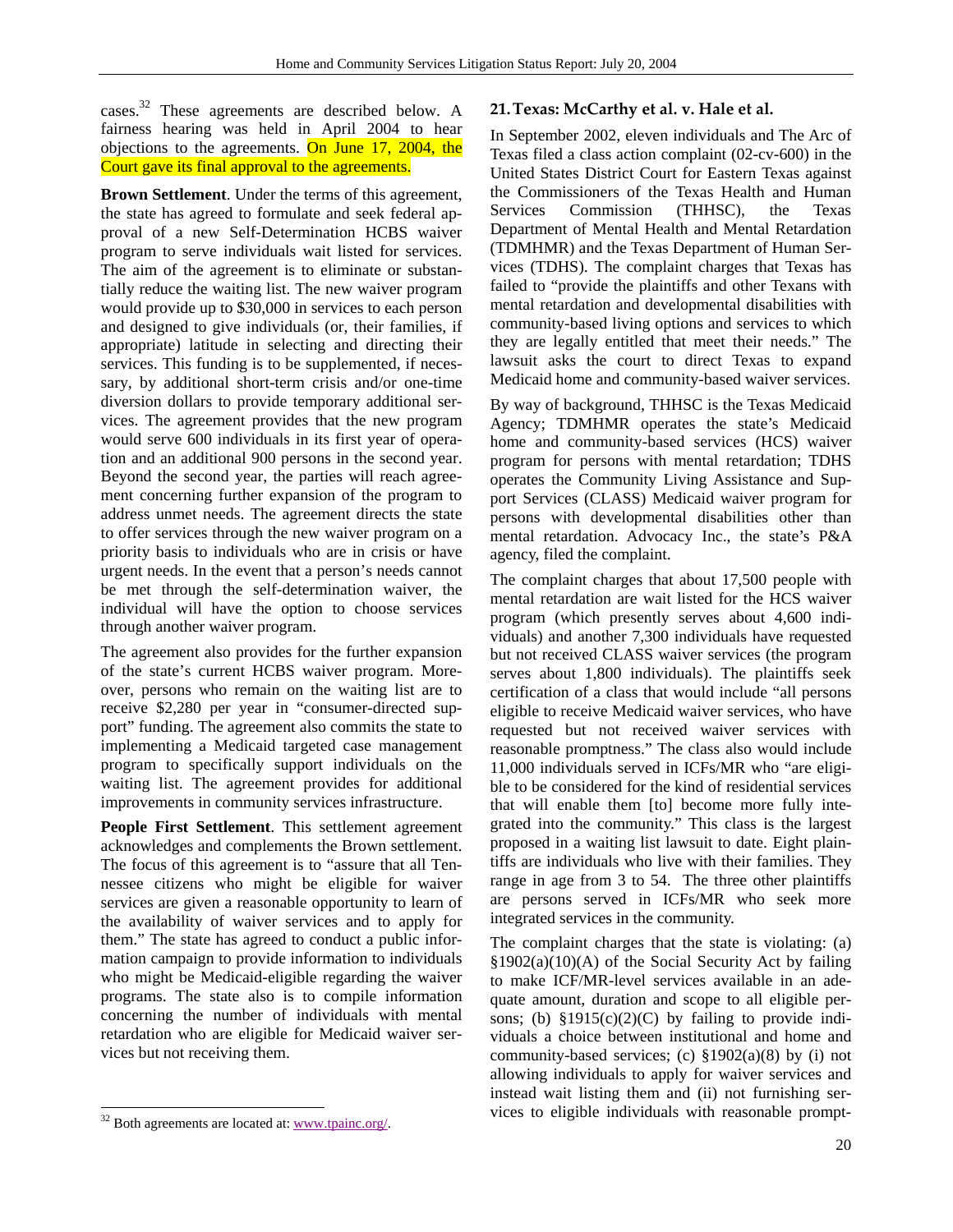ness; (d) the  $14<sup>th</sup>$  Amendment to the U.S. Constitution by not affording individuals equal protection; (e) the Due Process Clause of the U.S. Constitution; (f) the ADA and §504 of the Rehabilitation Act by failing to provide services in the most integrated setting. The state filed a motion to dismiss. In March 2003, the court granted the state's motion to transfer the lawsuit to the Western District of Texas. (03-CV-231)

In May 2003, the Western District court issued an order that addressed eleven motions filed by both sides. First, the court denied the state's motion to dismiss The Arc of Texas as a plaintiff in the litigation. The court, however, granted the state's motions to dismiss the plaintiffs' claims with respect to most provisions of Medicaid law, including comparability, HCBS waiver program freedom of choice, and reasonable promptness. With respect to these claims, the court held that states were authorized to limit the number of persons who participate in a waiver program and, thus, individuals cannot assert an enforceable right to such services once the waiver participant limit had been reached. But, the court turned down the state's motion to dismiss the plaintiffs' claims concerning due process under Medicaid law and the U.S. Constitution as well as the ADA and §504 claims. The court found that, with respect to these claims, the plaintiffs had individually enforceable rights and, hence, could seek redress in federal court under the provisions of §1983. In this part of the decision, the court relied heavily on the Olmstead decision, although it noted that the fundamental alteration defense might stand as a substantial barrier to the plaintiffs' ultimately prevailing. The court also turned down the state's sovereign immunity claims.

In June 2003, the state appealed the parts of the decision that ran against it to the  $5<sup>th</sup>$  Circuit Court of Appeals (03-50608), once again claiming that sovereign immunity insulates the state from lawsuits based on the ADA and against §504. As a result, district court proceedings are stayed until the Circuit disposes of the state's appeal. The court permitted the U.S. Department of Justice to intervene on behalf of the plaintiffs. In its brief, <sup>33</sup> USDOJ urged the court to turn down the appeal, arguing that it is well-established that states may be sued in federal court for alleged violations of both the ADA and §504. A coalition of national organizations, including ADAPT, The Arc of the United States, the American Association of People with Disabilities and others, also petitioned the court to file *amici* brief on behalf of the plaintiffs. The court heard oral arguments in April 2004.

# **22.Utah: D.C. et al. v. Williams et al.**

In December 2002, the Utah Disability Law Center (the state's P&A) filed suit (02cv01395) against the Utah Department of Health and the Division of Services for People with Disabilities in the U.S. District Court for Utah on behalf of nine individuals and the Arc of Utah challenging the wait listing of persons with developmental disabilities for waiver services. The plaintiffs allege that wait listing violates federal Medicaid law, the ADA, and §504. Class certification is sought for roughly 1,300 individuals who have been found to have an immediate need for services but have been wait listed.<sup>34</sup>

Plaintiffs contend that the state has: (a) refused to provide medically necessary waiver services to individuals; (b) failed to operate its Medicaid program in the best interest of recipients, as required in §1902(a)(19) of the Social Security Act; (c) not operated its Medicaid program to assure that services are sufficient in amount, scope and duration; (d) violated §1915(c)(2)(C) by not making waiver services available to individuals who qualify for ICF/MR services; (e) violated  $$1902(a)(8)$  of the Act by not making services available with reasonable promptness; (f) violated the integration mandate of the ADA by placing individuals at risk of institutionalization; and, (g) violated §504 of the Rehabilitation Act. The plaintiffs seek declaratory and injunctive relief in the form of an order that the state to develop a plan to serve wait listed individuals.

In January 2003, the state filed a motion to dismiss the complaint, contending that:

"[the] plaintiffs lack standing because they have no protected right to HCBS waiver services. Specifically, plaintiffs possess no protected right to HCBS waiver services because of the upper limit [on the number of participants] and other Medicaid limitations placed on HCBS waiver services, and the substantial discretion granted [the state] in administering and providing HCBS waiver services."

The state argued that, because federal law allows it to limit the number of individuals served in its waiver program, people wait-listed for the program cannot have an enforceable right to waiver services. Since they lack such a right, the state contended that the reasonable promptness requirement does not apply. Also, absent a right to waiver services, the state argued that plaintiffs do not have standing to bring suit under §1983. With respect to the plaintiffs' claim that the state is violating  $$1915(c)(2)(C)$  by not giving

l

l <sup>33</sup> The brief is at: www.usdoj.gov/crt/briefs/mccarthy.pdf.

<sup>&</sup>lt;sup>34</sup> Go to http://www.arcutah.org/newsletter.html#2 for information concerning the factors prompting the lawsuit.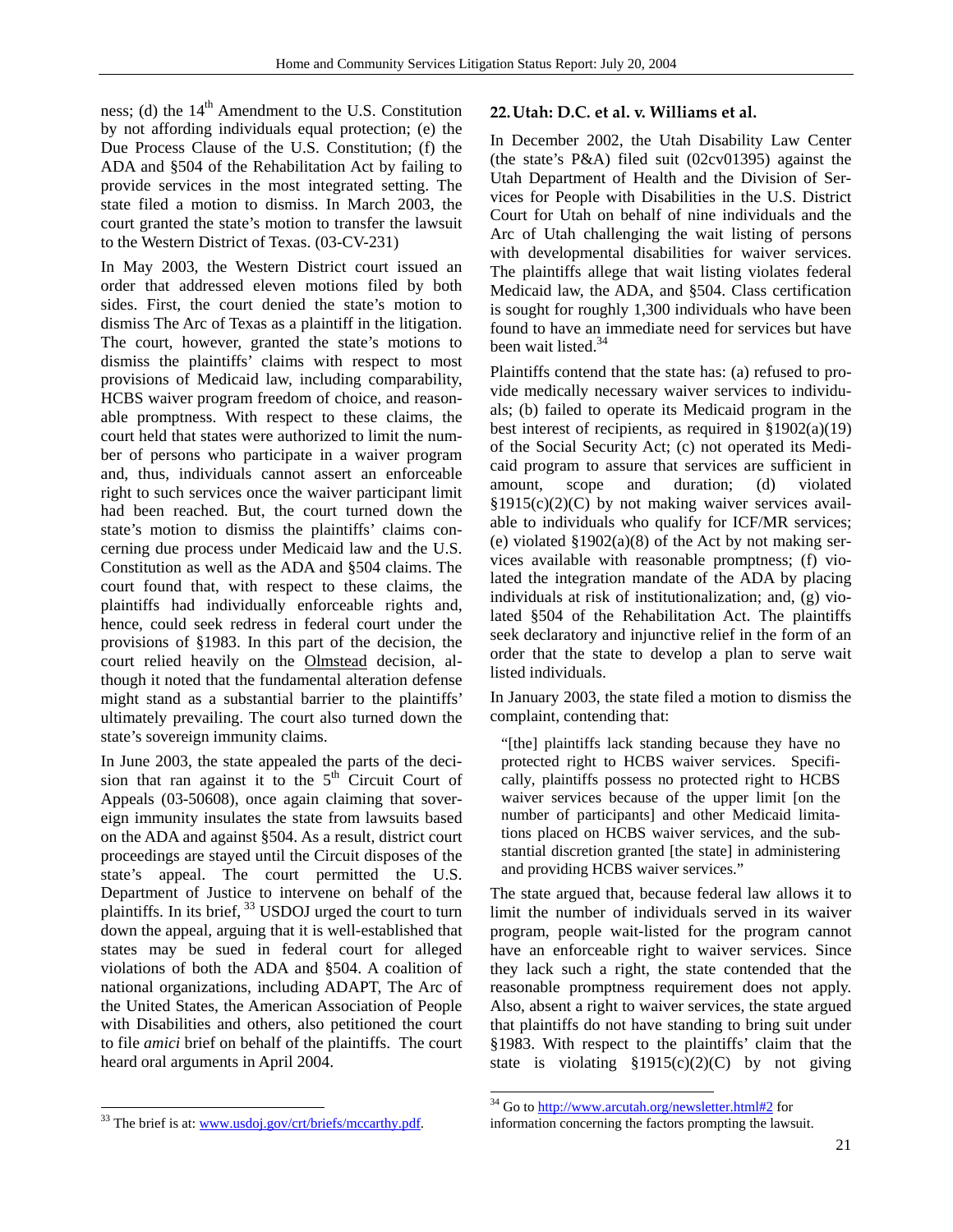individuals eligible for ICF/MR services a choice of waiver services, the state argued that it is only obligated to inform individuals of "feasible alternatives, if available under the waiver." If services are not available, then a "feasible alternative" does not exist. The state also asserted that the Supreme Court's Olmstead ruling does not apply because "plaintiffs are not being held in institutional placements against their will, [and hence] the ADA and Rehabilitation Act are inapplicable." Lastly, the state argued that, in order to serve all wait-listed individuals, it would be forced to make a "fundamental alteration" by having to shift funds away from other programs in order to meet the needs of the plaintiffs. The state pointed out that both ADA regulations and the Olmstead decision "allows states to resist modifications that entail a 'fundamental alteration' of the state's services and programs."

In March 2003, the plaintiffs filed a memorandum opposing the motion to dismiss. They contended that the HCBS waiver program is no different than any other Medicaid service and, therefore, the state cannot waitlist individuals. The plaintiffs also disputed the state's Olmstead interpretation, pointing out that other courts had found that the integration mandate applies to both individuals who are institutionalized and persons at risk of institutionalization.

In August 2003, the court addressed the pending motions. It decided to grant class certification. However, the court threw out the plaintiffs' Medicaid claims, following the district court's reasoning in the Pennsylvania Sabree lawsuit that the Medicaid Act does not grant individually-enforceable rights based on the Supreme Court's Gonzaga decision. The court then took up the state's motion to dismiss the ADA and §504 Rehabilitation Act claims. It rejected the state's argument that such claims can be pursued only by institutionalized persons and ruled against the motion to dismiss the claims. It also rejected the state's sovereign immunity defense. A March 2005 trial date has been scheduled.

# **23.Virginia: Quibuyen v. Allen and Smith**

Filed in December 2000 in the U.S. District Court for Virginia by a coalition of attorneys, this complaint alleged that the state impermissibly wait-listed individuals already enrolled in the state's HCBS waiver program rather than furnishing the additional services that they required including residential services. The complaint argued that Virginia imposed limits on services to waiver participants that "…are foreign to the statutory and regulatory Medicaid scheme, and indeed are inimical to it in that they establish additional unapproved barriers for otherwise eligible persons to obtain assistance to which they are

entitled under federal law." Especially at issue was a June 1999 directive by the Department of Medical Services that restricted the circumstances when additional services (including residential services) would be provided. The directive limited new or expanded services only when a person no longer can remain in the family home due to caregiver incapacity or other critical situations. The complaint argued that this and other policies led to impermissible wait listing of persons for services for which they were otherwise eligible. In September 2001, the state agreed to change its policies so that individuals would receive all the services that they have been determined to require. As a result, the plaintiffs agreed to dismiss the lawsuit.

#### **24.Washington: The Arc of Washington State et al. v. Lyle Quasim et al. & Boyle et al. v. Braddock**

**The Arc of Washington State.** Filed in November 1999 in the U.S. District Court for Western Washington, this class action complaint (99cv5577) charged that Washington violated Medicaid law and the ADA by failing to provide long-term services with reasonable promptness to persons with developmental disabilities. The complaint alleged that there are several thousand individuals with developmental disabilities in need of Medicaid funded services but not receiving them and current Medicaid recipients who could benefit from additional services.

In rulings in this lawsuit, the court decided that: (a) eligibility for ICF/MR services is not sufficient to establish an entitlement to waiver services but (b) Medicaid law requires services to be furnished with reasonable promptness. In December 2000, the Court granted the state's motion for summary judgment to dismiss the plaintiffs' ADA claims. The plaintiffs claimed that the ADA requires that, if a state makes waiver services available to some individuals, it must furnish services to all similarly situated individuals. The Court ruled that the ADA cannot be the basis for ordering a state to increase the number of individuals who receive waiver services because such an order would constitute a "fundamental alteration."

In April 2001, the parties reached a settlement and submitted it to the court in August.  $35$  The agreement hinged on action by the Washington legislature to authorize \$14 million in funding to expand services in FY 2003 and annualize these dollars to \$24 million in future years. The legislature approved the first installment. The agreement also called for the parties to identify additional dollars to serve more individuals

<sup>&</sup>lt;sup>35</sup> The agreement is at www.arcwa.org/lawsuitsettlement1.htm.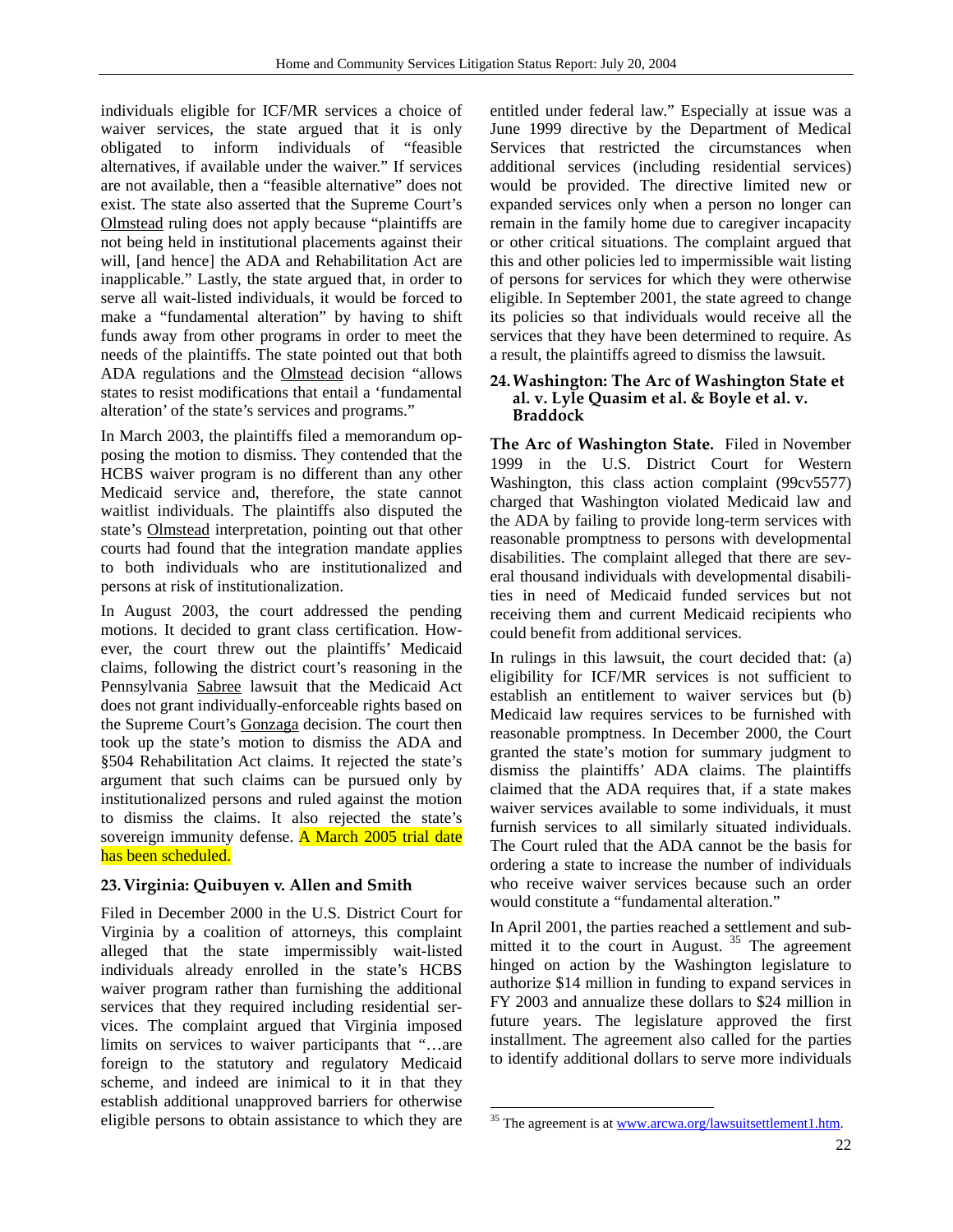in the next biennium. Some 1,800 individuals were expected to benefit from the agreement.

However, in December 2002, the court rejected the settlement agreement.<sup>36</sup> Washington Protection and Advocacy Services (WPAS, which represents institutionalized individuals in two other lawsuits) and Columbia Legal Services (which represents individuals in the Boyle v. Braddock litigation described below) objected to the settlement. Both parties argued that the agreement did not assure that the class members (including individuals they represent) would receive the services that they require. The court was persuaded by these arguments and expressed additional reservations about the settlement. As a result, the court rejected the settlement, dissolved the class, and lifted its stay on proceedings.

In June 2003, the court dismissed the lawsuit entirely, following much the same reasoning upon which it dismissed the Boyle lawsuit. The court decided that The Arc of Washington State did not have standing to bring the lawsuit. In moving for dismissal, the state argued that the case was no longer "ripe" for decision because the state was in the process of changing its waiver program. The court accepted this argument. Next, as it had in dismissing the Boyle lawsuit (see below), the court decided that the plaintiffs had not exhausted their administrative remedies. Finally, the court ruled that its intervening into how the state administers its programs would cause "needless conflict with the state's administration of its own regulatory scheme." In July 2003, the Arc of Washington appealed the dismissal to the  $9<sup>th</sup>$  Circuit (03-35605). The parties completed the submission of briefs to the Circuit in February 2004. In July 2004, the state moved that the Circuit dismiss the appeal.

**Boyle v. Braddock.** This class action complaint (01cv5687) was filed by Columbia Legal Services in December 2001 in the U.S. District Court for Western Washington. The complaint alleges that Washington has failed to furnish or make available the full range of services offered through the Community Alternatives (HCBS waiver) Program (CAP) to program participants. The plaintiffs cited examples of individuals not receiving necessary services or not being informed of the array of services offered in the program. This complaint somewhat paralleled the Arc of Washington State v. Quasim complaint but focused exclusively on the alleged problems that current waiver participants have in accessing the full range of CAP services. The proposed class is composed of all current or future CAP participants.

Specifically, the complaint alleged that the state has: (a) violated  $$1902(a)(8)$  of the Social Security Act by not advising waiver participants of the availability of CAP services, failing to instruct them on how to request such services and not approving or providing needed services; (b) violated the requirement that the state put into place necessary safeguards to protect the health and welfare of participants; (c) failed to provide or arrange for appropriate assessments; (d) not furnished necessary services with reasonable promptness; (e) not permitted participants to exercise free choice of providers; (f) failed to provide participants with adequate written notice and an opportunity for a Fair Hearing when their service requests are denied, reduced or terminated; and, (g) deprived individuals of their property interest in Medicaid services without due process of law in violation of the  $14<sup>th</sup>$  Amendment. Proceedings in this case were stayed while the court weighed the settlement agreement in Arc of Washington State v. Quasim. When the Court rejected that settlement, it lifted the stay on proceedings. State officials made declarations to the court that waiver policies had changed to make it clear that lack of funding "… is not a valid reason to deny a needed service to someone on the … waiver." They also declared that they had made numerous other changes to waiver policies that addressed issues raised by the plaintiffs.

The state opposed class certification and raised additional objections to the lawsuit. The state argued that changes it made in CAP in response to a CMS review already addressed the plaintiffs' issues. Also, the state asserted that it was converting CAP to four separate waiver programs and, hence, certifying the class with respect to the CAP program would be inappropriate.<sup>37</sup> The state also argued that there is no right of private action to enforce individual claims for Medicaid services in any event. Finally, because each person's situation should be addressed individually, the state contended that class certification would be inappropriate.

In April 2003, the court dismissed the case after denying class certification. The court concluded that the issues in question were the proper subject of state administrative procedures, which also provide for state judicial review in Washington. The plaintiffs countered that the issues in dispute were more properly addressed in a class action context and the plaintiffs appealed the dismissal (03-35312) to the  $9<sup>th</sup>$  Circuit Court.

# **25.West Virginia: Benjamin H. et al. v. Ohl**

This class action complaint (99-0338) was filed in April 1999 in the U.S. District Court for the Southern

l

<sup>&</sup>lt;sup>36</sup> The Court's decision is located at

www.arcwa.org/arc\_lawsuit\_12-2-02.htm.

<sup>&</sup>lt;sup>37</sup> CMS has since approved this change.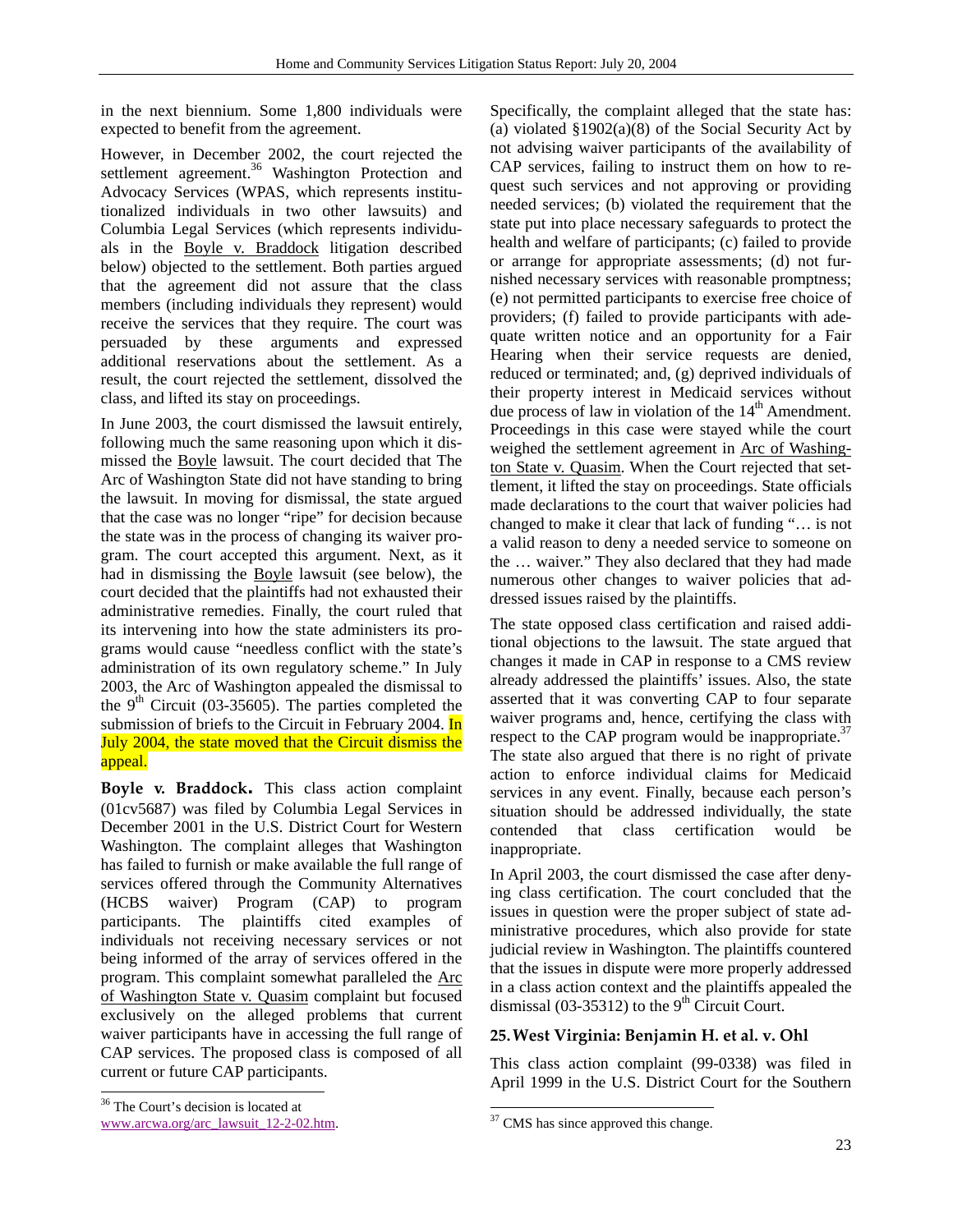District of West Virginia and alleged that West Virginia violated federal Medicaid law and the ADA by failing to provide Medicaid long-term services with reasonable promptness to eligible individuals. In July 1999, the court quickly granted the plaintiffs' motion for a preliminary injunction based on its finding that the plaintiffs were likely to prevail at trial based solely on the requirements of Medicaid law.<sup>38</sup> The state was ordered to develop a plan that would eliminate waiting lists; establish reasonable time frames for placing persons in the waiver program; allow persons to exercise their freedom of choice in selecting institutional or home based care; and, develop written policies to inform persons of the eligibility process along with policies and forms to afford proper notice and an opportunity for a fair hearing when applications for ICF/MR level services are denied or not acted on with reasonable promptness.

In March 2000, the court approved agreements between the parties to address the topics spelled out in the preliminary injunction.<sup>39</sup> West Virginia agreed to increase the number of individuals with developmental disabilities who receive HCB waiver services by 875 over a five-year period. The parties also agreed on revised procedures concerning service applications and giving individuals proper notice concerning the disposition of their applications. The state also submitted an application to HCFA to renew its HCBS waiver program, incorporating policy changes based required by the agreement and boosting the number of persons served. This request was approved in December 2000. The court dismissed this case in August 2002 but retained jurisdiction to enforce its orders.

# **D. Lawsuits Involving Individuals with Other Disabilities**

In addition to the lawsuits concerning individuals with developmental disabilities, there also have been several lawsuits filed on behalf of individuals with other disabilities who also are seeking community services. In general, the legal issues raised in these lawsuits parallel those in lawsuits concerning persons with developmental disabilities. These lawsuits have been filed by nursing facility residents who want to be in the community as well as persons with disabilities are at risk of nursing facility placement due to the lack of home and community services.

<sup>38</sup> The decision is at:

l

# **1. Florida: Dubois et al. v. Rhonda Medows et al.**

In April 2003, three individuals with traumatic brain or spinal cord injuries filed a class action complaint (03- CV-107) in the U.S. District Court for Northern Florida against the Florida Agency for Health Care Administration and the Florida Department of Health alleging that the state has violated Medicaid law and the ADA by failing to provide them Medicaid-funded long-term services in the community. These individuals had sought but not received community services through Florida's Brain or Spinal Cord Injury (BSCI) HCBS waiver program. The lawsuit alleges that there are 226 (and possibly more) individuals impermissibly wait-listed for services. One of the plaintiffs resides in a nursing facility; the other two plaintiffs are in the community but at risk of institutionalization. The plaintiffs are represented by Southern Legal Counsel, a Gainesville non-profit public interest law firm and National Health Law Project attorneys.<sup>40</sup>

In the complaint, the plaintiffs point out that they all have sought but been denied BSCI services due to lack of funds even though it is alleged that only a little more than one-half of the program's approved slots are used. As a result, they have been unnecessarily segregated in nursing homes or put at imminent risk of segregation. The complaint charges that Florida has violated: (a) the ADA for failing to provide individuals with disabilities services in the most integrated setting and not administering its waiting list so that it moves at a reasonable pace; (b) §504 of the Rehabilitation Act; (c) §1902(a)(8) of the Social Security Act for not making home and community services available with reasonable promptness; (d)  $\S 1915(c)(2)(C)$  for failing to give individuals the choice between institutional and HCB waiver services; and, (e) the U.S. Constitution and Medicaid law by not affording the plaintiffs the opportunity to apply for services. The class would include all individuals with traumatic brain or spinal cord injuries who are or will be eligible to receive BSCI services but have not.

In May 2003, the state moved to dismiss the lawsuit, contending that, although its federally-approved HCBS waiver application had 300 "slots," the state had the latitude not to use all of them if appropriations did not support that number. In addition, the state argued on various grounds that, even if slots were available, it was not necessarily the case that the plaintiffs would be next in line to receive services. The state also objected to the plaintiffs' ADA and Rehabilitation Act claims.

l

www.healthlaw.org/pubs/199907benjamin.html<br><sup>39</sup> The settlement The settlement order is at

www.healthlaw.org/docs/benh\_order.pdf.

<sup>40</sup> Background information concerning the suit is at: http://www.newswise.com/articles/2003/4/SLC.PIL.html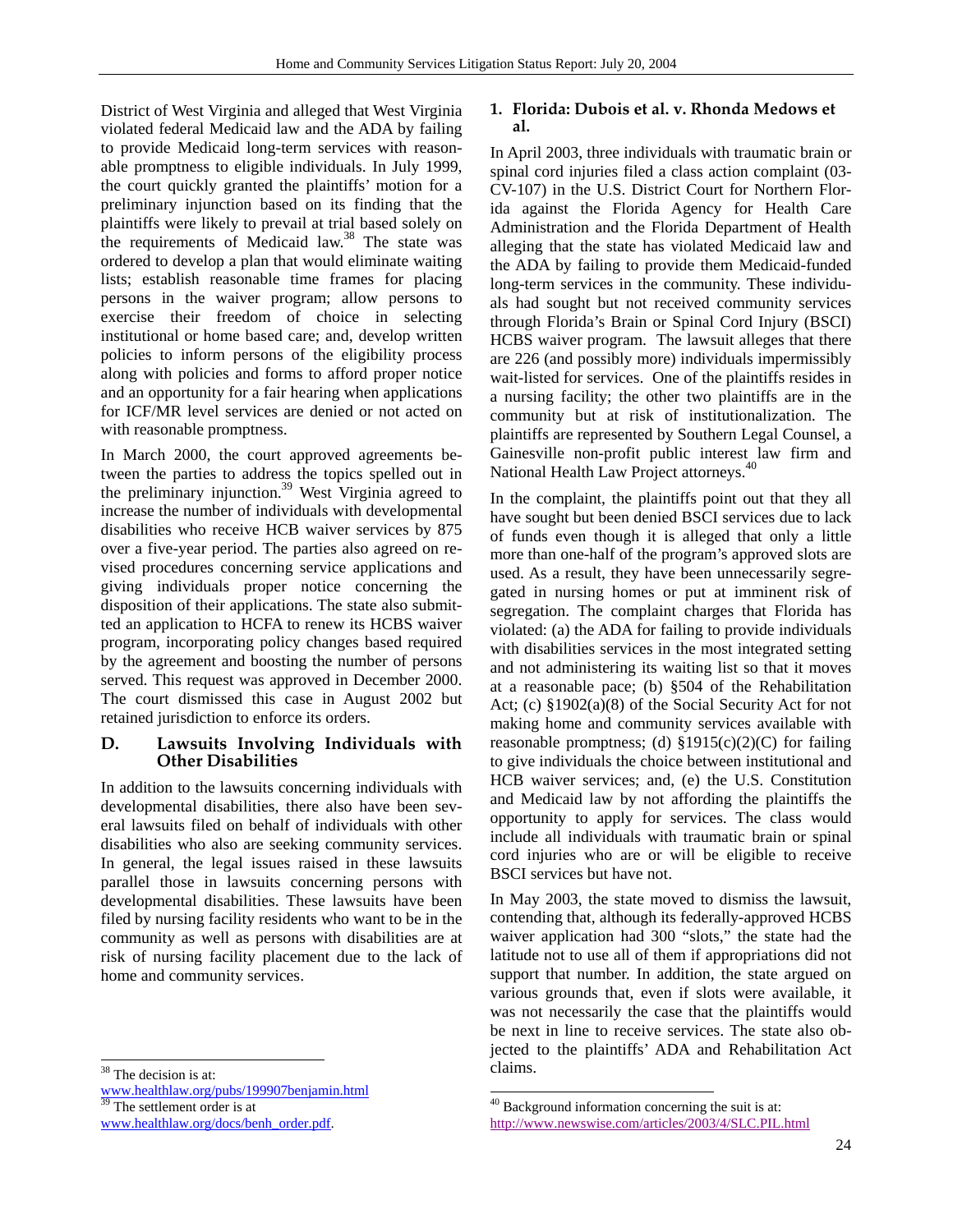In June 2003, the plaintiffs opposed the state's motion to dismiss. The plaintiffs argued that the state's motion was flawed in several respects, including raising issues that more properly should be addressed at trial. The plaintiffs pointed out that their claims might be remedied if the state had a comprehensive working plan for placing individuals in the community and a waiting list that moved at a reasonable pace, as provided in the Olmstead decision.

In March 2004, the court ruled on various motions. Specifically, the court denied the state's motion to dismiss, finding that each of the plaintiffs' claims had potential merit. The court also approved class certification, defining the class as: "All individuals with traumatic brain or spinal cord injuries who the state has already determined or will determine to be eligible to receive BSCI Waiver Program Services and have not received such services."

Trial is currently scheduled for February 2005. In the meantime, the lawsuit is being mediated and it appears that there has been progress toward reaching an agreement.

# **2. Georgia: Birdsong et al. v. Perdue et al.**

In January 2003, private attorneys filed a class action complaint (03-CV-288) in the U.S. District Court for Northern Georgia on behalf of individuals with physical disabilities who reside in nursing homes or are at risk of nursing home placement if not furnished community services. The plaintiffs contend that Georgia's policies cause them to be unnecessarily segregated when they could be supported in the community. The complaint alleges that "[i]n the three and one-half years since the *Olmstead v. L.C.* decision, the State has made no significant effort to operate its long-term care services in an even-handed manner so that persons who need [home and community-based] services have this option." The Olmstead decision, of course, revolved around the unnecessary institutionalization of Georgians with disabilities.

The plaintiffs are persons who have severe physical disabilities and, except in one instance, reside in nursing facilities. They assert that, with appropriate supports, they could live in the community. Georgia operates two HCBS waiver programs – the Community Care Services Program and the Independent Care Waiver Program – for persons with disabilities. The plaintiffs are wait listed for these programs; however, the waiting lists are quite lengthy. In their complaint, the plaintiffs contend that Georgia spends about five times as much on institutional as community services.

The plaintiffs allege that Georgia's policies violate: (a) ADA and §504 of the Rehabilitation due to the state's

failure to furnish services in the most integrated settings and its utilization of discriminatory criteria and methods of administration in its programs; (b) §1915(c)(2)(C) of the Social Security Act for failing to provide timely and adequate notice to individuals who might benefit from waiver services and provide individuals freedom of choice between institutional and waiver services; and, (c) §1902(a)(8) of the Social Security Act for failing to promptly provide community services to individuals.

In April 2003, the state answered the complaint, denying that its policies violated the plaintiffs' rights. The state also argued that the complaint did not state a claim for relief that the court could grant. Proceedings are suspended for time being while the parties explore settlement.

# **3. Indiana: Inch et. al. v. Humphrey and Griffin**

In July 2000, the Indiana Civil Liberties Union filed this class action lawsuit in Marion County Superior Court on behalf of individuals with disabilities who reside in nursing homes or who are at risk of nursing home placement but want to live in integrated settings with services from Indiana's HCB waiver program for individuals who are elderly or disabled. The Indiana Family and Social Services Administration is the defendant. The lawsuit alleged that 2,000 individuals with disabilities are either on waiting lists for community services or suffering "unjustified institutional isolation" and, hence, experiencing discrimination prohibited by the ADA. The complaint pointed out that Indiana spends less than 9% of its elderly and disabled budget to support individuals in integrated home and community settings. It further alleged that new enrollments in the state's community programs had been closed for two years and new applications were not being taken. The plaintiffs argued that people in nursing home facilities or at risk of nursing home placement must be given the choice of waiver services rather than *de facto* limited to institutional services. The plaintiffs sought preliminary and permanent injunctions to enjoin the state from continuing violations of the ADA and direct that Medicaid eligible individuals be offered community services.

In June 2003, the parties arrived at a settlement that applies to all nursing facility residents eligible for Indiana's HCBS waiver program and individuals at imminent risk of nursing facility placement. The state has agreed to expand the waiver program to serve an additional 3,000 individuals and provide more information about community services to nursing facility residents. This settlement reflects Indiana's plan to reduce the use of nursing facilities in favor of expanding community services. In addition, the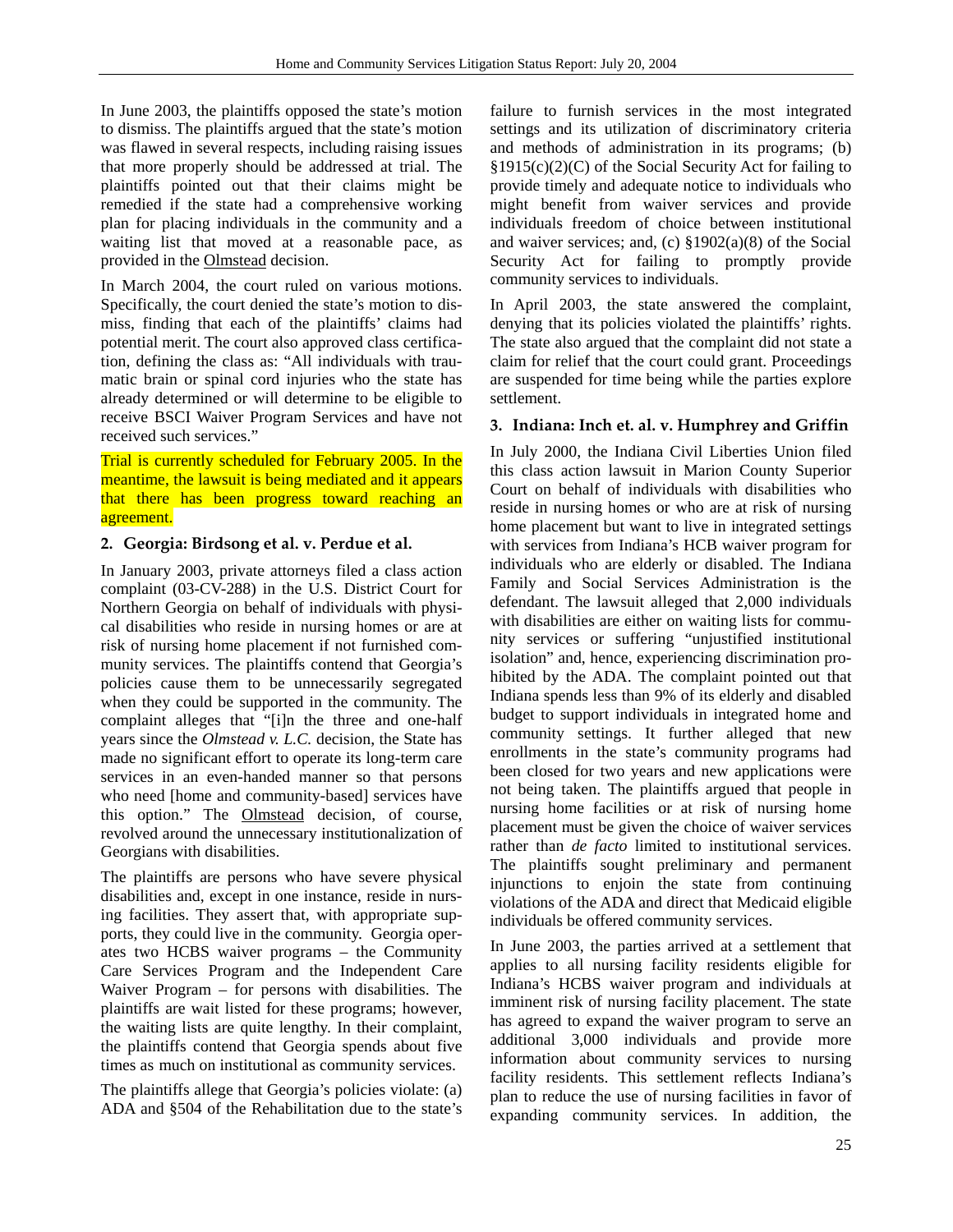"settlement sets out specific criteria for assessing the community support needs of class members and requires the state to develop a quality assurance plan for completing these assessments and discharges." (Priaulx 2003)

In December 2000, a second class action complaint was filed in St. Joseph County Superior Court (South Bend) on behalf of individuals with developmental disabilities placed in nursing facilities due to the lack of HCB waiver services. Reportedly, the state and plaintiffs are also close to settling in this litigation.

#### **4. Kentucky: Kerr et al. v. Holsinger et al. Oregon: Watson et al. v. Weeks et al.**

These lawsuits are similar. Both were filed in response to state actions narrowing eligibility for Medicaid long-term services in order to reduce state spending to address budget deficits. In each instance, the state raised the threshold level of assessed functional impairment necessary to qualify for Medicaid long-term services. This caused individuals with disabilities and older persons to lose eligibility. Predominantly but not exclusively, the persons affected by these actions are supported in the community through the HCBS waiver program rather than nursing facilities. In both cases, the plaintiffs challenge whether the state's modified standards for determining eligibility are reasonable under the provisions of  $\S1902(a)(17)$  of the Social Security Act and whether the state properly terminated the services of these individuals. In both cases, federal courts are being asked to rollback the cuts.

**Oregon**. Eligibility for long-term services has been based on an assessment mechanism. There are 17 "levels" of assessed need. In February 2003, as part of its efforts to balance its budget, the state cut off services to individuals who qualified for long-term services at lower levels of assessed need. This action caused several thousand individuals to potentially lose their eligibility; most of whom were receiving waiver services. The state, however, provided that these individuals could ask for a reassessment. This resulted in services being restored for many but not all individuals. In the budget for the current biennium, the Legislature directed that services be resumed for individuals in all but six levels of need. However, the net effect of these changes still was to narrow eligibility for Medicaid long-term services and cause individuals to lose services. In implementing these cuts, the Oregon Department of Human Services amended its HCBS waiver program to incorporate these changes.

In response to the eligibility reduction, the Oregon Advocacy Center filed suit in February 2003 in the U.S. District Court for Oregon (03-227) to enjoin the state from terminating benefits to affected individuals.

OAC argued that the state's assessment process was flawed and, consequently, failed to constitute a reasonable standard for determining eligibility under federal law. OAC also argued that the state had not properly notified individuals that their eligibility would be terminated. In June 2003, the court turned down the request for a preliminary injunction. The court reasoned that Oregon was free to reduce its HCBS waiver program because it is optional. In addition, relying on the Gonzaga decision, the court decided that affected individuals did not have an enforceable right to services. Immediately, OAC appealed the denial of the injunction to the  $9<sup>th</sup>$  Circuit Court  $(03-35545).$ <sup>41</sup> The plaintiff/appellants contend that the district court erred in concluding that the affected individuals do not have individually-enforceable federal rights. In addition, they argued that Oregon's action undercuts the entitlement to nursing facility (and thereby HCBS waiver) services by denying services to individuals who clearly require them.

The Circuit heard oral arguments in January 2004. Meantime, at the district court, the magistrate judge assigned the case prepared "Findings and Recommendations," recommending that the court dismiss all the plaintiff motions, based on the optional nature of waiver services and the interpretation that individuals do not have individually enforceable rights for Medicaid services. The 9<sup>th</sup> Circuit had indicated that it would withhold judgment on the appeal of the denial of the preliminary injunction pending the district court's decision on the underlying motions. On June 24, 2004, the district court accepted the magistrate judge's findings and recommendations, dismissed the plaintiff motions and granted the state's motion to dismiss. Meantime, because the state's budget picture has brightened somewhat, in April 2004 the Oregon Legislature approved restoring additional two levels of assessed need, effective July 1, 2004.

**Kentucky**. In January 2003, Kentucky made \$250 million in Medicaid cuts in order to balance its budget. Among those cuts was an action to eliminate both nursing home and waiver services for individuals who had a "low intensity level of care." This cut took effect in April 2003 and was expected to reduce Medicaid spending by \$41 million.

In October 2003, Kentucky Legal Services Programs filed a class action complaint (03-68) in the U.S. District Court for Eastern Kentucky seeking preliminary and permanent injunctions to rollback the eligibility change. Attorneys with the National Senior Citizens

l

<sup>&</sup>lt;sup>41</sup> Both the state and OAC briefs are located at:

www.nsclc.org/news/03/07/appeal\_watson.htm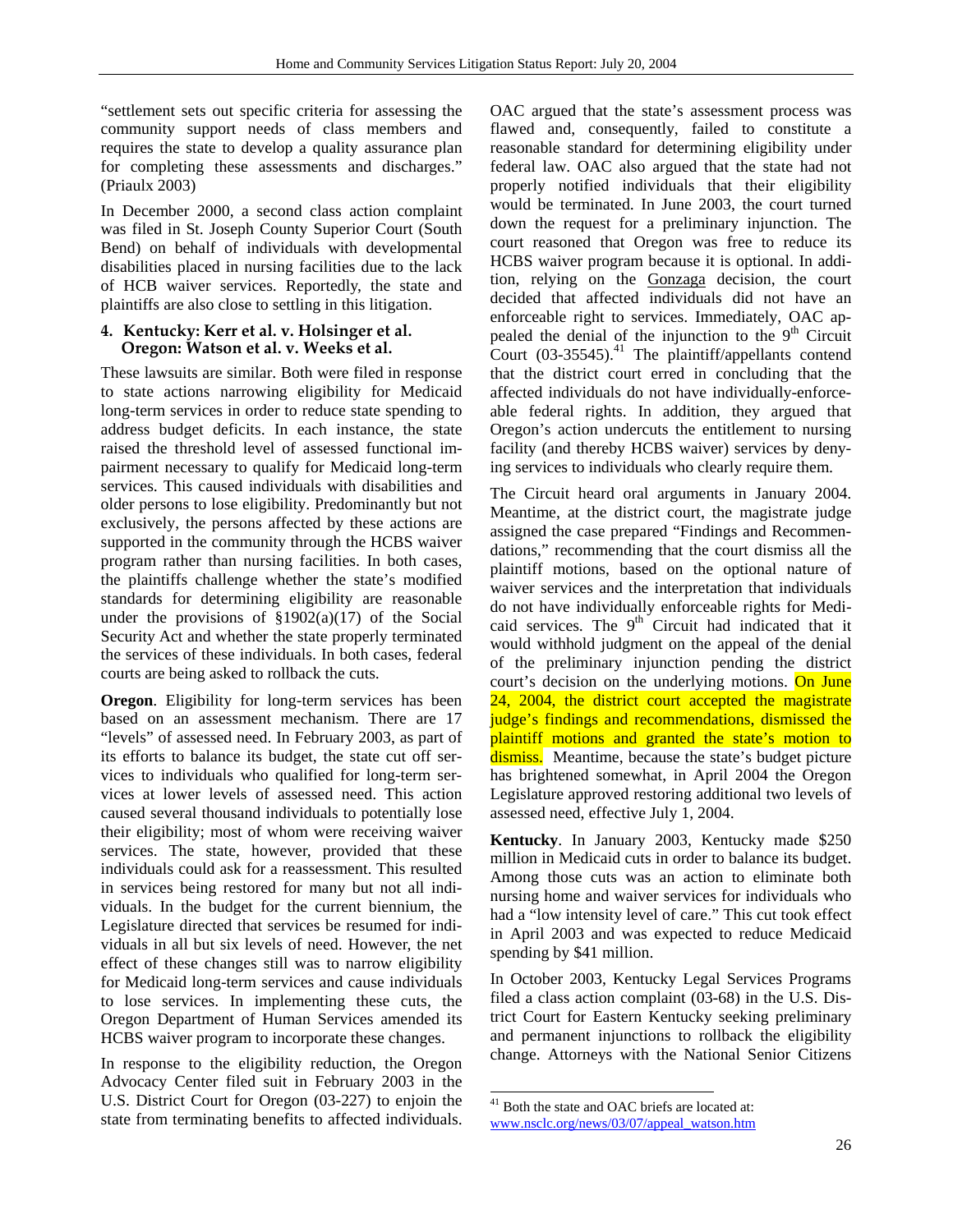Law Center are assisting in this litigation. KLS alleges that the change in program eligibility criteria resulted in about 200 nursing facility residents and 1,200 HCBS waiver participants who are elderly and/or disabled losing their eligibility. In addition, about 600 waiver applicants have been denied services as a result of the change. As in the Oregon lawsuit, the plaintiffs challenge the state's method of assessing individuals and whether the state's procedures for terminating benefits met Medicaid and Constitutional requirements. The claims in this lawsuit roughly parallel those in the Oregon litigation.

In October 2003, the state moved to dismiss. In its motion, the state argued that the changes it made were well within the level of discretion afforded states in their operation of the Medicaid program. In addition, the state argued that the plaintiffs lack standing to bring suit in federal court because the Medicaid Act does not confer enforceable rights. The state also contended that, if it were required to roll back the changes, it might have no other choice but to eliminate its HCBS waiver program.

In November 2003, the plaintiffs filed their motion for class certification and, in early December, responded to the state's motion to dismiss. The plaintiffs disputed the state's contention that the Medicaid Act does not confer enforceable rights, citing  $6<sup>th</sup>$  Circuit and other cases that ran counter to the state's arguments.

In early January 2004, newly elected Governor Ernie Fletcher signed an emergency order to reverse many of the changes that triggered the lawsuit. While encouraged by this step, the plaintiffs contend that the state has not gone far enough to correct many of the underlying problems that they have identified. $42$  As a consequence, they intend to continue to press their case. In January 2004, the plaintiffs moved for a preliminary injunction, asking the court to require the state to roll its policies back to those that were in effect prior to the April 2003 change. In February 2004, the state filed a motion opposing the injunction and submitted a proposed order to the court to dismiss the lawsuit.

On March 25, 2004, the court ruled on the state's motion to dismiss and the plaintiffs' motion for a preliminary injunction. $43$  The court denied the state's motion, finding that federal Medicaid law provides the plaintiffs with individually enforceable rights. The court agreed with the plaintiffs' contention that Medicaid's comparability requirement  $(\S 1902(a)(10)$  (A) of

l

the Social Security Act) and statutory provisions concerning the HCBS waiver program require that a state must make waiver services available to individuals who qualify for nursing facility services. The court also agreed with the plaintiffs that "there is no precedent that a state can alter eligibility for a mandatory Medicaid service simply because the state does not wish to pay the price required to provide the service to all eligible recipients." The court further observed that "reducing benefits to qualified recipients by manipulating eligibility standards in order to make up for budget deficits is unreasonable and inconsistent with Medicaid objectives because it exposes recipients to 'whimsical and arbitrary' decisions …" The court then granted the plaintiffs' motion for a preliminary injunction and ordered the immediate restoration of benefits to all persons who had lost them. In a separate order, the court also granted class certification.<sup>44</sup>

On June 25, 2004, the court gave its preliminary approval to a settlement agreement that the parties had worked out. Under the agreement, the State committed to adopt revised regulations concerning eligibility for nursing facility and waiver services. The plaintiff attorney characterized these rules as more liberal than the rules that had been in place prior to the April 2003 change that triggered the litigation. The revised rules also will permit the continuation of services to persons with mental retardation. The settlement also provides for a re-evaluation of persons who were denied services under the previous rules. A fairness hearing concerning the agreement is scheduled in August 2004.

# **5. Louisiana: Barthelemy et al. v. Louisiana Department of Health and Hospitals**

In April 2000, five individuals (two with developmental disabilities and three with physical disabilities) along with Resources for Independent Living filed a complaint (00cv01083) in the U.S. District Court for Eastern Louisiana against the Louisiana Department of Health and Hospitals (DHH) alleging that the state was violating the ADA and §504 of the Rehabilitation Act by restricting the availability of services to "unnecessarily segregated settings" (i.e., nursing facilities). The plaintiffs with non-developmental disabilities sued for access to the state's elderly and disabled and/or personal care attendant waiver programs; the

 $42$  See the plaintiffs' assessment of the state's action at: www.nsclc.org/news/04/feb/kentucky\_settlement.htm <sup>43</sup> The court's rulings can be accessed at:

http://www.nsclc.org/news/04/april/kentucky\_preliminj.htm. This site also summarizes the court's rulings.

 $44$  A related issue arose concerning the eligibility of persons with mental disabilities who are served through the state's "aged and disabled" waiver program. Reportedly, state officials began to enforce a longstanding rule that such individuals cannot be served in the "aged and disabled" waiver program but must seek services through the state's HCBS waiver program for persons with developmental disabilities. The lack of access to that program is the subject of the Michelle P. lawsuit discussed above..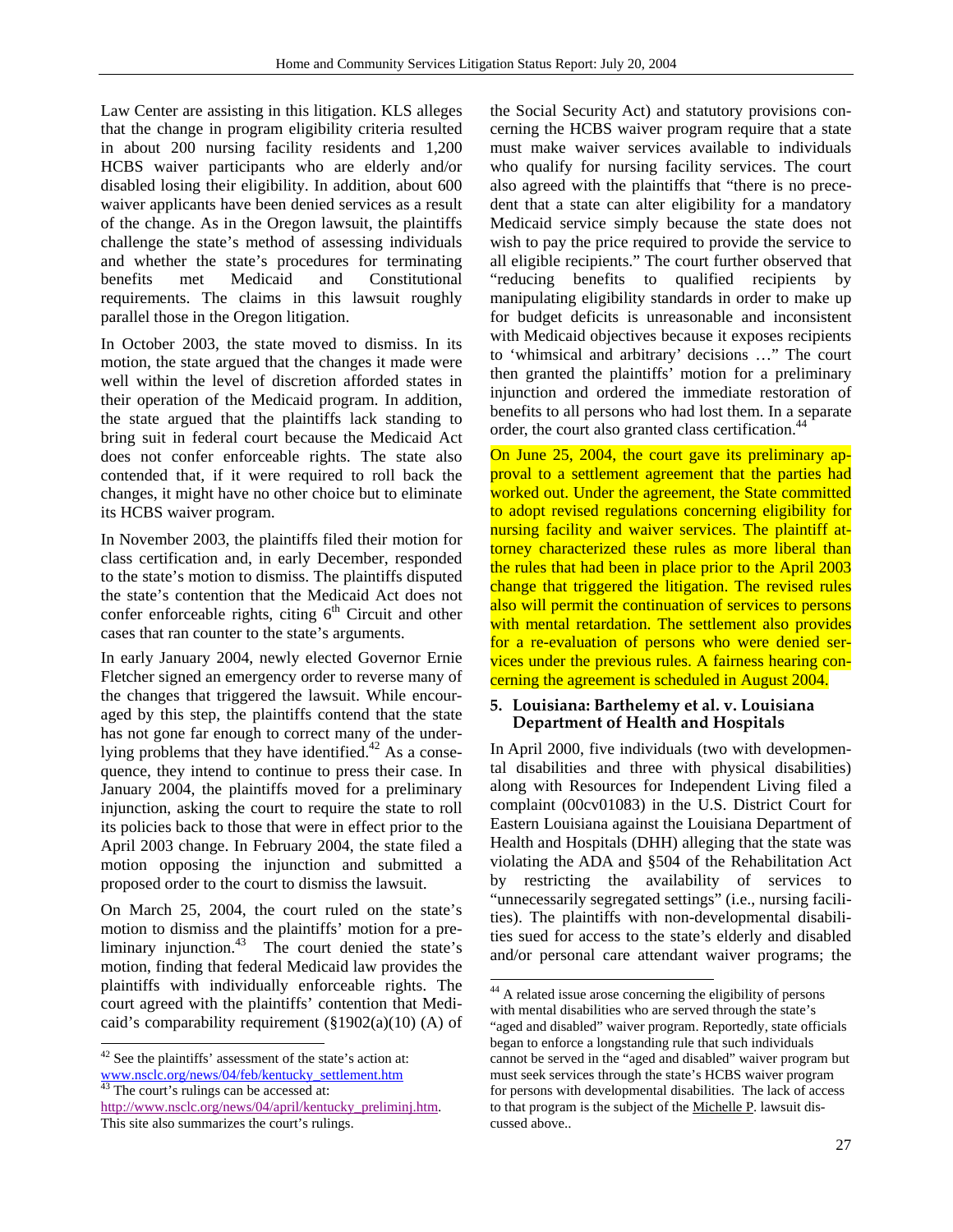plaintiffs with cognitive disabilities wanted access to Louisiana's developmental disabilities and personal care attendant waiver programs. The plaintiffs charged that Louisiana spends "90% of its Medicaid funds on institutional services." They asked the Court to: 1) grant class action status to Louisianans with disabilities who are unnecessarily institutionalized and 2) find the state in violation of the ADA and §504 of the Rehabilitation Act.

In August 2001, DHH Secretary David Hood unveiled a settlement agreement that provided for boosting state spending by \$118 million over a four year period to provide community services to 1,700 more individuals and reduce waiting time for services to 90 days or less. The settlement plan submitted by DHH, agreed to by the plaintiffs and approved by the court addressed four broad areas: (a) reducing the waiting time for community-based services; (b) supporting people to make informed choices about service options; (c) adding a Medicaid state plan personal care services option; and, (d) instituting individualized long-term care assessments through a new single point of entry system. The class certified for purposes of the agreement is composed of: "all persons with disabilities who are receiving Medicaid-funded services in nursing facilities, or who are at imminent risk of being admitted to a nursing facility to receive such services, who have applied for Medicaid-funded services in the community through one or more Medicaid-funded home and community-based waivers … , who have not been determined ineligible for such community-based services, and who have not received such Medicaidfunded community-based services." In the agreement, the state committed to eliminate the waiting list for waiver services by 2005.

The agreement was later modified to delay the addition of entitled personal care services to the Medicaid state plan until July 2003; in exchange, the state agreed to add 500 more "slots" to its three HCBS waiver programs for adults with disabilities. The Louisiana Nursing Home Association objected to the personal care coverage but the court turned the objection aside. As a result of the expansion of HCBS waiver services, waiting lists have been reduced substantially.

In 2003, DHH submitted a \$38 million request to the Louisiana legislature to fund the addition of personal care to the Medicaid state plan. But, the legislature balked at this request. Instead, it appropriated \$28 million, instructed DHH to postpone adding personal care to the Medicaid state plan, and directed DHH officials to return to court to seek a modification of the settlement agreement to further expand HCBS waiver programs in lieu of adding personal care to the state plan. The Legislature expressed concern about the long-range costs of adding a new entitlement to the state's Medicaid program. The plaintiffs warned that they would regard failure to implement this element of the settlement as a material breach.

In July 2003, as directed by the legislature, the state filed a motion to amend the settlement agreement. The state proposed to expand waiver programs to serve an additional 2,000 individuals instead of adding personal care coverage. In support, the state pointed out that more class members would qualify for waiver services than the state plan service because the waiver program has higher income eligibility thresholds. Also, the state argued that class members could access a wider range of services through the waiver program than through state plan personal care services. The state argued that the proposed expansion was sufficient to serve all remaining individuals waiting for services and individuals who would be likely to seek services in the near to mid-term. Lastly, the state argued that the legislature has shown a willingness to underwrite the costs of expanded waiver services and thereby using the waiver program to meet the needs of class members would provide stable funding.

The Louisiana Advocacy Center (LAC), which represents the plaintiffs, vowed to oppose changing the agreement. The plaintiffs argued that – absent an entitled personal care benefit – there was a danger that waiting lists would reemerge in Louisiana. In August 2003, LAC filed a motion asking the court to enforce the settlement agreement. In its motion, LAC argued that there had been no material change that justified a change in the agreement. The Center pointed out that the coverage of personal care services had been expressly included in the settlement agreement to ensure that individuals have immediate access to services whether or not waiver slots were available. LAC also pointed out that the personal care benefit would provide more hours per week of services than were available through the waiver program and, furthermore, individuals served in the waiver program could also access state plan personal care benefits. Finally, the Center argued that there was no financial reason why the agreement could not be implemented, especially in light of the additional federal Medicaid payments that Louisiana would receive via a measure enacted by Congress to provide fiscal relief to states. LAC urged the court to order the state to implement state plan personal care services as rapidly as possible.

National AARP filed an *amicus* brief in support of the LAC motion. In the meantime, nursing home interests filed a motion to intervene in support of the state's proposed modification, expressing concern that the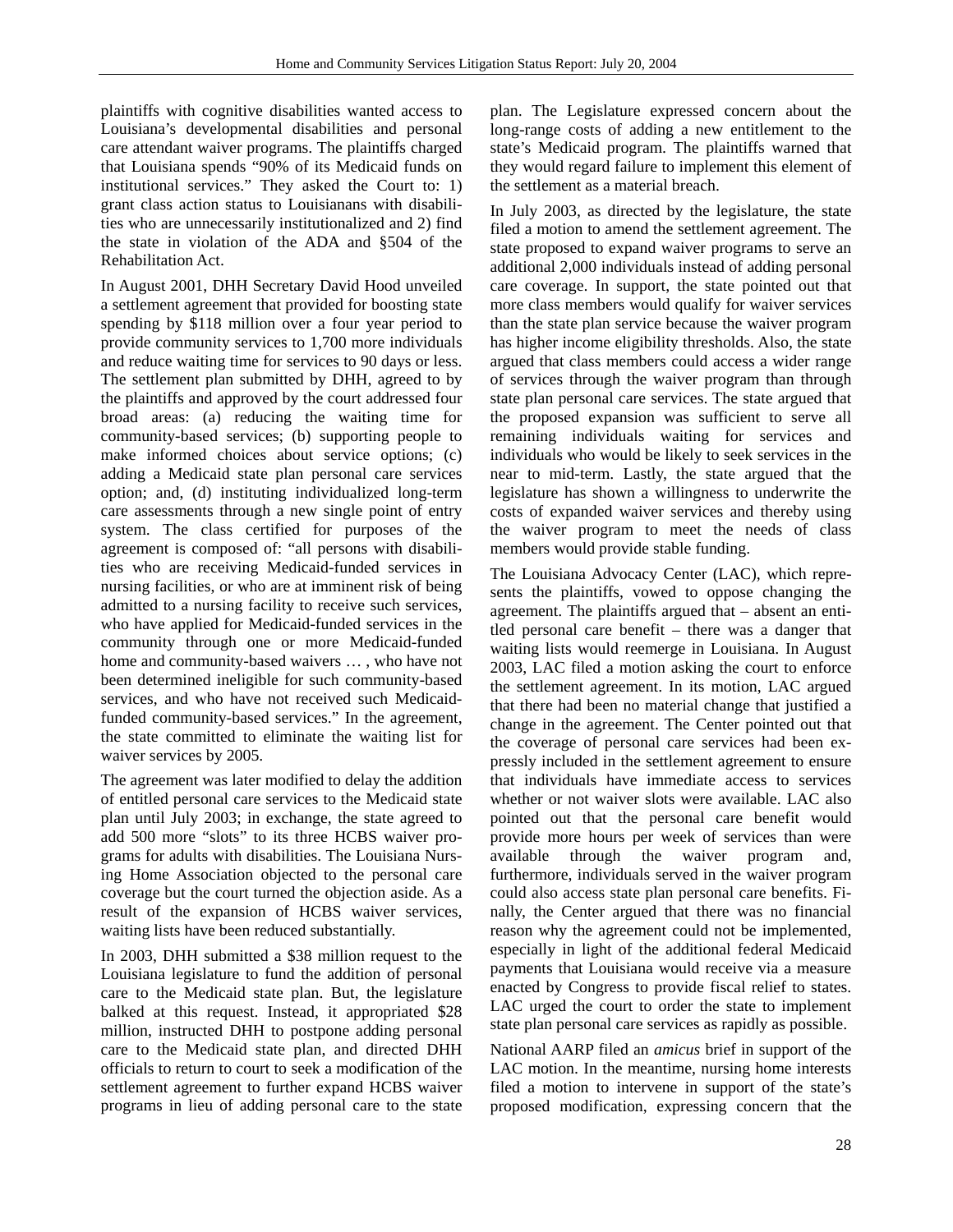activating the personal care option might put their businesses at risk. In August 2003, the state replied to the plaintiff motion in opposition. The state reiterated that it was not seeking to escape its obligations but only to alter how services are provided.

In September 2003, the court denied the state's motion to modify the settlement, directed it to comply with the settlement order and rejected the nursing home request to intervene. However, the court turned down the plaintiffs' request that the court enforce the settlement agreement. DHH affirmed it would comply with the court order. The Legislature then gave DHH officials the go ahead to submit a Medicaid plan amendment to add personal care but directed that DHH return to the Legislature for approval in the event that CMS required modifications in the plan amendment.

After encountering some initial difficulties securing CMS approval of the plan amendment, the state got the go ahead to offer personal care in January 2004.<sup>45</sup> State officials expected that 2,300 individuals would receive personal care by June 2004. Reportedly, within three weeks of the program's launch, the state had received 1,000 applications.<sup>46</sup> However, due to delays in processing applications, the Advocacy Center returned to court in July 2004 to demand that the state establish timelines for prompt action on requests for personal care services. Reportedly, only 125 individuals are receiving these services.

## **6. Michigan: Eager et al. v. Granholm et al.**

In March, 2002, six individuals and five advocacy organizations filed a lawsuit (5-02-00044-DWM) in the U.S. District Court for Western Michigan seeking to overturn the state's freeze on enrollments to the MIChoice Program, a Medicaid home and communitybased waiver program for persons with disabilities and seniors otherwise eligible for nursing facility services. The approved capacity of the MIChoice program is 15,000 individuals. As a result of an October 2001 freeze on enrollments, the plaintiffs contended that fewer than 11,000 individuals were participating in the program even though service demand remains high. The lawsuit was filed by Michigan Protection and Advocacy Services and the Michigan Poverty Law Program with the support of a coalition of disability advocacy organizations.

The plaintiffs advanced two major legal claims. The first is that the freeze on enrollments violates the ADA

l

by forcing individuals to seek nursing facility care rather than receive services in the most integrated setting. The second claim was that Michigan – under the terms of the waiver program as approved – cannot close enrollments so long as fewer than 15,000 individuals participate. The plaintiffs also claim that Michigan did not provide individuals a choice between institutional and waiver services, not maintain a proper waiting list for the MIChoice program, and violated the reasonable promptness requirement. The proceedings were put on hold to give newly-elected Governor Granholm's administration time to formulate its position concerning the litigation. The Governor subsequently announced that she was reopening program enrollments to a limited extent.

In December 2003, the parties submitted a proposed stipulated settlement agreement to the court. In part, the agreement provides that the state will: (a) provide for no less than \$100 million in funding for MIChoice in the current fiscal year, ask the legislature to approve a change in Medicaid policy that would permit an additional \$25 million to be allocated to MI Choice, and pursue additional changes that might result in yet another \$25 million to be allocated to the program; (b) distribute informational materials concerning MI Choice services to individuals receiving Medicaid long-term care services and make them available to future applicants; (c) ensure that individuals choosing between waiver and institutional services are provided information concerning the full-range of available long-term services, including MI Choice; (d) adopt uniform medical/functional eligibility criteria that apply equally to waiver and nursing facility services; (e) develop procedures concerning the maintenance and utilization of waiting lists and obtain CMS approval for these procedures; (f) seek additional funding for transitional services to individuals moving from nursing facilities to the community; and, (g) establish a Medicaid Long Term Care Task Force in order to develop options to expand the availability of home and community services and improve long-term services. On February 2, 2004, the Court approved the settlement agreement.

## **7. Mississippi: Billy A. and Mississippi Coalition for Citizens with Disabilities v. Lewis-Payton et al.**

In May 2002, the Coalition for Citizens with Disabilities filed a class action complaint (02cv00475) on behalf of the five nursing facility residents in the U.S. District Court for Southern Mississippi alleging that Mississippi's policies lead to the unnecessary segregation of individuals with disabilities in nursing homes by not making home and community services

<sup>&</sup>lt;sup>45</sup> A press release announcing the initiation of the program is at: http://www.dhh.state.la.us/news.asp?Detail=216<br><sup>46</sup> For more information concerning the "successes and

challenges" stemming from this lawsuit, please go to http://www.advocacyla.org/whatsnew.html.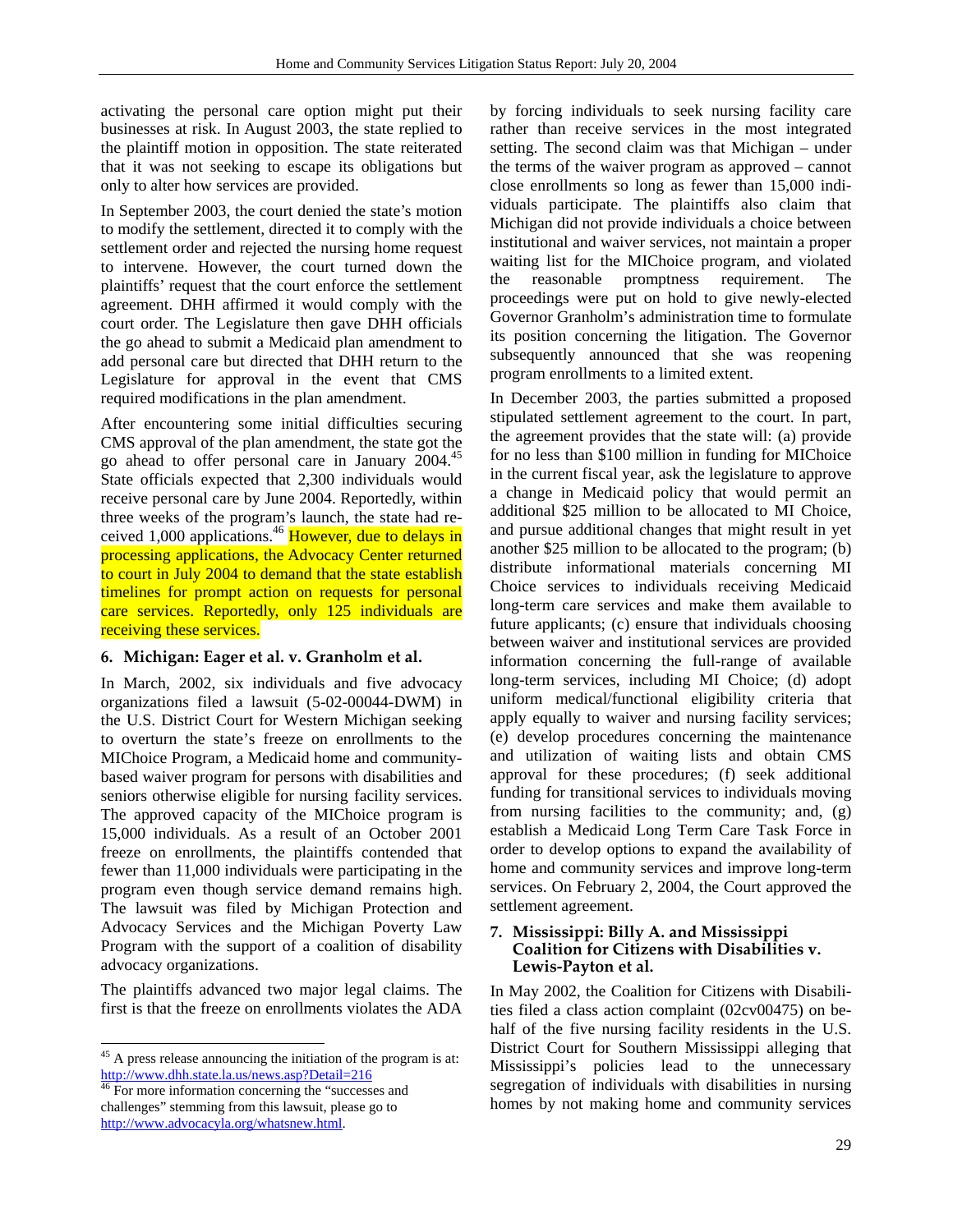available to them. The named defendants are the state's Division of Medicaid and the Departments of Human Services and Rehabilitation Services. Plaintiffs allege that the state is violating: (a) the ADA and §504 of the Rehabilitation Act by failing to provide Medicaid services in the most integrated setting; (b) the Medicaid Act by not informing individuals who qualify for nursing facility services of feasible alternatives to institutionalization and thereby denying them the freedom to choose home and community services as an alternative; (c) §1902(a)(8) of the Social Security Act by not providing services with reasonable promptness; and, (d)  $$1902(a)(30)(A)$  by not making payments for Medicaid services that are "consistent with efficiency, economy, and quality of care and are sufficient to enlist enough providers." (Priaulx, 2003). The court granted class certification in September 2003. Trial currently is scheduled for October 2004.

#### **8. New Hampshire: Bryson et al. v. Shumway and Fox**

In December 1999, two persons with neurological disabilities who reside in nursing facilities but are wait listed for the New Hampshire's Acquired Brain Disorder (ABD) "model" HCBS waiver program filed a class action complaint (99-cv-558) in the U.S. District Court for New Hampshire to gain access to community services. The plaintiffs alleged that the program is operated with "inadequate, capped funding through the HCB/ABI program, arbitrary limits [on] home health and other HCB services, and lack of coordination between the various public and private agencies which administer the Medicaid program."

The plaintiffs argued that "states must ensure that services will be provided in a manner consistent with the best interests of the recipients" and that a state's Medicaid program must be "sufficient in amount duration, and scope to reasonably achieve its purpose." Moreover, they argued that the state's "administration of the HCB/ABI program, which results in a failure to provide [HCB] services to eligible Medicaid recipients in a timely manner, defeats the purpose of the program and is insufficient in the amount, duration, and scope to reasonably achieve its purpose." The plaintiffs made additional claims, including: 1) failure to provide needed Medicaid services in a "reasonably prompt manner;" 2) violation of the ADA by making mainly facility-based services available to eligible persons; and, 3) the due process clause of the  $14^{\text{th}}$  Amendment as well as other provisions of Medicaid law.

In October 2001, the court handed down a decision concerning both parties' motions for summary judgment.<sup>47</sup> It dismissed two of the seven counts in the complaint, ruled in the plaintiffs' favor on a third and decided a fourth was moot. However, the court deferred judgment on three central issues: (a) whether wait listing individuals violates Medicaid law concerning reasonable promptness; (b) whether New Hampshire's policies are at odds with the ADA; and, (c) whether the state's policies violate §504 of the Rehabilitation Act. The court rejected the state's motion to dismiss on  $11<sup>th</sup>$  Amendment grounds.

In December 2001, the court entered a final order. It found that HCBS waiver services must be furnished with reasonable promptness and that individuals are entitled to model waiver services until 200 persons are served. Federal law provides that the Secretary of Health and Human Services may not limit model waiver programs to fewer than 200 individuals. The order incorporated a stipulated agreement between the parties that eligible individuals be enrolled in the program within twelve months of their date of eligibility.

The state appealed the district court ruling to the  $1<sup>st</sup>$ Circuit Court of Appeals. In October 2002, the Circuit ruled that the district court erred in its interpretation of §1915(c)(10) of the Social Security Act.<sup>48</sup> The district court interpreted the statute to require that a model waiver program must serve no fewer than 200 individuals. The Circuit found that this provision instead barred the Secretary of HHS from denying a state's request to serve up to 200 individuals but that a state could limit the number of individuals in a model waiver to fewer persons. The Circuit vacated the district court order that New Hampshire expand its program to accommodate at least 200 individuals in its program. But, the Circuit also made it clear that the state was obligated to furnish waiver services to individuals with reasonable promptness up to the limit it had established, characterizing the waiver participant cap as a limitation on eligibility. The Court also affirmed that the plaintiffs had standing to pursue their claims in federal court under §1983. The Circuit remanded the case to the district court to determine whether changes that New Hampshire had made in its notice provisions complied with federal requirements and whether the state was operating the waiver program in accordance with the reasonable promptness requirement up to the participant cap.

Upon remand, the parties renewed their motions for summary judgment. In March 2004, the court denied both motions, thus putting the lawsuit on a course trial.

 $47$  This decision is found at: http://www.nhd.uscourts.gov/ (by searching "opinions" for keyword "Bryson").

<sup>&</sup>lt;sup>48</sup> The Circuit Court's decision is at www.ca1.uscourts.gov/cgibin/getopn.pl?OPINION=02-1059.01A.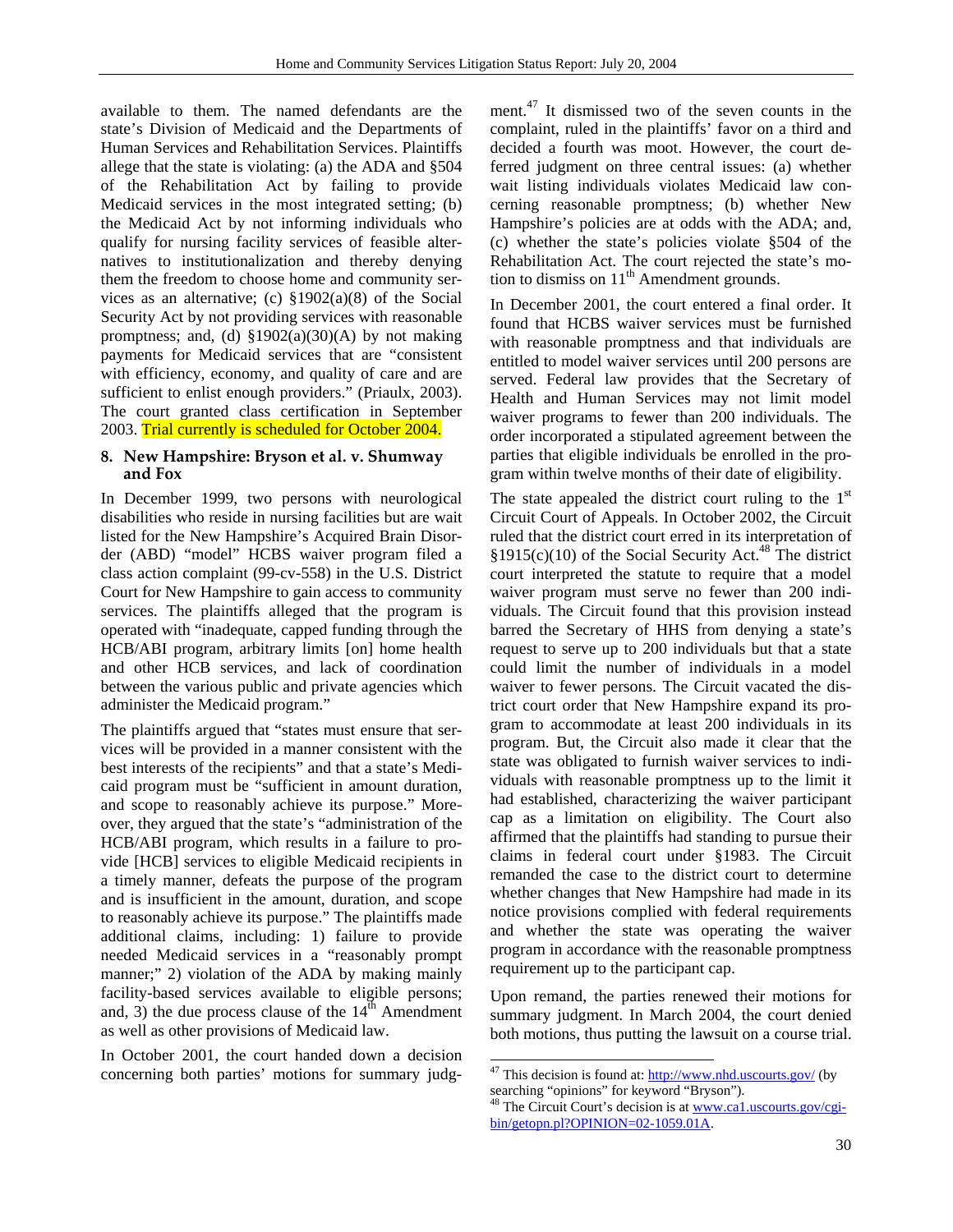In its order, the court pointed out that the  $1<sup>st</sup>$  Circuit's decision had effectively reduced the legal issues to those that revolve around the ADA and the principles laid down in the Olmstead decision. The court noted that its task was now to sort out New Hampshire's policies in light of the Olmstead decision, a task that would require it to grapple with several complex questions, including whether New Hampshire's waiting list is moving at a reasonable pace and the dividing line between "reasonable modifications" and "fundamental alteration." The court indicated that it would not necessarily confine its consideration of these issues to the ABI waiver but might take into account the overall resources that might be available to meet the plaintiffs' needs. In denying the motions for summary judgment, the court noted that neither party had presented sufficient evidence to permit to rule on the ADA/Olmstead claims.

# **9. Washington: Townsend v. Quasim**

Filed in the U.S. District Court for the Western District of Washington in 2000 (00-cv-00944), this lawsuit challenged Washington State's policy of not extending eligibility for its Medicaid Community Options Program Entry Services (COPES) HCBS waiver program to "medically needy" individuals. Washington State limits eligibility for this program to individuals who are "categorically needy," including persons whose income is less than 300% of the federal SSI benefit. Medically needy individuals (e.g., persons whose income exceeds categorically needy levels but who may spend down their income to qualify for Medicaid) may not participate in this program but they are eligible for nursing facility services. In this instance, the plaintiff had been participating in the COPES program but a slight increase in his income caused his status to change to medically needy. The state initiated action to terminate him from the COPES program and suggested that the plaintiff seek care in a nursing facility. The plaintiff filed suit, arguing that the state's policy violated the ADA because he could not continue to receive services in his own home. The complaint was certified as a class action.<sup>49</sup>

l

In 2001, the district court ruled in the state's favor. The Court found that the state was exercising its prerogative under the Medicaid Act to limit the services it provides to medically needy individuals. Under Medicaid law, the coverage of medically needy individuals is optional for the states. In addition, a state is not required to offer the same range of services to medically needy persons that it offers to categorically needy beneficiaries. In light of this latitude, the district court decided that Washington's policy did not violate the ADA.

In 2001, the plaintiffs appealed this decision to the  $9<sup>th</sup>$ Circuit (01-35689). In May 2003, a three-judge Circuit Court panel reversed the decision by a 2-1 margin and remanded the lawsuit back to the district court for reconsideration.<sup>50</sup> The majority based its reversal on the ADA "integration mandate," deciding that Washington's policy of offering only nursing facility services to medically needy individuals would result in their needless segregation in institutional settings. However, a strong dissent was filed.<sup>51</sup> The dissenting judge took the majority to task for not reconciling the ADA integration mandate with the latitude afforded states under the Medicaid Act and, implicitly, requiring Washington State to expand services in a fashion that amounted to requiring the state to make a fundamental alternation in its programs. Immediately, the state petitioned the Circuit for a rehearing *en banc*. This petition was rejected in June 2003.

In January 2004, the parties entered into a stipulated agreement. Under the terms of the agreement, court proceedings were stayed, contingent on the state's securing federal approval of a new HCBS waiver program for persons who are medically needy. The state then secured funding for this program from the legislature and CMS approved the state's waiver request. The new program was implemented in June 2004 and limits services to no more than 200 individuals. The plaintiffs reserved the right to reinstate the lawsuit if a waiting list for enrollment into the new waiver program emerges.

<sup>49</sup> Another lawsuit challenging a state's Medicaid financial eligibility policies for home and community-based services is Hermanson et al. v. Commonwealth of Massachusetts et al (00 cv-30156). This class action complaint challenged the state's policy of applying more restrictive financial eligibility criteria to seniors than working age adults with disabilities. In essence, Massachusetts permitted younger persons with disabilities to qualify for Medicaid without spend down if their income did not exceed 133% of poverty but older persons faced spend down requirements when their income exceeded 100% of poverty. As a consequence, older persons could less readily access Medicaid personal assistance services than younger persons

and, thus, the plaintiffs argued, were placed at greater risk of institutionalization. The plaintiffs claimed this policy violated the ADA's integration mandate and its non-discrimination provisions. This lawsuit was settled in February 2003 when the state agreed to adopt more liberal financial eligibility criteria for older persons who need personal assistance. (Priaulx, 2003)  $50$  Decision is at:

caselaw.findlaw.com/data2/circs/9th/0135689P.pdf 51 The dissent is included in the file containing the majority opinion at the foregoing URL.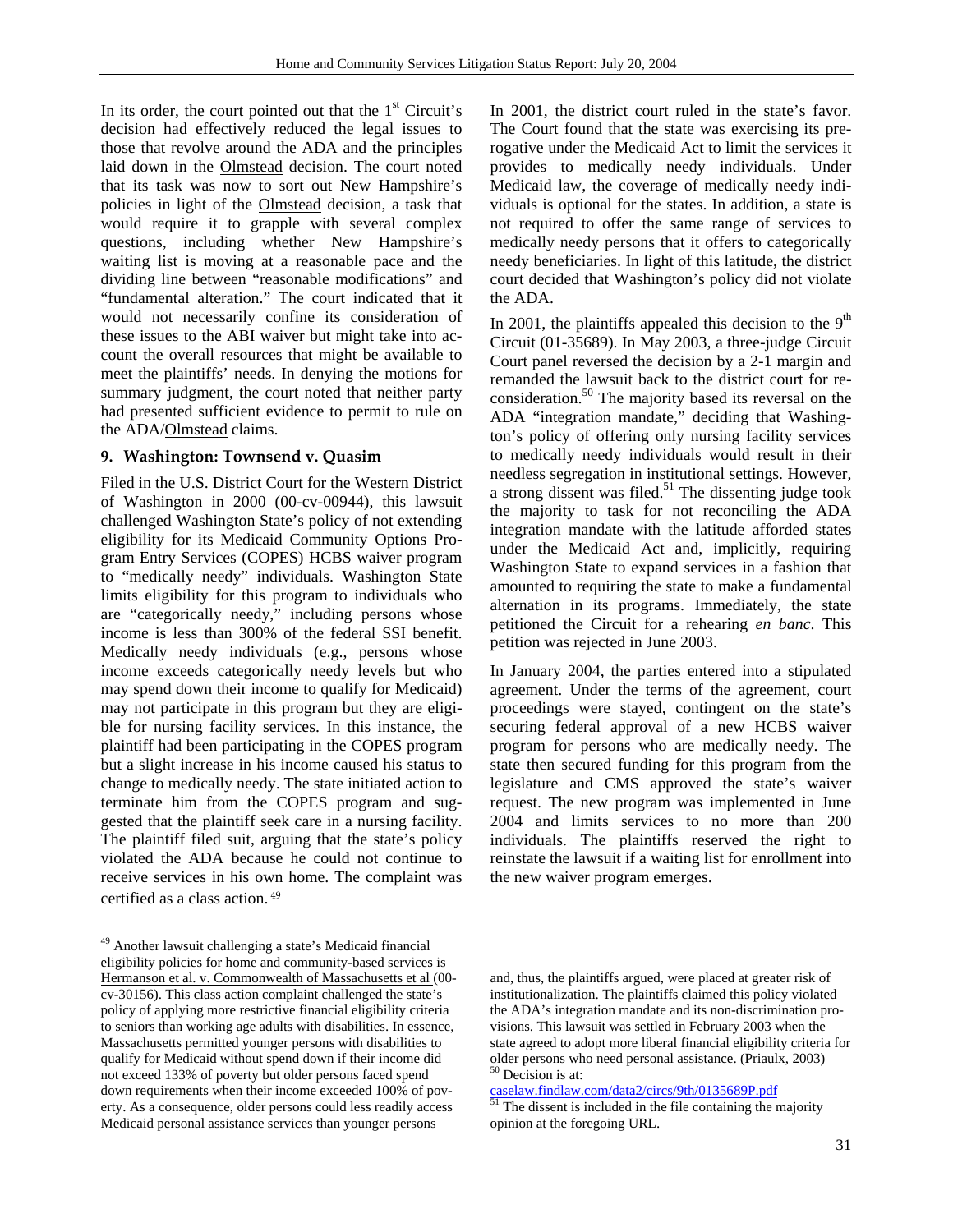$\overline{a}$ 

# **III. Community Placement of Institutionalized Persons**

# **A. Overview**

There is a long history of litigation concerning institutionalized persons with disabilities, dating back to the landmark Alabama Wyatt v. Stickney lawsuit in  $1970.<sup>52</sup>$  In developmental disabilities services, this litigation revolved mainly around the conditions of public institutions and their lack of adequate and appropriate services. Over time, this litigation increasingly came to focus on the question of the necessity of institutional placement and led to court directives to place institutional residents in the community. There has been similar litigation concerning individuals confined to state mental health facilities.

The U.S. Supreme Court's historic 1999 Olmstead decision ruled that the unnecessary segregation of individuals with disabilities in institutions constitutes prohibited discrimination under the ADA. In its majority opinion, the Court concluded that Title II of the ADA requires a state to place institutionalized persons with disabilities in community settings when: (a) the state's treating professionals have determined that a community placement is appropriate; (b) the transfer from an institution to a more integrated setting is not opposed by the affected individual; and (c) the placement can be reasonably accommodated, taking into account the resources available to the state along with meeting the needs of other persons. In the wake of the Olmstead decision, there have been several lawsuits concerning persons served in public institutions.

This part of the report tracks some of the lawsuits where the issue of the community placement of institutionalized persons has been engaged and where the principles set down by the Supreme Court are being adjudicated. In these lawsuits, Medicaid policy is typically not the main focus of litigation, although the Medicaid program might help underwrite the costs of community placement. Also included are lawsuits concerning individuals with mental disabilities who reside in nursing facilities where issues concerning community placement have arisen.

We also acknowledge that there have been several lawsuits filed to oppose the community placement of institutionalized persons with developmental disabilities. Many of these lawsuits have been filed in state court by institutional parent groups who are sometimes

l

aligned with public employee associations. Often, these lawsuits revolve around the question of the standing of guardian parents to refuse consent for community placement. The outcome of some of these lawsuits has been to slow but not halt the closure of state facilities.<sup>53</sup>

# **B. Description of Lawsuits**

# **1. Arkansas: Porter and Norman v. Knickreim et al.**

In October 2003, two residents of the Southeast Arkansas Human Development Center filed suit (03- CV-812) in the U.S. District Court for Eastern Arkansas against state officials to challenge the constitutionality of the admission and discharges procedures at Arkansas' six large institutions for persons with developmental disabilities. The plaintiffs claim that the state's not providing for judicial hearings to determine whether they must continue to be confined at a Human Development Center violates the Due Process and Equal Protection clauses of the 14<sup>th</sup> Amendment. Under Arkansas state law, the parents of an individual with mental retardation may petition for their voluntary admission to a state facility and persons so admitted may be discharged at the request of parents. However, there is no provision for judicial review of the continued placement of an individual at a facility. The plaintiffs are asking the court to declare Arkansas' policies unconstitutional and to direct the state to institute appropriate judicial review procedures. This complaint was filed on behalf

 $52$  It is worth noting that, in December 2003, the Wyatt case was dismissed 33-years after the complaint was originally filed. The court found that Alabama had satisfactorily implemented a settlement agreement that was entered into in 2000. For more information: www.bazelon.org/newsroom/12-15-03wyatt.htm.

<sup>53</sup> One such lawsuit has revolved around the closure of Indiana's Muscatatuck Developmental Center. When the state announced in 2001 that it would close this facility by 2003, families sought and obtained an injunction based on Indiana state law to prevent the facility's closure until the state provided "adequate and appropriate facilities" in the community. An injunction was granted and upheld by the Indiana Supreme Court in 2003. Recently, the parties arrived at a settlement agreement that provides that parents must approve plans to move a resident. If a disagreement arises concerning the move, the courts can be asked to mediate the disagreement. This settlement is expected to clear the way fort the facility's closure by 2005. Another lawsuit was filed by parents and a public employee union to block the downsizing of the Fircrest Habilitation Center in Washington State under a plan approved by the Washington State Legislature. A state court issued a temporary restraining order to block the transfer of Fircrest residents to other state facilities until the court could hear arguments concerning the lawsuit. However, in March 2004, the court denied the plaintiffs' motion for summary judgment, thereby clearing the way the state to proceed with its plan to downsize Fircrest. The Court relied heavily on the Olmstead decision in deciding to permit placements to continue.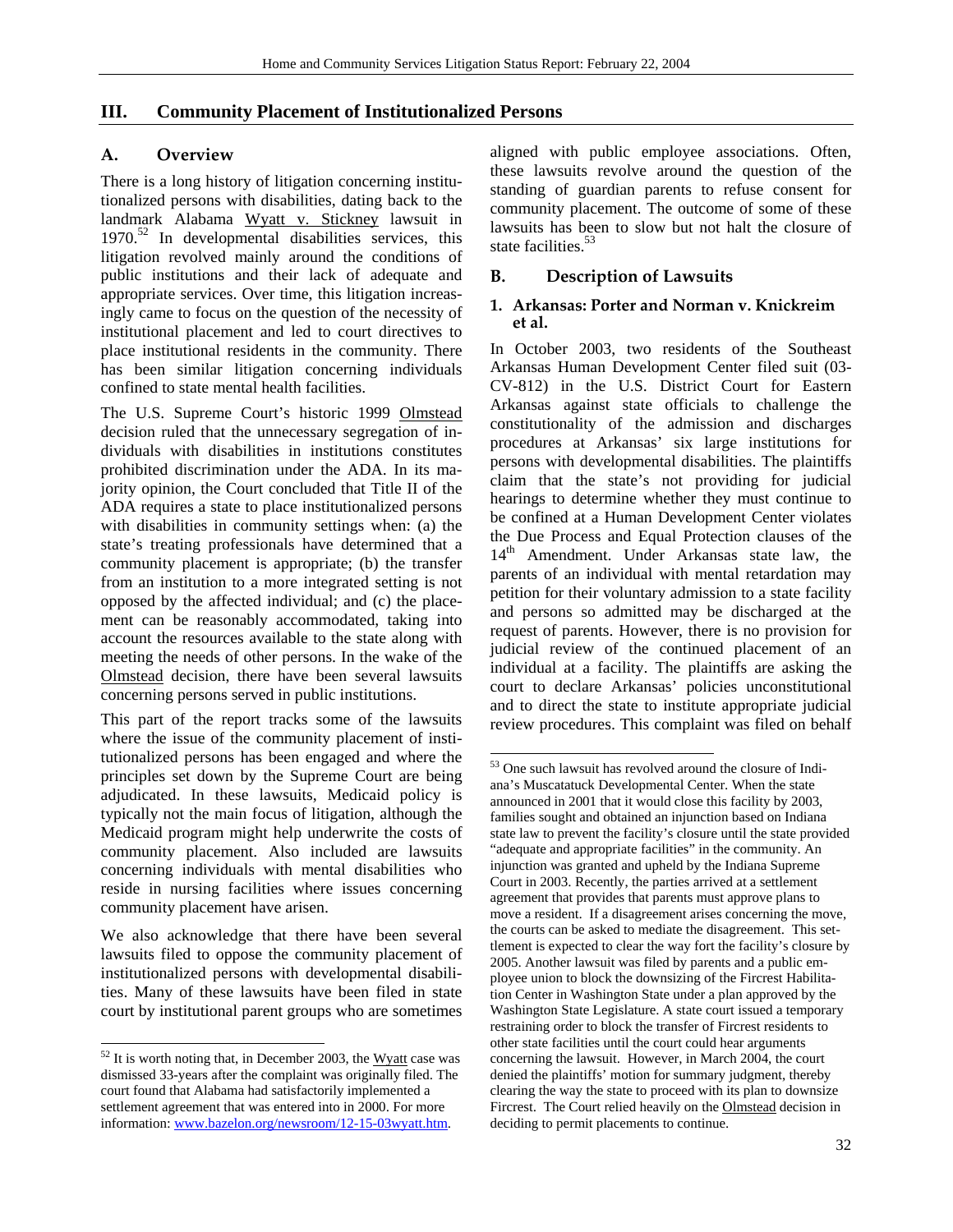of the plaintiffs by the Arkansas Disability Rights Center, the state's P&A.<sup>54</sup> In February, 2004, the court turned aside the state's motion to dismiss the lawsuit. While dismissing the plaintiffs' Equal Protection claims, the court decided that there was a potential basis for their Due Process claims. In addition, the court permitted an association of Human Development Center families to intervene. The court's decision means that the case will proceed to trial. In March 2004, the plaintiffs filed a second amended complaint.

#### **2. California: Davis et al. v. California Health and Human Services Agency et al.**

In 2000, a class action complaint  $55$  was filed in the U.S. District Court for the Northern District of California on behalf of present and potential residents of Laguna Honda Hospital (a 1,200-bed nursing facility in San Francisco). This lawsuit was triggered when plans were announced for a \$400 million renovation of the facility. The complaint argued that the City and County of San Francisco (which operates the facility) along with several state agencies were violating federal Medicaid law and the ADA by denying individuals with disabilities access to community services and thereby forcing them to remain or become institutionalized. Plaintiffs are represented by a coalition of disability and advocacy organizations. The US Department of Justice also filed a friend of the court brief in support of the plaintiffs. In August 2001, the Court rejected San Francisco's motion to dismiss the lawsuit. The facility has been the subject of an ongoing investigation by USDOJ under the provisions of the Civil Rights for Institutionalized Persons Act (CRIPA). In April 2003, USDOJ wrote the City of San Francisco that it had found the operation of the facility did not comport with the principles enunciated by the Supreme Court in Olmstead decision. USDOJ faulted discharge planning at the facility and noted that many residents had been identified who could be served in a more integrated setting. It urged the City to increase the availability of home and community services and make other changes. Absent resolution of these issues, USDOJ warned that the Attorney General might institute a lawsuit to correct the deficiencies.

In December 2003, the court gave preliminary approval to settlement agreements between the plaintiffs, the city and the state.<sup>56</sup> Under the agreement, the city will launch a targeted case management program to assess current residents and potential admissions to the facility to determine whether other community alternatives could be furnished to them instead. Also, the city agreed to furnish information about community services to current residents and take additional steps to encourage the use of community alternatives. In addition, California will revamp its pre-admission screening program for individuals with psychiatric disabilities to place greater emphasis on community alternatives to nursing home placement. The settlement, however, does not stop the renovation of the facility, which began in November and is expected to be completed in 2007. The plaintiffs have reserved the option to refile elements of the lawsuit that involve the community placement of facility residents. This option might be invoked if sufficient community alternatives are not provided. A final hearing to approve the settlement is scheduled for July 2004.

## **3. California: Capitol People First et al. v. California Department of Developmental Services et al.**

This class action complaint was filed in January 2002 in Alameda County Superior Court by California Protection and Advocacy, Inc. on behalf of 12 individuals with developmental disabilities served in state Developmental Centers or other large congregate facilities (including nursing facilities), three community organizations and two taxpayers. The lawsuit was filed against the Departments of Developmental Services, Health Services and Finance along with California's Health and Human Services Agency and the 21 nonprofit Regional Centers that manage community services for people with developmental disabilities.

The lawsuit charges that California has caused thousands of individuals to be "needlessly isolated and segregated" in large congregate public and private facilities and further contends that the lack of appropriate community services causes persons with disabilities to be put at risk of institutionalization. The plaintiffs argue that California's policies violate the state's Lanterman Act (especially its "integration mandate") and Constitution along with the ADA, federal Medicaid law, §504 of the Rehabilitation Act and the federal Constitution. The Lanterman Act governs the delivery of services for persons with developmental disabilities and requires that all eligible persons be provided services. The plaintiffs have asked the court to certify a class of "all Californians with developmental disabilities who are or will be institutionalized, and those who are or will be at risk of institutionalization in either public or private facilities, including but not limited to, the Developmental

l <sup>54</sup> There is additional information at:

www.arkdisabilityrights.org/law/alerts.html<br>
<sup>55</sup> The complaint is located at <u>www.dredf.org/final.html</u>.<br>
<sup>56</sup> A description of the settlement agreement along with the agreements are located on the Bazelon Center website at: www.bazelon.org/newsroom/1-5-04davis\_settlement.htm . More information also is available at: www.paica.org/BulletinBoard/DavisvsLHHSettlement.htm.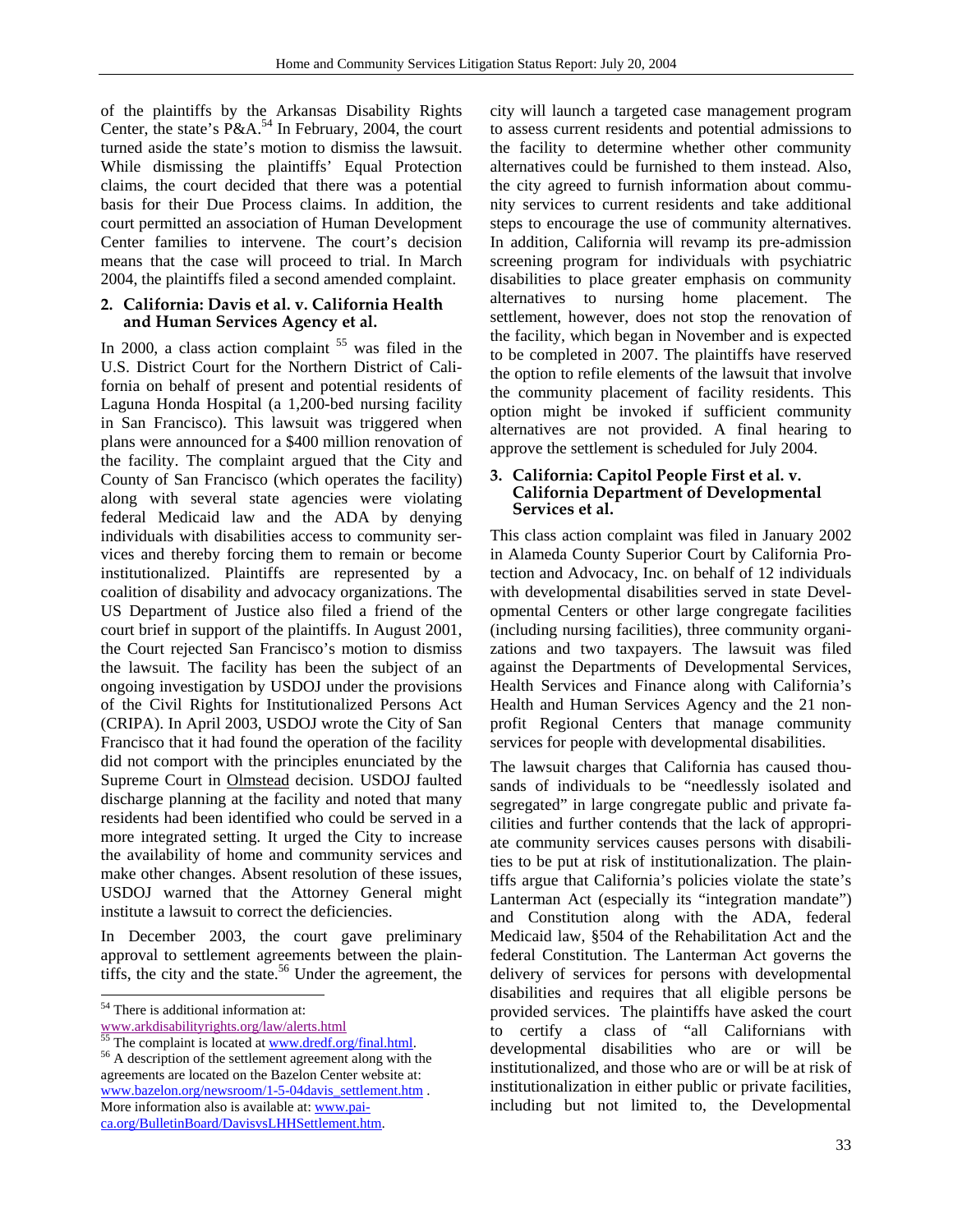Centers, skilled nursing facilities, intermediate care facilities (ICF/DDs), large congregate care facilities, psychiatric hospitals or children's shelters." If the class is certified as proposed, it would include roughly 6,000 persons residing in large congregate facilities and an estimated 400 individuals who are at risk of institutionalization each year. According to the plaintiffs, some 1,000 of the 3,700 persons served at the state's Developmental Centers have been recommended for discharge to the community but continue to be inappropriately institutionalized.

The lawsuit asks the Court to order sweeping changes in California's services for people with developmental disabilities, including requiring the state to offer the full range of Medicaid home and community-based services to individuals and strengthening other dimensions of community services. $57$ . In March 2002, the court decided to treat the lawsuit as "complex litigation" (2002038715) and assigned it a division expressly charged with handling such cases. In November 2002, the California Association of State Hospital Parent Councils for the Retarded (CASH/PCR) and the California Association for the Retarded (CAR) petitioned to intervene in the litigation. These associations are composed of parents of individuals served in state-operated facilities. They sought intervenor status because they do not believe that the defendants will adequately represent the interests of institutionalized persons who might be endangered by community placement. This petition was opposed by the plaintiffs along with some Regional Center defendants. In January, 2003, the Court gave the parents leave to intervene but confined the scope of their intervention to the "parameters of the complaint." The court admonished the intervenors not to attempt to enlarge the issues in the litigation and confine themselves to two issues: "ensuring that the legal rights of parents to participate in the planning process and the ability of professionals to recommend placement in developmental centers are not adversely affected by any judgment in this action."

In August 2003, the state defendants (as distinct from the Regional Center defendants) filed a motion for summary adjudication concerning the plaintiffs' Lanterman Act claim to enforce the Act through courtissued "writs of mandate." The state argued that the Lanterman Act creates only discretionary duties upon the state defendants and thereby the court cannot compel action because the Act does not create a "mandatable duty" with respect to alleged violations. In addition, the state filed a motion to throw out the

l

plaintiffs' claim that the state's policies violate the federal Medicaid Act.

In November 2003, the court handed down tentative rulings on the state's motions. With respect to whether the Lanterman Act creates a mandatable duty that courts can enforce through writ proceedings, the court decided in the state's favor and dismissed this cause of action. However, the Court noted that its dismissal did not address "whether Defendants are in compliance with the Lanterman Act or whether it can be enforced through other means." The Court also dismissed plaintiff claims alleging violations of the federal Medicaid Act. The Court was persuaded by the state's argument that the Medicaid Act does not create a right of private action for individual beneficiaries, concluding that the Act "merely describes what states must do to ensure continued [federal] funding and authorizes the Secretary to withhold or limit Medicaid payments to a state in violation of [its] provisions." In reaching this conclusion, the Court was persuaded by the federal district court decision in the Utah DC v. Williams litigation (see above) where the Court decided that the application of the U.S. Supreme Court's Gonzaga decision led to the conclusion that the Medicaid Act does not confer individually enforceable rights. Still to be decided are the plaintiffs' other claims, including their claims under the ADA and Rehabilitation Act as well as federal and state constitutional claims.

In December 2003, the Court clarified its November decision. The Court decided that, while it could not use a writ of mandate to remedy any wrong under the Lanterman Act, there was the potential that it could use injunctive relief to remedy violations of the Act. In addition, the Court gave the plaintiffs more time to fashion their petition for class certification. January 2004, the state filed a motion arguing that injunctive relief also could not be used to remedy violations of the Lanterman Act and asked the court to dismiss claims based on the Act. In February 2004, the court denied the state's motion. Also, in February 2004, the plaintiffs filed their motion for class certification and a hearing on the motion was scheduled for April 2004.

In April 2004, the state petitioned the California Court of Appeal in San Francisco to stay proceedings in the lawsuit until the court could review the lower court's Lanterman Act rulings. The Court of Appeal granted the stay, which puts all trial court proceedings on hold until it ruled on the state's petition. In its petition, the state once again argued that the Lanterman Act does not create a judicially enforceable "mandate" that requires people with disabilities to be served in the least restrictive setting. Instead, the statute should be regarded as merely intent language with

<sup>&</sup>lt;sup>57</sup>. Additional information is at www.pai-

ca.org/BulletinBoard/Index.htm#CPF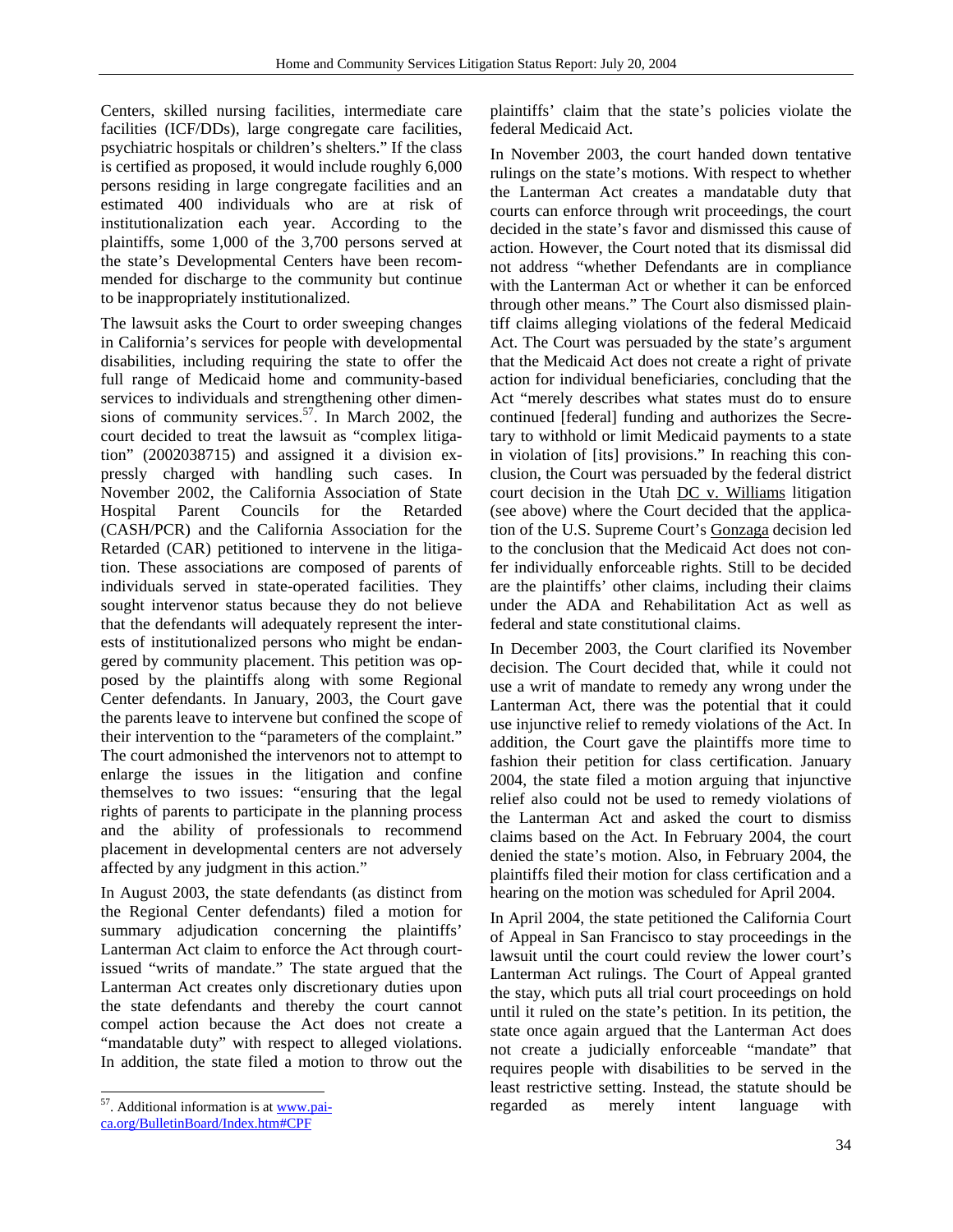implementation of the Act left to state and regional center discretion.

In late April 2004, the Court of Appeal issued a writ vacating the lower court's Lanterman Act rulings. However, the Court gave the plaintiffs the leeway to amend their complaint to reinstate a violation of the Lanterman Act as a cause of action.

## **4. Florida: Brown et al. v. Bush et al.**

This 1998 class action complaint (98cv673) was filed in the U.S. District Court for Southern Florida and sought a declaratory judgment and permanent injunction to prevent the state from unnecessarily institutionalizing individuals with developmental disabilities in violation of the ADA integration mandate, §504 of the Rehabilitation Services Act, Medicaid law, and the U.S. Constitution. In March 1999, the U.S. District Court for the Southern District of Florida certified the Plaintiffs' proposed class of: "all persons who on or after January 1, 1998, have resided, are residing, or will reside in DSIs [Developmental Services Institutions] including all persons who have been transferred from [institutions] to other settings, such as ICF, group homes, or SNFs but remain defendant's responsibility; and all persons at risk of being sent to DSIs."

Florida appealed the class certification to the  $11<sup>th</sup>$  Circuit. In 2000, The  $11<sup>th</sup>$  Circuit agreed that the proposed class was overly broad and remanded the case to the district court with instructions to certify the class as composed of "all individuals with developmental disabilities who were residing in a Florida DSI as of March 25,1998, and/or are currently residing in a Florida DSI who are Medicaid eligible and presently receiving Medicaid benefits, who have properly and formally requested a community-based placement, and who have been recommended by a State-qualified treatment professional or habilitation team for a less restrictive placement that would be medically and otherwise appropriate, given each individual's particular needs and circumstances."

After extended negotiations and with the assistance of a mediator, the parties arrived at a settlement agreement. In July 2004, a final proposed agreement was presented to the court for review and approval. The agreement provides that, by June 2005, the state will prepare a plan to close Gulf Coast Center and close the facility by 2010. Coupled with the closure of Community of Landmark (another DSI located in Opa Locka) that is slated for June 2005, the agreement will reduce from four to two the number of facilities that Florida operates. The agreement also provides for earmarking HCBS waiver "slots" to accommodate the transition of individuals from DSIs to the community, beginning in FY 2005.

#### **5. Maryland: Williams et al. v. Wasserman et al.**

This 1994 lawsuit (CCB-94-880) was filed in the U.S. District Court for Maryland against Maryland Department of Mental Health and Hygiene by institutionalized persons who had a traumatic brain injury or another developmental disability and were demanding that the state provide community services to them. The plaintiffs' alleged that Maryland violated (a) the U.S. Constitution by unnecessarily confining them to institutions and (b) the ADA by not furnishing them services in the most integrated setting. In 1996, the Court denied both parties' motions for summary judgment. Finally, in September 2001, the court dismissed the lawsuit,<sup>58</sup> finding that Maryland had made a good faith effort to (a) meet the needs of the plaintiffs and (b) accommodate individuals in the community.

This lawsuit was filed prior to the Olmstead decision. The district court's final decision came after the Olmstead decision and hinged in part on the court's view that ordering Maryland to step up its efforts to support individuals in the community would cause a "fundamental alteration" in the state's programs for individuals with disabilities. In arriving at this conclusion, the court noted that Maryland had substantially reduced the number of persons served in its institutions and increased community services. With respect to the plaintiffs, the court noted that the state had tried to arrange community services on their behalf, sometimes successfully but sometimes not. The court decided that ordering the state to step up its efforts would lead to increased expenditures in the short run and thereby affect the state's capacity to serve other individuals. In the court's view, this result would lead to a fundamental alteration and thereby exceed the parameters laid down by the Supreme Court.

## **6. Massachusetts: Rolland et al. v. Romney et al.**

In October 1998, a complaint was filed on behalf of seven Massachusetts residents with mental retardation and other developmental disabilities who were served in nursing facilities. The plaintiffs contended that they were denied alternative community placements or "specialized services" mandated by the federal Nursing Home Reform Amendments enacted in the Omnibus Budget Reconciliation Act of 1987. The law directed that states arrange alternative placements for

 $\overline{a}$ 

www.mdd.uscourts.gov/Opinions152/SelectOpsMenu.asp, select "query by case number" and enter CCB-94-880.

<sup>&</sup>lt;sup>58</sup> To obtain this decision, go to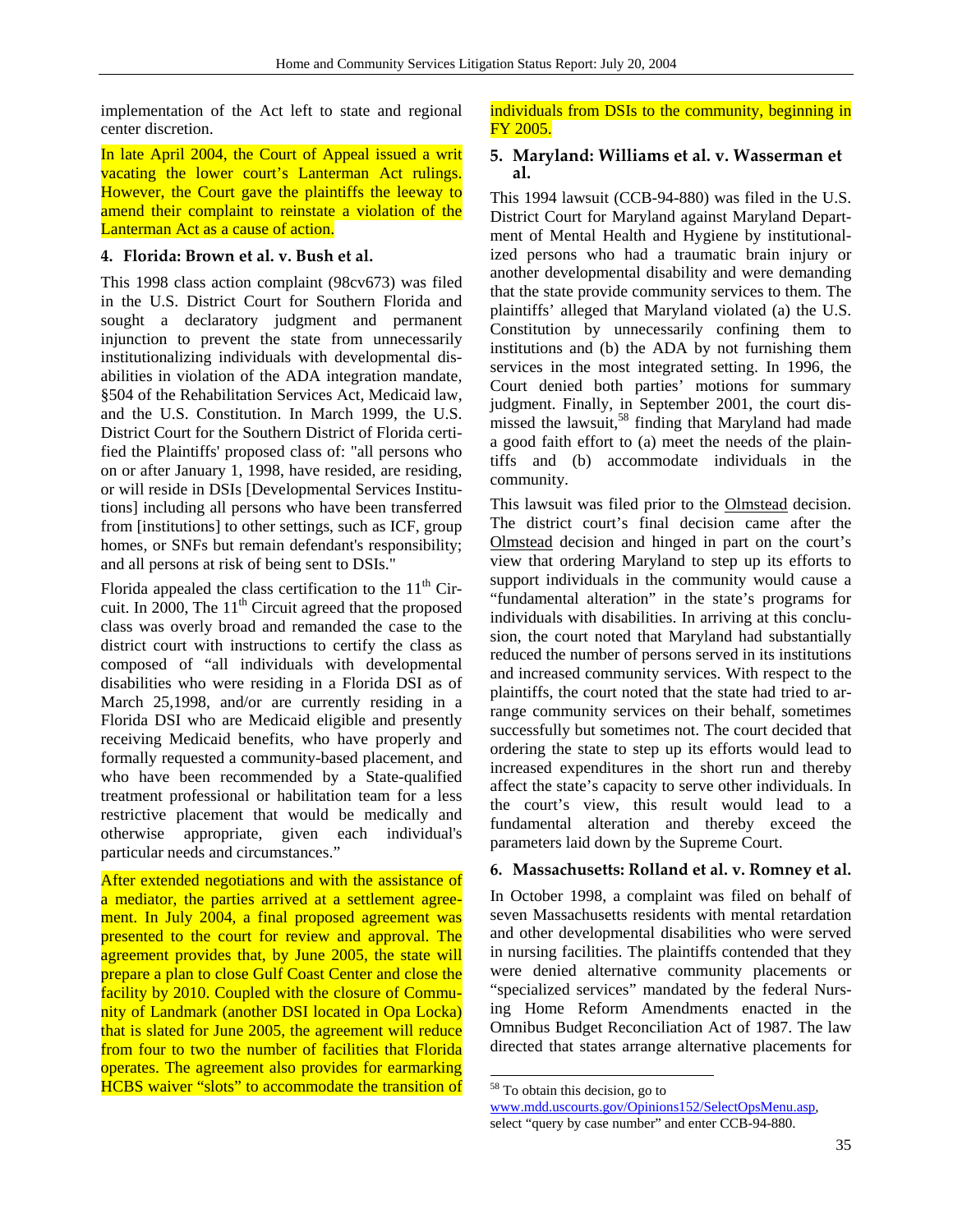inappropriately placed residents with developmental disabilities or mental illnesses or, if the person opts to remain in a nursing facility, furnish specialized services that addressed their impairments. The plaintiffs also alleged that the failure to provide such services violated of Title II of the ADA.

In October 1999, the state agreed to offer community residential services and specialized services to nursing home residents with developmental disabilities under the terms of a mediated settlement agreement. The state consented to underwrite community placements to class members (858 individuals) unless it was determined that an individual could not "handle or benefit from a community residential setting." These placements would take place over a multi-year period.

In 2000, the plaintiffs filed a motion asking the court to find the state in violation of the agreement concerning the provision of specialized services to individuals still residing in nursing facilities. In March 2001, the court ruled that the state was required to furnish specialized services sufficient to ensure "active treatment." The court found that, if the services furnished by a nursing facility did not meet the active treatment standard, the Department of Mental Retardation was obliged to furnish supplementary services. In May 2002, the court granted the plaintiffs injunctive relief and ordered that all class members receive services that meet the "active treatment" standard. The state then appealed this ruling to the  $1<sup>st</sup>$  Circuit on  $11<sup>th</sup>$ Amendment sovereign immunity and other grounds.

In January 2003, the Circuit rejected the state's appeal.59 In a nutshell, the court held that, under federal law, specialized services, including "active treatment" must be furnished to all individuals who need them. The state also had argued that the nursing home reform provisions did not confer a private right to action. The court rejected this argument, holding that the legislation in fact did confer a private right to action, enforceable through the federal courts.

## **7. Michigan: Olesky et al. v. Haveman et al.**

In September 1999, Michigan's P&A agency filed a complaint in state court on behalf of six individuals with developmental disabilities and/or mental illnesses served in nursing facilities but who wanted services in the community. In June 2000, this litigation was referred to the U.S. District Court for Western Michigan. The plaintiffs' counsel estimated that there were 500 individuals with cognitive disabilities in nursing fa-

l

cilities who could be served in the community. The plaintiffs alleged that Michigan was violating the "Nursing Home Reform Act of 1987" and the ADA. This complaint was similar to *Rolland v. Romney* (see above) except that it included persons with a wider range of cognitive impairments. The Court turned down the state's motion to dismiss the suit on sovereign immunity grounds. The parties then settled. The state agreed to "assure the appropriate and timely community placement of individuals determined to not require nursing facility care. (Priaulx, 2003).

#### **8. New York: Disability Advocates, Inc. v. Pataki et al.**

In July 2003, Disability Advocates, Inc. $60$  filed a complaint<sup>61</sup> (03cv03209) in the U.S. District Court for Eastern New York against Governor Pataki, the Department of Health and Office of Mental Health claiming that the placement of individuals with mental illnesses in large "adult homes" violates Title II of the Americans with Disabilities Act and §504 of the Rehabilitation Act by causing their needless institutionalization in substandard facilities when their needs could be more appropriately and effectively met in integrated residential settings. In part, this lawsuit was prompted by the revelations of substandard care in adult homes in a 2002 series of *N.Y. Times* articles.

"Adult homes" are facilities intended to provide room and board, housekeeping, personal care and supervision to residents. The costs of these facilities are underwritten by resident funds, including state SSI supplement payments. Residents of such facilities include individuals with physical disabilities. In New York, there also are a large number of facilities where a high percentage of residents are persons with serious mental illnesses. Facilities are labeled "impacted homes" when 75% or more of the residents have a mental illness. The lawsuit targets 26 such facilities in New York City that have more than 120 beds where an estimated 4,000 persons with mental illnesses reside. Statewide, it is estimated that 12,000 individuals with mental illnesses are served in such facilities. While adult homes nominally provide limited services to residents and are not classified as mental health facilities, residents of these facilities also receive Medicaid-funded health and mental health services from other vendors. The plaintiffs charge that these

<sup>&</sup>lt;sup>59</sup> The decision is at laws.findlaw.com/1st/021697.html and discussed in greater depth in a Bazelon Center for Mental Health Law release (www.bazelon.org/newsroom/2-3- 03rolland.htm.)

 $60$  Disability Advocates, Inc. is an agency under the Protection and Advocacy for Individuals with Mental Illness Act. Cocounsel include New York Lawyers for the Public Interest, Inc., the Bazelon Centger for Mental Health Law, MFY Legal Services and Urban Justice Center.

 $\rm ^{61}$  Go to

www.bazelon.org/issues/disabilityrights/nycomplaint/index.htm to view the complaint and obtain additional information.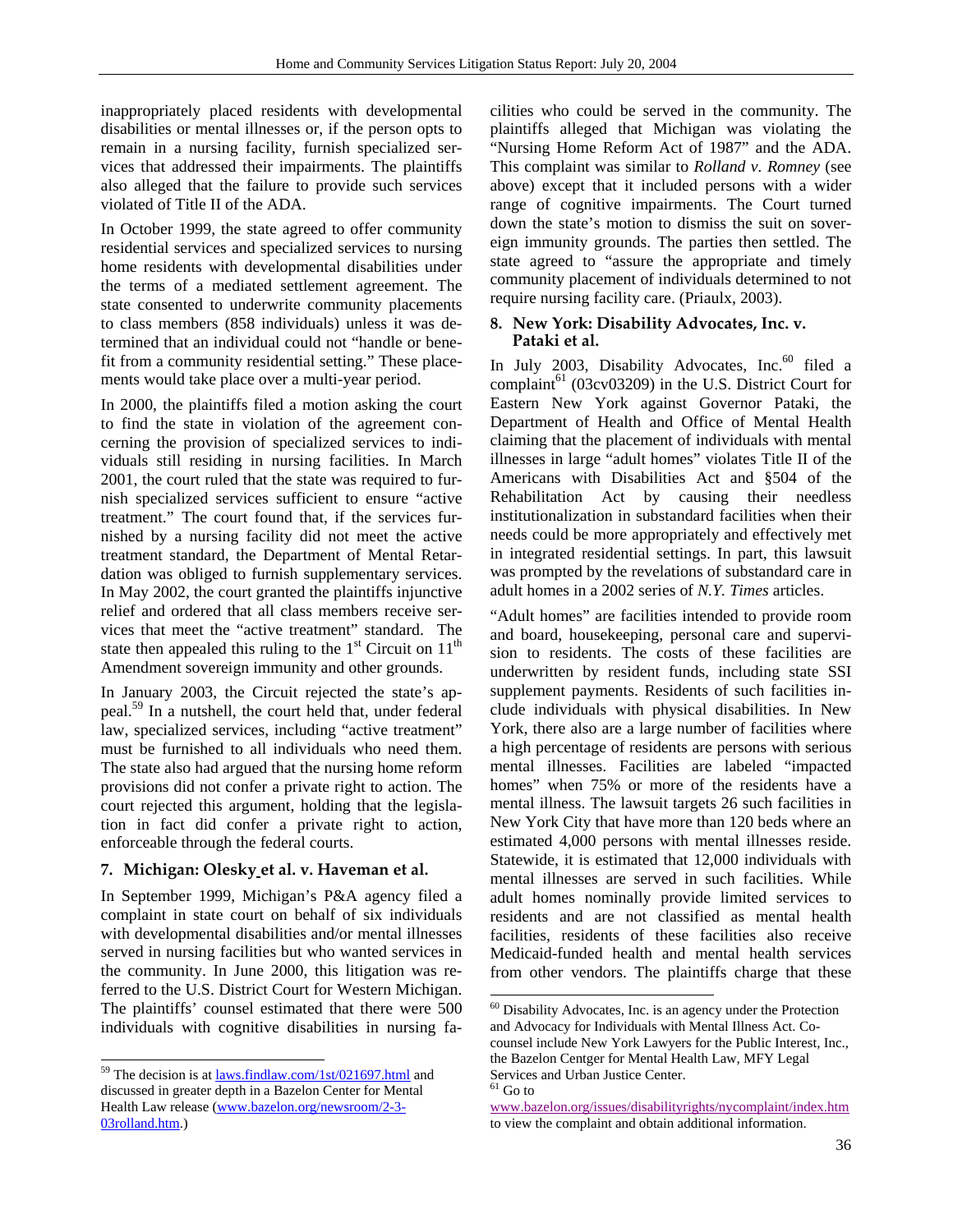services do not adequately or appropriately meet the needs of adult care home residents.

The plaintiffs charge that impacted adult homes are segregated institutional settings and as such fall under the purview of the ADA, §504 and the Olmstead decision. The plaintiffs point out that New York State also funds integrated "supported housing" living arrangements that are better geared to meeting the needs of people with serious mental illnesses. However, supported housing is in short supply. Citing studies conducted by the state, the plaintiffs allege that the costs of supporting individuals in supported housing arrangements are no greater than the overall costs of adult care homes (taking into account resident payments and other Medicaid services). Since residents could be served in a more integrated setting, the plaintiffs are asking the court to order the state to expand the availability of supported housing as well as order the state to improve conditions in adult homes.

In October 2003, New York Attorney General Spitzer replied to the complaint, disputing nearly all the allegations made in the complaint. The state argued that the plaintiffs lack standing to bring the complaint and also argued that the plaintiffs who reside in adult homes have not been determined by the state's treating professionals as appropriate for a more integrated community setting and, thus, do not fall under the ambit of the Olmstead decision. Also, the state argued that the relief sought by the plaintiffs would lead to a fundamental alteration. Next, the state asserted an  $11<sup>th</sup>$ Amendment sovereign immunity defense. Lastly, the state argued that the complaint is barred – in whole or in part – because the alleged violations fell outside the statute of limitations. Therefore, the state urged the court to dismiss the complaint but has not yet filed a formal motion for dismissal.

# **9. New York: William G et al. v. Pataki et al.**

In October 2003, a class action complaint (03-cv-08331) was filed in the United States District Court for Southern New York alleging that New York State is violating Title II of the ADA and §504 of the Rehabilitation Act by failing to furnish treatment services that would permit individuals with serious and persistent mental illnesses who also have a chemical addiction to be released from New York City jails. $62$ The plaintiffs allege that they have been discriminated against because other similarly situated individuals who have a chemical addiction but no or minor mental illness are released to community treatment programs more quickly. This complaint was brought on behalf of

l

the plaintiffs by a coalition of organizations, including the Bazelon Center for Mental Health Law, the New York Legal Aid Society and the Urban Justice Center.

The plaintiffs are persons charged with violating the conditions of their parole or post-release supervision. Typically, they committed technical parole violations. The complaint alleges that these individuals have been recommended for placement in a residential treatment program in lieu of incarceration. However, a dearth of available community treatment placements causes them to be needlessly incarcerated. The complaint charges that the lack of residential treatment programs results in these individuals languishing in jail, being sent to prison and fated to being trapped in a "vicious cycle between jail and the streets." The plaintiffs are seeking relief in the form of New York State's expanding supervised housing programs that serve and treat individuals with co-occurring disorders, either in the form of community residences or supported housing programs. The plaintiffs allege that the costs of needlessly confining these individuals are substantial and the dollars spent on incarceration should be redirected to underwriting community services for them.

# **10.Oregon: Miranda B. et al. v. Kulongoski et al.**

In December 2000, the Oregon Legal Center filed suit (CV-00-01753) in the U.S. District Court for the District of Oregon on behalf of ten state psychiatric institution residents, contending that the state's own treating professionals had found these individuals to be ready for community discharge but they continued to be institutionalized due to the lack of suitable community placements. The plaintiffs alleged that the state is violating Title II of the ADA, §504 of the Rehabilitation Act and the  $14<sup>th</sup>$  Amendment's Due Process Clause. In the plaintiffs' view, this lawsuit revolved around issues analogous to those addressed in the Olmstead decision. The plaintiffs sought class certification.

The state moved for dismissal on various grounds, including  $11<sup>th</sup>$  Amendment sovereign immunity. In September 2001, the court denied the state's motion for dismissal. The state then appealed to the  $9<sup>th</sup>$  Circuit Court of Appeals  $(01-35950)$ . In May 2002, the 9<sup>th</sup> Circuit decided to take the appeal. In May 2003, the Circuit rejected the state's appeal and remanded the case back to the district court for further action.<sup>63</sup>

In December 2003, the parties agreed to settle. In January 2004, the court gave its preliminary approval to the settlement. The agreement applies to the class as individuals who were civilly committed to an Oregon

l

 $62$  The complaint and a discussion of the lawsuit are at: www.bazelon.org/newsroom/10-21-03rikers.htm.

<sup>&</sup>lt;sup>63</sup> The decision is at:

caselaw.findlaw.com/data2/circs/9th/0135950P.pdf.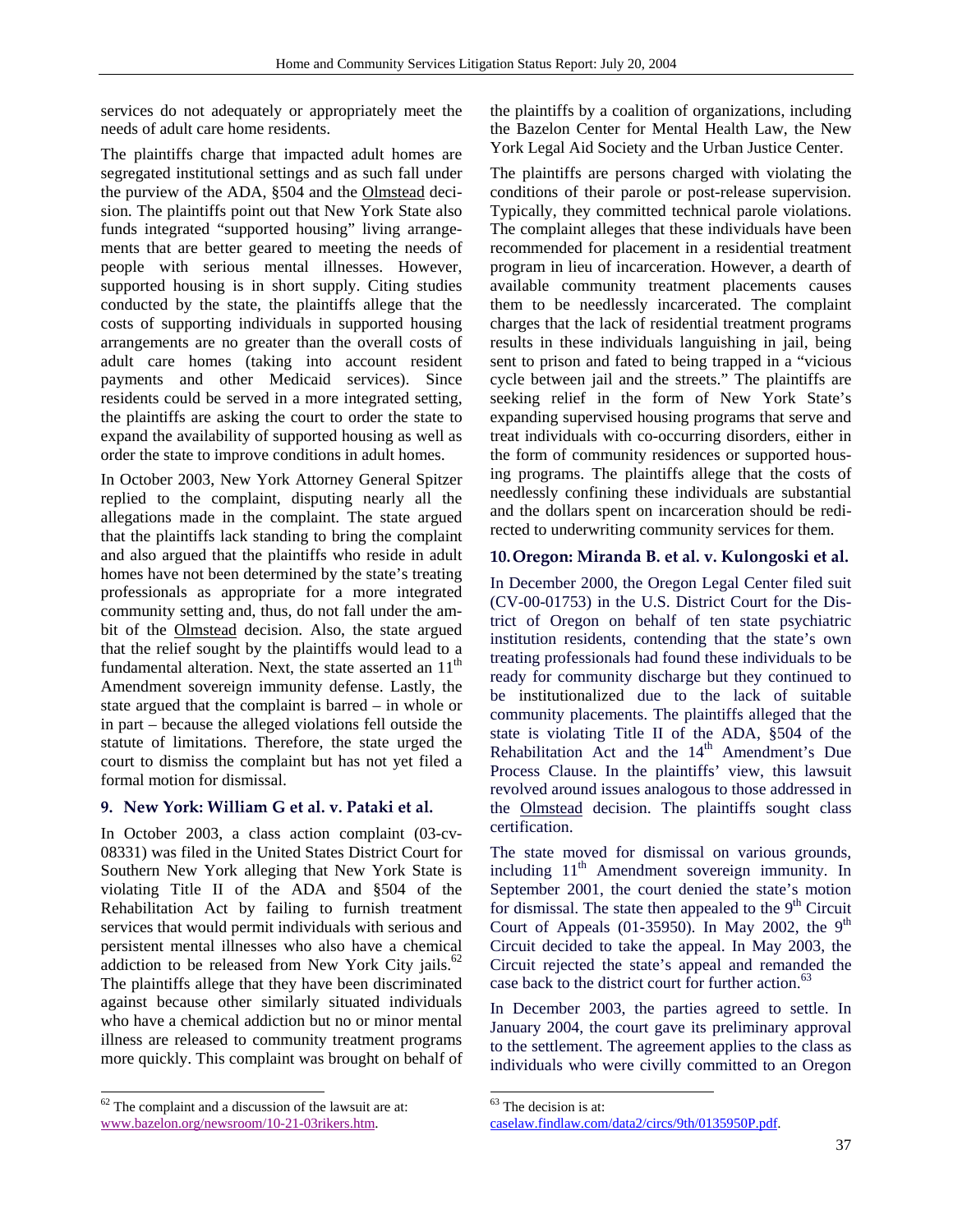psychiatric hospital as of December 1, 2003, had not been discharged within 90-days of a "ready-to-place" determination by a treatment team, and had consented to community treatment. The agreement provides that the state will create 75 new community placements by June 2005 and establish a special \$1.5 million fund to provide supplemental resources to facilitate the placement of individuals who have conditions that are barriers to community reintegration. At least 31 individuals are expected to be placed in the community by June 2005.<sup>64</sup> In March 2004, the court approved the settlement agreement and dismissed the case but retained jurisdiction to enforce compliance with the agreement.

#### **11. Pennsylvania: Frederick L., et al. v. Department of Public Welfare et al.**

In September 2002, the U.S. District Court for Eastern Pennsylvania ruled against the plaintiffs in the Frederick L. v. Department of Public Welfare class action complaint. The plaintiffs are residents of Norristown State Hospital who claim that their continued institutionalization at a state facility – despite recommendations for community placement – violates the ADA and § 504 of the Rehabilitation Act. The Court ruled that the plaintiffs' circumstances fell within the criteria spelled out in the Olmstead decision. However, the Court decided that accelerating the pace of community placement would lead to increased expenditures and thereby potentially result in reductions in services to other individuals. The Court decided that this would constitute a "fundamental alteration" and thus ruled that it could not grant relief under the ADA. In reaching its decision, the Court relied in part on the decision handed down in the Maryland Wasserman v. Williams litigation (see above).<sup>65</sup>

In October 2002, the plaintiffs appealed this decision to the  $3<sup>rd</sup>$  Circuit of Appeals (02-3721). In December 2002, fourteen former state mental health directors submitted an *amicus* brief on behalf of the plaintiffs.<sup>66</sup> They argued that the district court had adopted too narrow a view concerning the financial implications of accelerated community placement by failing to take into account the potential to offset costs by employing Medicaid funds to hold down the state's costs of supporting individuals in the community. They pointed out that the hospital was funded with state dollars (federal law prohibits Medicaid funding of "Institu-

64 The agreement is described in more detail in the Oregon Advocacy Center's newsletter, available at:

l

tions for Mental Disease") but Medicaid funding could be used to underwrite the costs of community services. The Circuit heard oral arguments in October 2003.

In April 2004, the Circuit Court handed down its opinion.67 In what it characterized as a "precedential" opinion, the court vacated the district court's judgment and remanded the case back to the district for further proceedings. The Circuit Court decided that, in order to establish a "fundamental alteration" defense under Olmstead, a state had to demonstrate that it had a comprehensive working plan in effect to assure that going forward individuals would be served in the most integrated setting. The Court expressed the view that budgetary and cost considerations alone were an insufficient to support a fundamental alteration defense. While acknowledging Pennsylvania's prior efforts to reduce reliance on institutional settings and expand community services, the court pointed out that "past progress is not necessarily probative of future plans to continue deinstitutionalizing." The court observed:

"After all, what is at issue is compliance with two federal statutes enacted to protect disabled persons. The courts have held states throughout the country responsible for finding the manner to integrate schools, improve prison conditions, and equalize funding to schools within the respective states, notwithstanding the states' protestations about the cost of remedial actions. The plaintiffs in this case are perhaps the most vulnerable. It is gross injustice to keep these disabled persons in an institution notwithstanding the agreement of all relevant parties that they no longer require institutionalization. We must reflect that on that more than a passing moment. It is not enough for DPW to give passing acknowledgment of that fact. It must be prepared to make a commitment to action in a manner for which it can be held accountable by the courts."

While not disagreeing with many of the findings made by the district court, the Circuit directed the district court to request Pennsylvania to make "a submission that the district court can evaluate to determine whether it complies with this opinion."

# **12.Pennsylvania: Pennsylvania Protection & Advocacy v. Dept. of Public Welfare et al.**

In September 2000, Pennsylvania Protection and Advocacy (PPA) filed suit (CV-00-1582) in the U.S. District Court for Middle Pennsylvania on behalf of the residents of South Mountain Restoration Center (SMRC), a state-operated nursing facility that serves elderly individuals who have severe mental disabilities, many of whom have experienced long-term

www.oradvocacy.org/staff/newslet/OAC2004Winter.pdf. 65 The decision is at:

www.paed.uscourts.gov/documents/opinions/02D0675P.HTM. 66 The brief is at: www.centerforpublicrep.org/page/94546

 $\overline{a}$  $67$  The opinion is available at:

http://caselaw.lp.findlaw.com/data2/circs/3rd/023721p.pdf and also at: www.dlp-pa.org/pubs/fredl.pdf .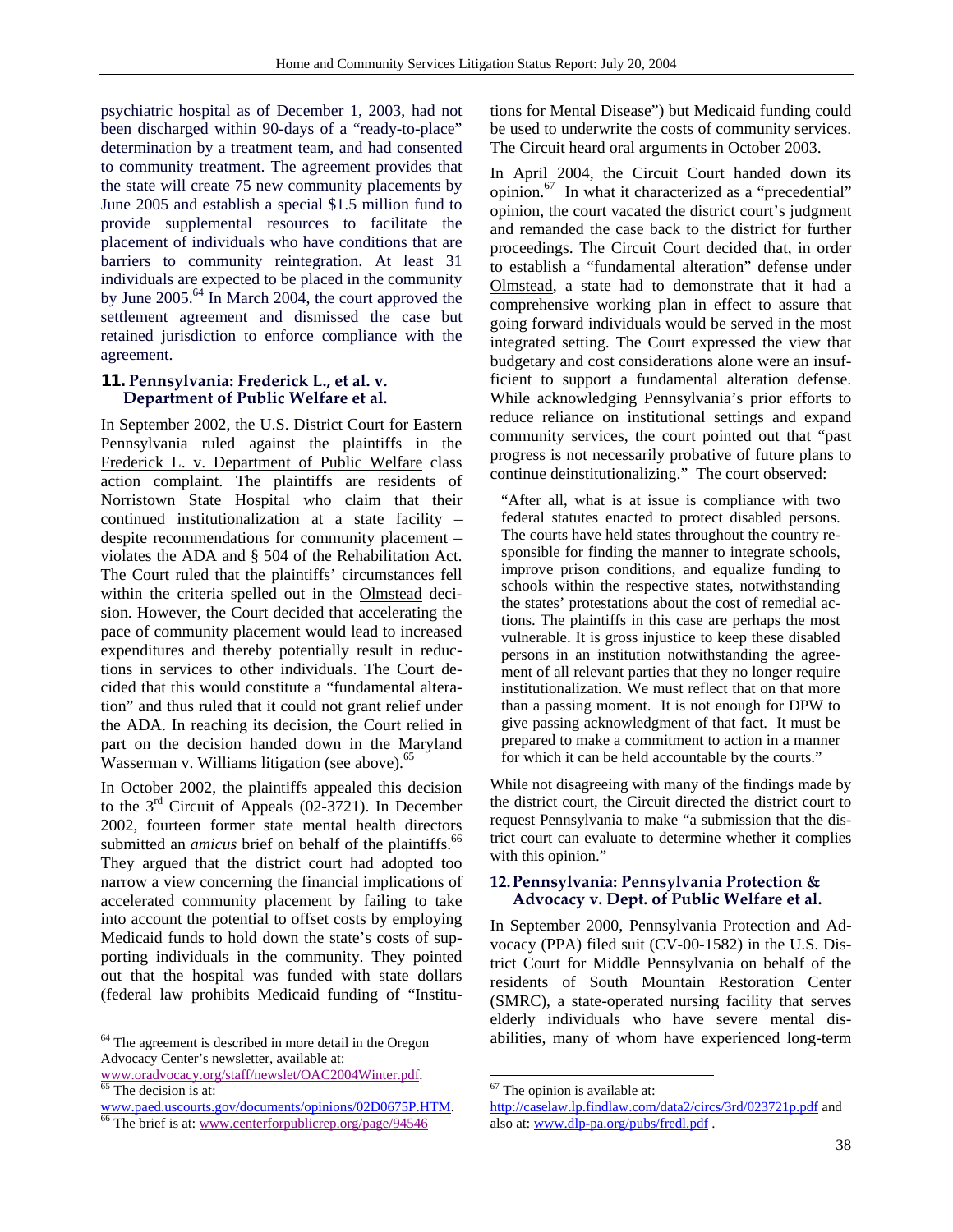institutionalization. PPA contended that SMRC residents could be served in more integrated community settings and, hence, their continued institutionalization violated both Title II of the ADA and §504 of the Rehabilitation Act. PPA petitioned the court to appoint an independent expert to identify SMRC residents who could be placed in the community and direct the Department of Public Welfare to commence a program of community placement.

In January 2003, the court ruled in the state's favor and dismissed the lawsuit. In its ruling, the court noted that both parties agreed that many SMRC residents could be served in the community. The state, however, argued that the costs involved in serving these individuals in the community would require a "fundamental alteration" in its programs for persons with mental disabilities because community placement would lead to net increased spending and, thereby, require shifting dollars from services provided to other individuals with mental disabilities to accommodate the placement of SMRC residents.

The court was swayed by the testimony of a defense expert who calculated that the average costs of community placement would exceed average costs at SMRC and, further, that costs of community placement would not be completely offset by reduced expenditures at SMRC. Based on its reading of the Olmstead decision, the court decided that the predicted increase in expenditures necessary to pay for community placements but continue to operate SMRC, in fact, would cause a fundamental alteration. PPA had urged the court to take a broader view of the fundamental alteration question by considering not only the budget for services for persons with mental disabilities but also take into account the overall state budget and other spending within the Department of Public Welfare. The Court rejected this approach, again relying on its interpretation of the Olmstead decision that it should confine itself to the effects on the dollars allocated for services for persons with mental disabilities.

In February 2003, PPA appealed the decision to the  $3<sup>rd</sup>$ Circuit (03-1461). In November 2003, the Circuit Court agreed to a PPA request to hold this appeal in abeyance pending the outcome of the Frederick L appeal (see above). Following the decision in the Frederick L appeal, the court lifted the stay on proceedings. PPA then filed its appellant brief in June 2004.

## **13.Other Litigation**

Other litigation in this arena has included lawsuits concerning individuals who have a mental illness who are served in state mental health facilities. Some of these lawsuits include the Charles Q v. Houston and Kathleen S v. Department of Public Welfare litigation in Pennsylvania as well as certain California lawsuits. Also in Pennsylvania, the Helen L. v. Dedario litigation raised "Olmstead"-like issues: namely, the access of nursing facility residents to community waiver services (specifically personal assistance/ attendant care). In 1995, the 3<sup>rd</sup> Circuit Court of Appeals held that the state's failure to provide services in the most integrated setting appropriate to a person's needs violated the ADA.<sup>68</sup> Additionally, the Court held that the provision of waiver services to the plaintiff would not fundamentally alter the nature of the waiver program because the services the plaintiff needed were already provided in the waiver program.

<sup>68</sup> This decision is at: www.ahcuah.com/lawsuit/federal/didario.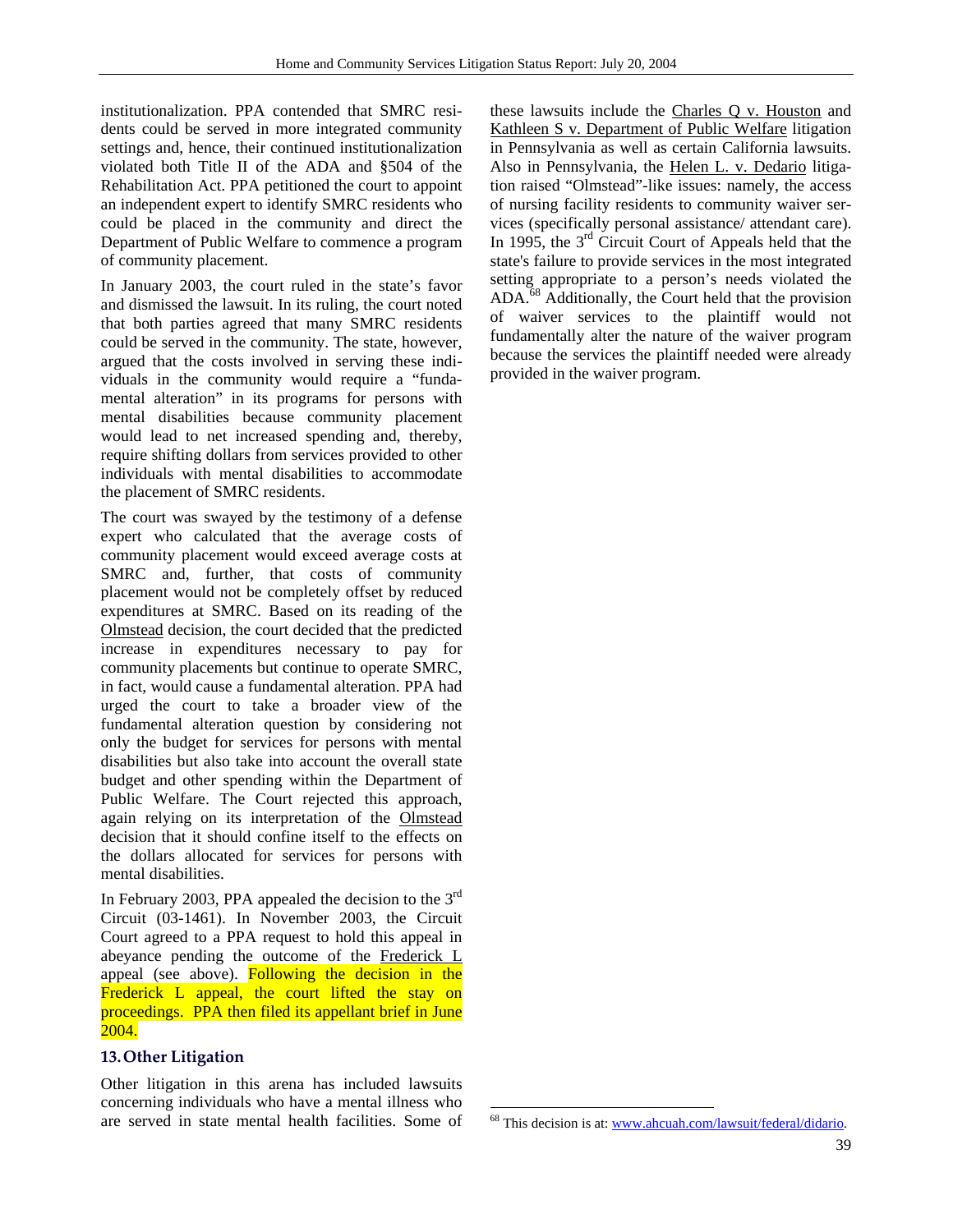# **IV. Limitations on Medicaid Home and Community Services**

# **A. Overview**

"Access to benefits" lawsuits revolve around whether Medicaid beneficiaries can obtain services and supports that they have been approved or are entitled to receive. Litigation in this arena includes lawsuits that argue that low state payment rates prevent beneficiaries from finding a personal assistant or other workers to provide needed services. The Medicaid statutory issues concerning the interplay among payments, adequacy, quality, and access to benefits/services are discussed in detail in a National Health Law Project paper. 69 There have been many cases where the availability and quality of services available through the Medicaid EPSDT for children with disabilities has been at issue. $70$ 

These lawsuits contend that state policies or practices concerning the operation of community programs constitute barriers to individuals obtaining authorized services. In some cases, these barriers are alleged to violate the ADA, either because they force individuals to accept institutional services due to a shortage of community services while there is more generous state funding for institutional services, thereby discriminating against people who want community services. In the Arizona and California lawsuits, the plaintiffs also allege that state's funding practices violate §1902(a)(30)(A) of the Social Security Act, which requires states to make payments for Medicaid services sufficient to ensure their availability to Medicaid beneficiaries. In particular, §1902(a)(30)(A) provides that the "State plan for medical assistance must … provide such methods and procedures relating to the … the payment for care and services under the plan … as may be necessary … to assure that payments are consistent with efficiency, economy, and quality of care and are sufficient to enlist enough providers so that care and services are available under the plan at least to the extent that such care and services are available to the general population in the geographic area." HCBS waiver programs are not exempt from  $§1902(a)(30)(A).$ 

As in other dimensions of Medicaid law, issues have arisen concerning whether §1902(a)(30)(A) confers enforceable rights. As discussed below, the district court found in the Sanchez v. Johnson litigation that this provision is not enforceable through a §1983 action and dismissed the lawsuit. That decision is now on appeal to the  $9<sup>th</sup>$  Circuit as is the decision in another California case (Clayworth) where a different district found that  $\S1902(a)(30)(A)$  is enforceable. In March 2004, the  $1<sup>st</sup>$  Circuit Court of Appeals handed down a ruling that §1902(a)(30)(A) is not enforceable, based on the U.S. Supreme Court Gonzaga decision.<sup>71</sup> This ruling is noteworthy because the  $1<sup>st</sup>$  Circuit abandoned its previous position that  $\S 1902(a)(30)(A)$  was enforceable and in light of its other post-Gonzaga decisions upholding the enforceability of various other provisions of Medicaid law. Clearly, this dimension of Medicaid law is very unsettled.

# **B. Description of Lawsuits**

## **1. Arizona: Ball et al v. Biedess et al.**

In January 2000, the Arizona Center on Disability Law and the Native American Protection and Advocacy Agency filed a class-action complaint (00-cv-67) in the U. S. District Court for Arizona arguing that Medicaid payment rates for direct service professionals (attendants) in the community are insufficient to attract enough providers to ensure that Medicaid services are available to persons with disabilities.<sup>72</sup> Among its other claims, the lawsuit argues that the state is violating  $$1902(a)(30)(A)$  by failing to make payments sufficient to attract enough providers to meet the needs of Medicaid recipients. The plaintiffs also claim that the state also is violating other Medicaid requirements, including: 1) reasonable promptness; 2) amount, duration and scope; and, 3) freedom of choice. Also, the plaintiffs argue that Arizona violates Title II of the ADA and §504 of the Rehabilitation Act because the lack of sufficient community support workers puts individuals with disabilities at risk of institutionalization. The District Court granted class certification. The bench trial phase of this litigation occurred in October 2003 but a decision has not been handed down as yet.

 $\overline{\phantom{a}}$ 

l 69 Located at:

www.healthlaw.org/docs/200009IssueBriefHCBC.pdf<br><sup>70</sup> There has been a high volume of litigation in the arena of EPSDT benefits. There is considerable information about this litigation at www.healthlaw.org/children.shtml#EPSDT. Recently, the National Health Law Project released a very useful paper (*Fact Sheet: Medicaid Early and Periodic Screening, Diagnosis and Treatment: Recent Case Developments* – available at: www.healthlaw.org/pubs/200402.EPSDT.cases.pdf) that describes many of important cases that concerning EPSDT and discusses trends in how courts have decided these cases.

<sup>71</sup> This ruling concerned the Massachusetts Long Term Care Pharmacy Alliance v. Ferguson lawsuit. The ruling is available at: http://laws.findlaw.com/1st/031895.html and is described in an article at: www.healthlaw.org/pubs/200403.firstcircuit.html.  $^{72}$  The complaint and related materials can be found at: http://www.acdl.com/legalpolicynews.html.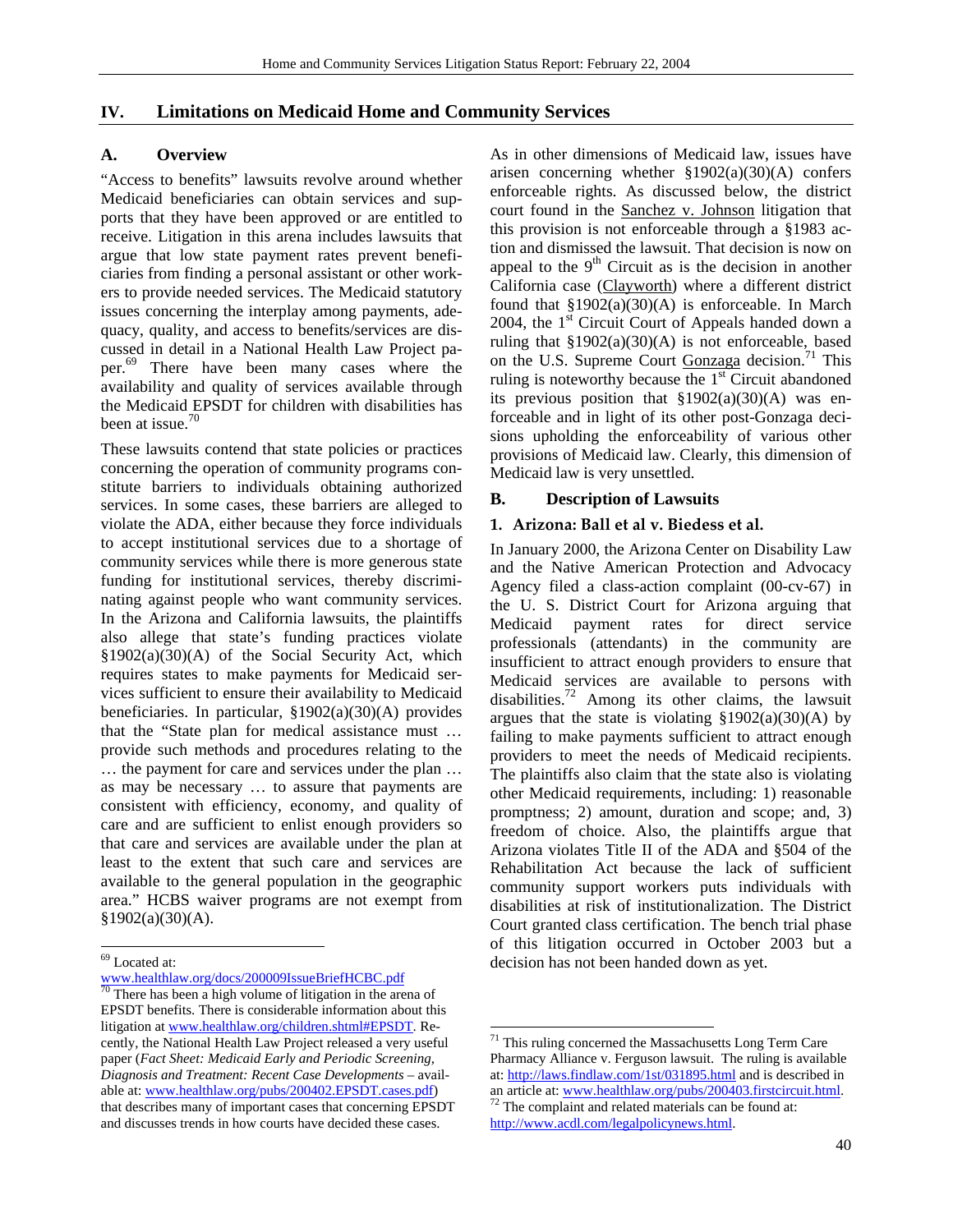# **2. Arkansas: Pediatric Specialty Care, Inc. et al. v. Arkansas Department of Human Services et al.**

In November 2001, the Arkansas Department of Human Services (ADHS) announced plans to cut back Medicaid benefits due to budget shortfalls. Among other actions, ADHS proposed eliminating distinct state plan coverage of early intervention day treatment and therapy furnished to children with developmental disabilities ages 0-6. These services are furnished as part of the state's Child Health Management Services (CMHS) program by specialized providers. Three of these providers and three affected families filed suit in the U.S. District Court for Eastern Arkansas to enjoin ADHS against eliminating these early intervention services. In December 2001, the district court granted a permanent injunction debarring ADHS from removing the listing of these services from the state plan, reasoning that the federal requirements concerning Early and Periodic Screening, Diagnosis and Treatment (EPSDT) mandated that these services be provided so long as they had been ordered by a physician and would result in the "maximum reduction of medical and physical disabilities and restoration of the child to his or her best functional level." State officials argued that they had the "legal right to decide whether to include the services" in the state's Medicaid program. They also contended that the services would continue to be available, although not in the form of a distinct program.

ADHS appealed the injunction to the  $8<sup>th</sup>$  Circuit. In June 2002, the Circuit ruled that Medicaid-eligible children have a right to early intervention services and that ADHS "must pay part or all of the cost of treatment discovered by doctors who first diagnose and evaluate the children." 73 The Circuit decided that federal law does not require ADHS to specifically identify the services at issue in its Medicaid state plan. However, so long as the services are determined as necessary by a physician, it must pay for them since federal law mandates that Medicaid-eligible children receive physician-ordered services whether the state has formerly listed them or not. The Circuit also reminded "the state that it has a duty under  $\S 1902(a)(43)$ of the Social Security Act] to inform recipients about the EPSDT services that are available to them and that it must arrange for the corrective treatments prescribed by physicians. The state may not shirk its responsibilities to Medicaid recipients by burying information about available services in a complex bureaucratic scheme." The Court remanded the case to the district

l

court to revise the injunction and consider the remaining plaintiff claims.

In November 2002, the district court issued a new order. The thrust of this order was to continue a revised injunction to compel the state to continue to furnish the disputed services. In his order, Judge Wilson expressed chagrin concerning state actions, which in his view were attempts to end-run the injunction. The state then filed a motion asking for a modification of the order, arguing that it had secured federal approval for a Medicaid state plan amendment that complied with the  $8<sup>th</sup>$  Circuit decision and the effect of the new order might be that the state would not receive federal Medicaid funds for day treatment services under the amended state plan. The plaintiffs countered, arguing that the change in the Medicaid plan coupled with other state actions would have the effect of sharply reducing access to the services or putting new obstacles in the way of families' obtaining the services. The plaintiffs also asked that the Court to review changes that the state might propose in the future to ensure that they would not eliminate the disputed services.

In December 2002, the district court modified its order, finding that the latest order was not inconsistent with the  $8<sup>th</sup>$  Circuit ruling. The court continued the injunction directing the state to continue to provide the services and also applied the order to the federal Centers for Medicare and Medicaid Services (CMS) and ordered CMS to continue to provide federal Medicaid funding for the services. But, the court declined to directly supervise the state's administration of these services, again enjoined the state to continue to provide and pay for early intervention and related services and barred the state from implementing changes in the provision of these services. In part, the court based its injunction on the provisions of §1902(a)(30)(A) of the Social Security Act, reasoning that the changes that the state had in mind would affect access to services and that the implementation of any changes had to be preceded by a study to determine their impact.

ADHS appealed the revised order to the  $8<sup>th</sup>$  Circuit; CMS filed its own appeal concerning the order. In its appeal, ADHS protested that its removal of the distinct state plan coverage of early intervention services did not in any way mean that children could not obtain them. CMS concurred and also argued that the district court's order was improper on a number of grounds. The plaintiffs have countered that ADHS is engaged in an ongoing effort to "deconstruct" the services that they furnish. The Circuit Court heard oral arguments in January 2004.

 $73$  Located at: http://caselaw.lp.findlaw.com/data2/circs/8th/013971p.pdf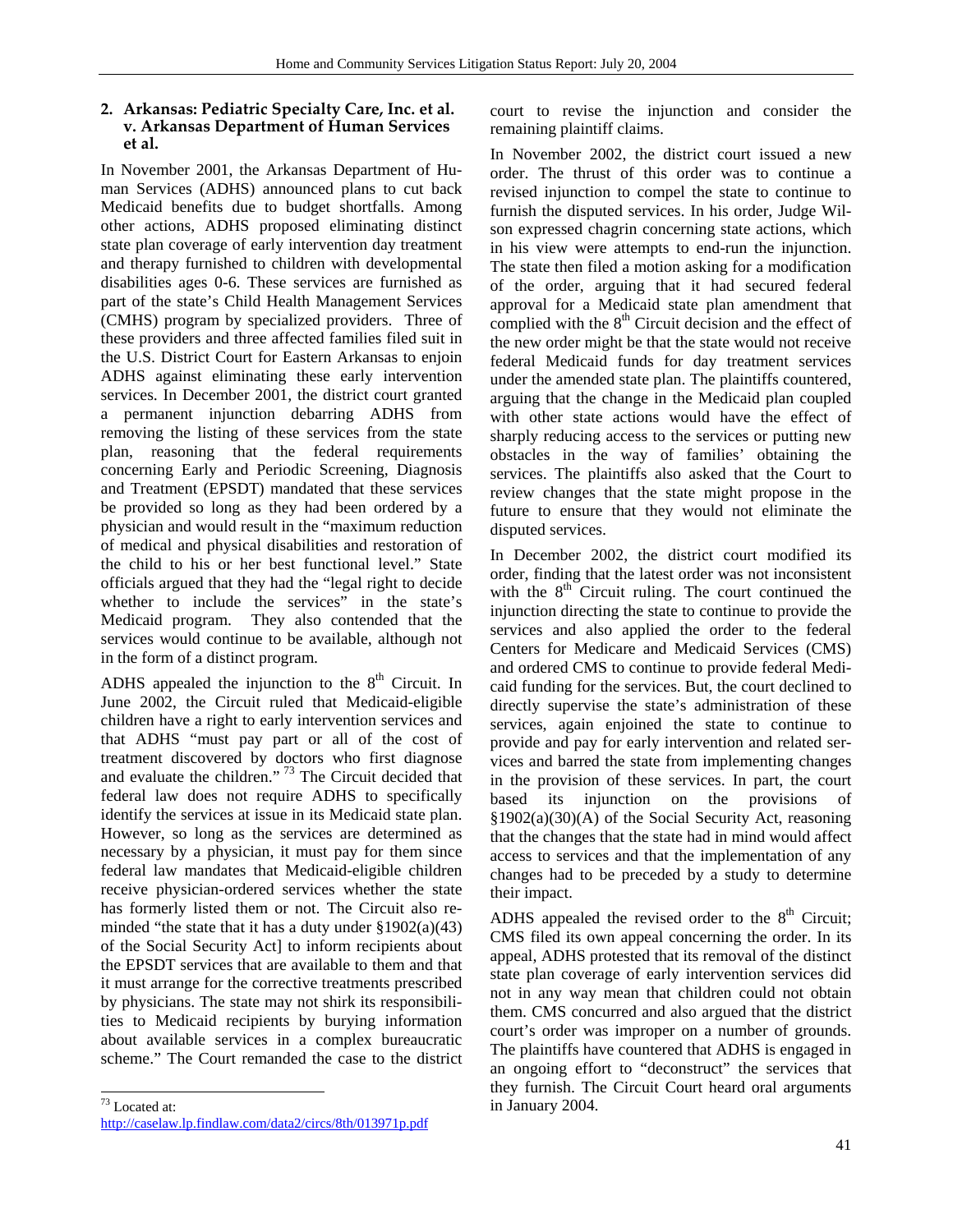In April 2004, the  $8<sup>th</sup>$  Circuit ruled on the appeal.<sup>74</sup> It dismissed CMS as a party to the litigation. It upheld the district court's injunction on procedural due process grounds, concluding that the injunction against the state's making changes in its program was proper "until a full impact study on the effect of terminating the [CMHS] program is completed."

# **3. California: Sanchez et al. v. Johnson et al.**

Filed in May 2000 in the U.S. District Court for Northern California on behalf of individuals with developmental disabilities, this compliant (00cv01593) alleges that California has "established and maintained highly differential payment and wage and benefit structures between the institutional and communitybased components of California's developmental disability services program, which has the effect of subjecting people with developmental disabilities to unnecessary institutionalization and segregation."<sup>75</sup> The plaintiffs – persons with disabilities, provider and advocacy organizations – claim the state, in creating payment differentials, violates Title II of the ADA, both with respect to the integration mandate and other regulations "prohibiting a public entity from providing different or separate aids, benefits or services to individuals with disabilities of to any class of individuals with disabilities that is provided to others." Additionally, the plaintiffs point out that ADA regulations prohibit public entities from "utilizing criteria or methods of administration ... that have the effect of subjecting qualified individuals with disabilities to discrimination on the basis of disability." As a result, they allege that California has discriminated against the plaintiffs by "utilizing criteria and methods of administration that discriminate against people with disabilities by [offering] low wages for direct care and professional staff."

Claims based on Medicaid law include the allegation that state payments for community services are insufficient to assure efficiency, economy, and quality of care and enlist sufficient qualified providers to ensure access to services as required by  $§1902(a)(30)(A)$ . The plaintiffs petitioned the court to order the state to improve its community services payment and benefit structure and correct other problems that are alleged to lead to unnecessary institutionalization.

l

In August 2001, the Court certified the lawsuit as a class action.76 In September 2001, the Court rejected the state's motion for partial summary judgment to dismiss the plaintiffs' claims with respect to §1902(a)(30)(A). The state argued that neither people with disabilities nor providers may bring a lawsuit in federal court to enforce these provisions. In March 2002, the plaintiffs filed a motion for summary judgment. $^{77}$  The motion for summary judgment asked the court to issue "an order enjoining defendants at least to double current community direct care wages and benefits, making them substantially equal to institutional direct care wages and benefits and index them to meet defendants' future, continuing duties under federal statutes."

In August 2002, District Court Judge Claudia Wilken turned down the plaintiffs' motion for summary judgment but ruled that the issues raised by the plaintiffs did not constitute violations of the ADA or §504 of the Rehabilitation Act.78 Judge Wilken also denied the state's motion to dismiss the case on sovereign immunity grounds. She then ordered that the case proceed to trial. The remaining trial issues concerned whether California's payments are sufficient to enable providers to furnish quality services and individuals to be able to access to necessary services, as required by  $§1902(a)(30)(A).$ 

In August 2003, the state filed a motion asking the court to reconsider its decision that the plaintiffs could seek relief in federal court for the alleged violations of Medicaid law. In its motion, the state argued that, in light of the Gonzaga decision, the court should conclude that neither individuals nor providers have enforceable rights under the Medicaid Act. Also, the state filed proposed findings of law and fact. In its proposed findings of law, the state implicitly urged the court to find that its policies and practices in fact had not violated  $\S 1902(a)(30)(A)$ .

In January 2004, Judge Wilken dismissed the lawsuit. She agreed with the state's argument that the federal Medicaid Act does not confer individually enforceable rights but instead has an aggregate focus. She based her decision on her application of the U.S. Supreme Court's Gonzaga decision to the provisions of  $§1902(a)(30)(A)$  and decisions in other cases

<sup>74</sup> This ruling is located at:

http://caselaw.lp.findlaw.com/data2/circs/8th/031015p.pdf.<br><sup>75</sup> This complaint may be found at

www.sanchezvsjohnson.org/lawsuit.html. Other materials are found at www.sanchezvsjohnson.org/updates.html.

 $\overline{a}$ 76 The Court's class certification order is at

www.sanchezvsjohnson.org/order1593.html. 77 This motion is located at

www.sanchezvsjohnson.org/summary.html. 78 Marty Omoto, Legislative Director, California UCP (August 9, 2002). "CA UCP Legal Update: Sanchez v. Johnson Case: Federal District Court Orders Case to Trial; Judge Denies Plaintiffs' Summary Judgment Motion, Ruling Partially in Favor of State.".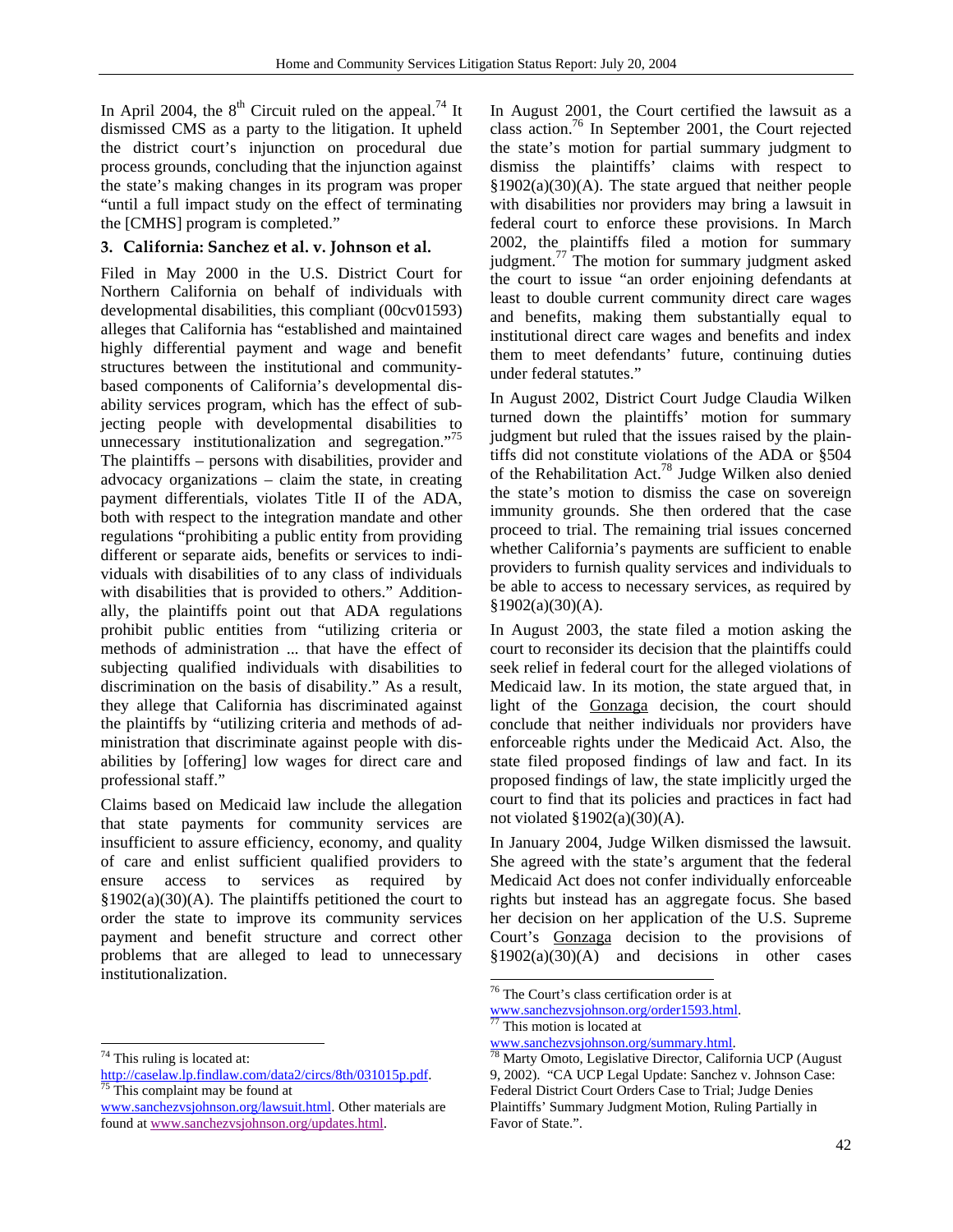(including the Pennsylvania Sabree decision and another Northern District lawsuit concerning the application of §1902(a)(30)(A) (California Association of Health Facilities v. State Department of Health Services (03-736)).

Characterizing Judge Wilken's decision as "fatally flawed," the plaintiffs appealed the dismissal to the  $9<sup>th</sup>$ Circuit in early February 2004 (04-15228). The plaintiffs expect to rely on a December 2003 U.S. District Court for Eastern California decision in lawsuits<sup>79</sup> that also concerned Medicaid payments. In that litigation, the district court also wrestled the implications of the Gonzaga decision concerning whether  $\S 1902(a)(30)(A)$  conferred individually enforceable rights for which Medicaid recipients and providers could seek federal court intervention under §1983. Based on its reading of legislative history, the court decided that Congress intended to confer individually enforceable rights under §1902(a)(30)(A) for beneficiaries but not Medicaid providers. Based on this conclusion and other  $9<sup>th</sup>$  Circuit decisions, the court then granted the plaintiffs a preliminary injunction that prevented California from implementing Medicaid rate cuts that were slated to go into effect January 1, 2004.<sup>80</sup> The Sanchez plaintiffs filed their appellant brief in May 2004.

# **4. California: Rodde et al. v. Bonta et al.**

l

This lawsuit (03-01580) was filed in the U.S. District Court for the District of Central California expressly to halt Los Angeles County's plan to close Rancho Los Amigos National Rehabilitation Center, a countyoperated facility that furnishes specialized inpatient and outpatient services to individuals with disabilities. The plaintiffs sought and obtained from the court a

207.41.18.73/caed/DOCUMENTS/Opinions/Levi/03-2110.pdf. In the decision, the court noted that interpreting the legislative history surrounding §1902(a)(30)(A) posed some difficulties. Once the court decided that Medicaid beneficiaries could bring a federal action to block rate cuts that might harm them, it relied on the standards set down by the  $9<sup>th</sup>$  Circuit in its 1997 Orthopaedic Hospital v. Belshe decision (located at:

preliminary injunction to halt the closure, contending that, if the facility were closed, they would be left without access to medically necessary services. The plaintiffs based their claims on federal Medicaid law (arguing that they would be unable to obtain services covered by California's Medicaid program) and the ADA (arguing that the county's action was discriminatory because it treated people with disabilities differently than other Medicaid recipients who did not face a similar loss of access to services). The county appealed the injunction to the  $9<sup>th</sup>$  Circuit Court of Appeals (03-55765).

In February 2004, the Circuit upheld the preliminary injunction, concluding that the plaintiffs were likely to succeed on the merits of their ADA claim.<sup>81</sup> The court agreed that, absent the injunction, the plaintiffs faced potential harm. The Circuit also noted that the district court decision did not mean that the county could not ultimately close the facility but, instead, if it were to close the facility, it had to ensure that comparable services would be available to the plaintiffs.

# **5. Colorado: Mandy R et al. v. Owens et al.**

As previously noted, the Colorado Association of Community Centered Boards (CACCB) intervened in this "waiting list" lawsuit and specifically brought forward the claim that Colorado is violating §1902(a)(30)(A) by not making adequate payments for community services. The presiding judge agreed to add this claim to the original complaint.

# **6. Connecticut: Pragano et al. v. Wilson-Coker**

In November 2002, three Medicaid beneficiaries with disabilities filed a lawsuit (02-CV-1968) against the Connecticut Department of Social Services (DSS, the state's Medicaid agency) alleging that the state was refusing to pay for durable medical equipment they need to improve their health and live independently. The plaintiffs argue that the state has adopted "an unwritten and unpublished policy of denying Medicaid payment for any equipment not covered by the federal Medicare program," thereby impermissibly restricting access to necessary equipment. The plaintiffs sought a preliminary injunction and class certification. The plaintiffs are represented by New Haven Legal Assistance Association and Connecticut Legal Services.

In 1997, the New Haven Legal Assistance Association filed a similar lawsuit (*DeSario v. Thomas*) challenging Connecticut's practice of limiting payment for medical equipment to items included on a list established by DSS. Ultimately, this case was settled by the

l

 $79$  The lawsuits are: Clayworth et al. v. Bonta et al. (03-2110) and California Medical Association et al. v. Bonta et al. (03- 2336). Both of these lawsuits were filed to prevent California from instituting a 5% across the board rate reduction in Medicaid (Medi-Cal) payments as part of the state's efforts to cut its budget deficit. The state has appealed both decisions to the 9<sup>th</sup> Circuit (04-15498 and 04-15532), which has consolidated the appeals and instructed the state to submit its opening brief by May 5, 2004. Since both cases concern preliminary injunctions against the state, it is likely that they will receive expedited consideration. 80 This decision is located at:

laws.findlaw.com/9th/9555607.html) in deciding that the state's rate cut was improper.

<sup>&</sup>lt;sup>81</sup> Decision located at:

caselaw.lp.findlaw.com/data2/circs/9th/0355765p.pdf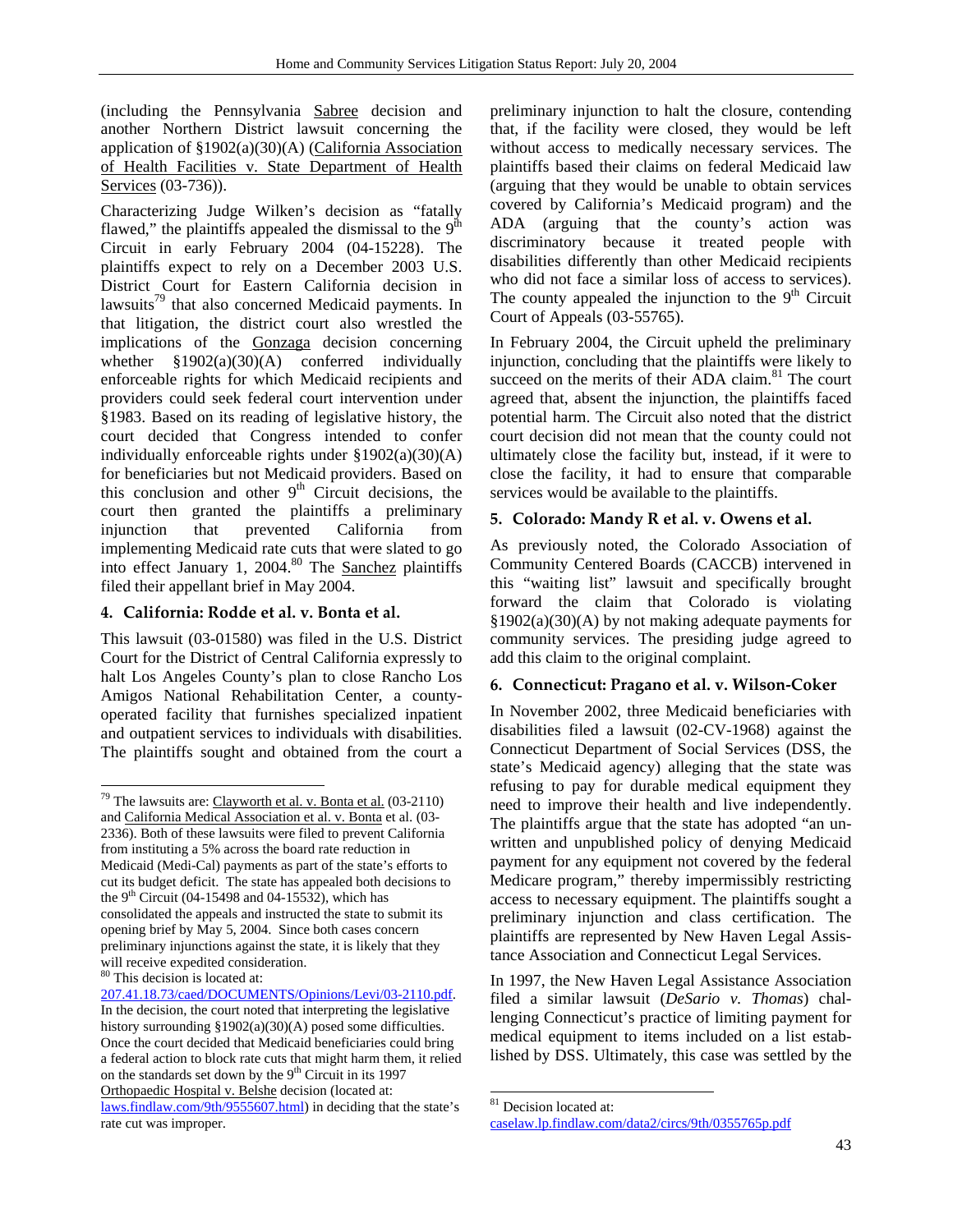state's agreeing to periodically update its list of covered items and allow individuals to obtain unlisted items when necessary. This litigation also prompted the Health Care Financing Administration (now CMS) to clarify its policies concerning the coverage of medical equipment, including requiring states to provide individuals "a meaningful opportunity for seeking modifications of or exceptions to a State's preapproved list." This policy was promulgated via a September 1998 State Medicaid Director letter.<sup>82</sup>

In this lawsuit, the plaintiffs alleged that the Department was once again employing an arbitrary list to deny individuals of equipment that is necessary for them to function in the community and thereby increase their risk of institutionalization. In particular, the plaintiffs alleged that Connecticut's policies violated: (a)  $\frac{1}{9}$ 1902(a)(17)(A) of the Social Security Act which requires that the state apply reasonable standards in determining eligibility for services; (b) the goals of the Medicaid by denying payment for DME necessary for individuals to attain and maintain independence and self-care; and, (c) Medicaid requirements that bar limiting the scope of coverage based on a person's specific medical condition. In March 2003, the Court turned down the plaintiffs' request for a preliminary injunction. The parties arrived at a tentative settlement in September 2003. In December 2003, the court approved the agreement. Under the agreement, the Department of Social Services has issued a revised provider bulletin concerning DME and beneficiary rights to appeal adverse determinations.

# **7. Illinois: Jackson et al. v. Maram**

In January 2004, three individuals residents filed a class action complaint (04-0174) against the Illinois Department of Public Aid in the U.S. District Court for the Northern Illinois contending that the agency impermissibly denies motorized wheelchairs to nursing facility residents in violation of federal Medicaid law, the ADA and §504 of the Rehabilitation Act. The plaintiffs have been denied motorized wheelchairs even though rehabilitation hospitals have determined that the plaintiffs would benefit from them. As a consequence, the plaintiffs contend that they are unnecessarily confined to the nursing homes in which they reside. In contrast, the plaintiffs point out that individuals who are not in nursing facilities are authorized to receive Medicaid-funded motorized wheelchairs. The lawsuit was filed on the plaintiffs' behalf by Access Living of Metropolitan Chicago, an Independent Living Center.

The plaintiffs contend that the state's policy to not

l

provide motorized wheelchairs to nursing home residents violates the requirements of the federal 1987 Nursing Home Reform Act, §1902(a)(10)(B) by not making Medicaid services available to all beneficiaries who require them, the ADA (by virtue of discriminatory treatment of individuals with disabilities and encouraging unnecessary segregation of nursing facility residents), and §504 because the state's policies discriminate on the basis of disability.

The state has filed motions to dismiss and in opposition to class certification. Both motions adopt the position that Medicaid law, the ADA, and the Rehabilitation Act do not give the plaintiffs enforceable rights that may be pursued through a §1983 action.

# **8. Indiana: Collins et al. v. Hamilton et al.**

In 2001, the Indiana Civil Liberties Union filed a class action lawsuit against state officials for failing to provide child and youth long-term residential treatment in psychiatric residential treatment facilities (PRTF). The plaintiffs argued that Indiana's refusal to provide such services violated federal Medicaid law because PRTF services are a recognized Medicaid benefit and, hence, must be furnished to all eligible children and youth when "medically necessary" under the federal Early and Periodic Screening, Diagnosis and Treatment (EPSDT) mandate. The district court ruled in plaintiffs favor, deciding that the provision of PRTF services was mandatory when medically necessary. The court permanently enjoined Indiana from denying these services.

In 2002, the state appealed this decision to the  $7<sup>th</sup>$ Circuit Court of Appeals (02-3935), arguing that it had decided to exclude such services for various reasons. In November 2003, the Circuit Court rejected the state's appeal and upheld the district court decision.<sup>83</sup> The court found that the EPSDT mandate requires that a state must furnish any Medicaid coverable service that is medically necessary.

# **9. Kansas: Interhab, Inc. et al. v. Schalansky et al.**

In October 2002, Interhab and five other community service providers filed a class action lawsuit in Shawnee County District Court (02C001335) against the Kansas Department of Social and Rehabilitation Services (SRS) claiming that the state's payments are insufficient to meet the needs of people with developmental disabilities and thereby violate Kansas and federal law. Interhab is an association of Kansas community service providers. The plaintiffs assert that com-

l

<sup>82</sup> Located at: cms.hhs.gov/states/letters/smd90498.asp

<sup>&</sup>lt;sup>83</sup> The decision is at:

http://caselaw.findlaw.com/data2/circs/7th/023935P.pdf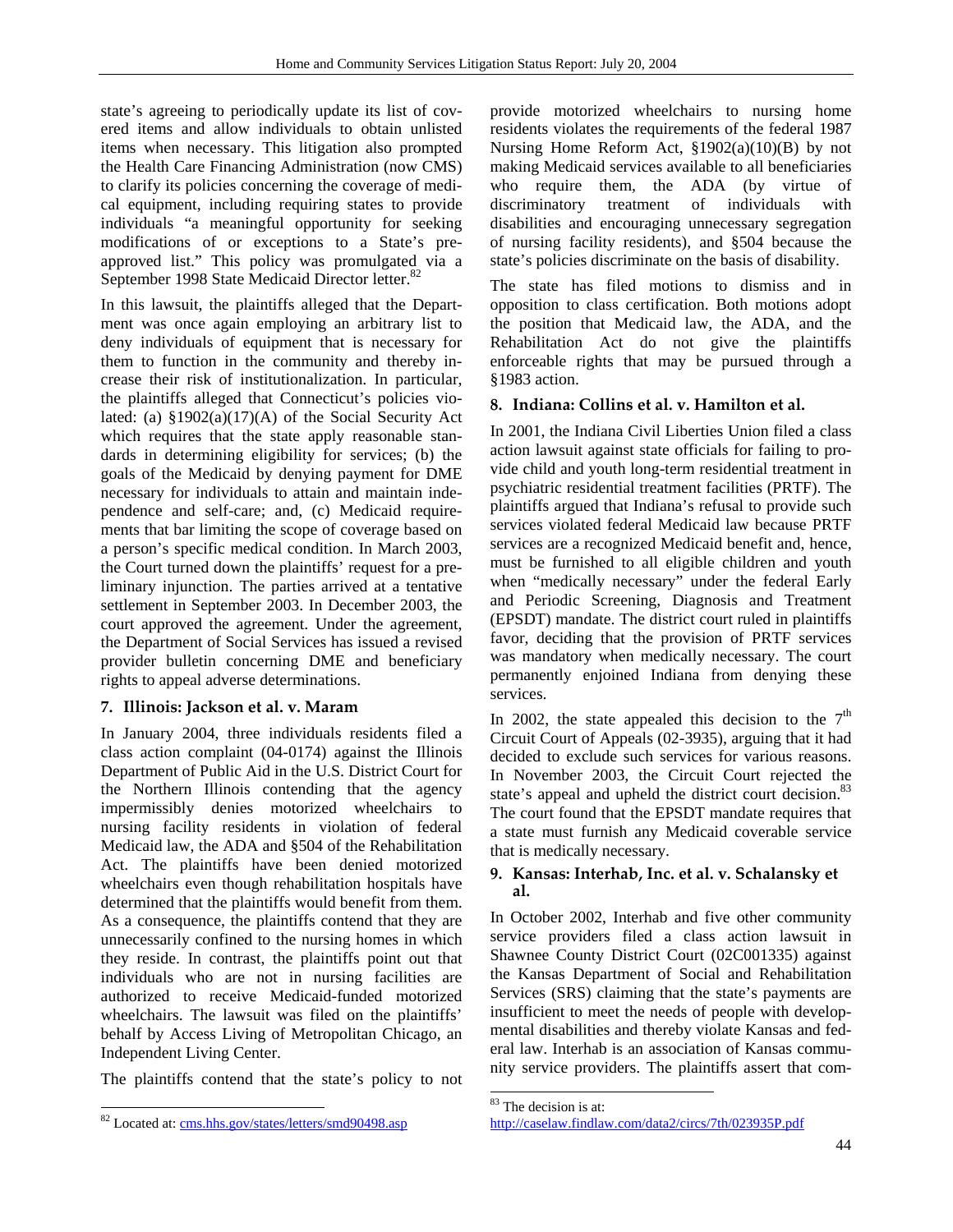munity services were underfunded by \$88 million. The lawsuit also seeks damages for alleged underfunding in previous years; such damages might total \$300 million, according to the plaintiffs.

The lawsuit claims that the state has violated the state's 1996 Developmental Disabilities Reform Act (DDRA), which the plaintiffs argue mandates that the state provide "adequate and reasonable" funding for community services. In particular, the plaintiffs point out that the DDRA made it Kansas policy that:

"…this state …assist persons who have a developmental disability to have: (a) Services and supports which allow persons opportunities of choice to increase their independence and productivity and integration and inclusion into the community; (b) access to a range of services and supports appropriate to such persons; and (c) the same dignity and respect as persons who do not have a developmental disability." (K.S.A. 39-1802).

The DDRA also provides that SRS establish "a system of adequate and reasonable funding or reimbursement for the delivery of community services that:

"requires an independent, professional review of the rate structures on a biennial basis resulting in a recommendation to the legislature regarding rate adjustments. Such recommendations shall be adequate to support: (A) a system of employee compensation competitive with local conditions; (B) training and technical support to attract and retain qualified employees; (C) a quality assurance process which is responsive to consumers' needs and which maintains the standards of quality service (D) risk management and insurance costs; and (E) program management and coordination responsibilities." (K.S.A. 39-1806)

The plaintiffs charge that the required rate review was not conducted and the wage rates upon which SRS bases payments are inadequate. As a result, provider agencies are unable to recruit and retain qualified staff to meet the needs of individuals. In addition to violating the DDRA, the plaintiffs also charge that SRS has violated §1902(a)(30)(A) of the Social Security Act by not making payments sufficient to ensure that "consumers of community programs and services have access to high quality care." The plaintiffs also are advancing an equal protection claim under both the U.S. and Kansas Constitutions by contending that the state discriminates between community providers and its own institutions by funding similar services differently. The plaintiffs also allege breach of contract.

The plaintiffs are asking the court to: (a) review all payment rates for the period 1996 – 2003; (b) order the state to pay for all "underfunding" during that period; (c) enjoin the state to pay "adequate and reasonable

reimbursement rates"; (d) enjoin the state to establish a rate setting methodology that complies with federal and state law; and (e) enter a judgment directing SRS to reimburse all costs incurred by the plaintiffs in delivering services, including hourly wages and benefits that reflect the amounts paid to other workers in each locality. In December 2002, the state filed motions to dismiss the federal and state law claims.

In January 2003, the plaintiffs amended the complaint and asked the court to issue a temporary restraining order to block payment and other funding cuts ordered in August and November 2002 by outgoing Governor Bill Graves to address the state's mounting budget deficit. Included in these cuts were developmental disabilities HCBS waiver rate reductions.

In February 2003, the court turned down the plaintiff's request for a temporary restraining order. The Court ruled that there was no evidence that the state acted "arbitrarily, capriciously or unreasonably in [its] choices of program reductions." While acknowledging that the budget cuts "appear potentially harmful," the "court could not conclude that its interference would not do more harm than good to the public interest if it issued a temporary restraining order." With the rejection of the request for a temporary restraining order, activity in this litigation has returned to the issues raised in the original complaint. The court has heard oral arguments concerning various motions over the past few months.

At a September 2003 hearing, the court observed that it was struggling to understand the issues in the case, including the complexities of the funding of community services in Kansas and whether the plaintiffs had the right to make the claims they had. The court allowed two individuals with developmental disabilities who receive services to be added as plaintiffs. The court decided to allow the lawsuit to go forward, rejecting the state's motion to dismiss except for the claims for retrospective recovery of funds under federal law. In January 2004, the plaintiffs once again asked the court for a temporary restraining order, temporary and permanent injunctions and the appointment of a special master. The court turned down these requests. Over the past several months, the plaintiffs and the state have filed numerous motions, including new motions by the state to dismiss plaintiff claims.

# **10.Louisiana: Malen v. Hood**

This class action compliant was filed in December 2000 against the Louisiana Department of Health and Hospitals in the U.S. District Court for the Eastern District of Louisiana. At issue in this case was the state's proposed method of implementing a new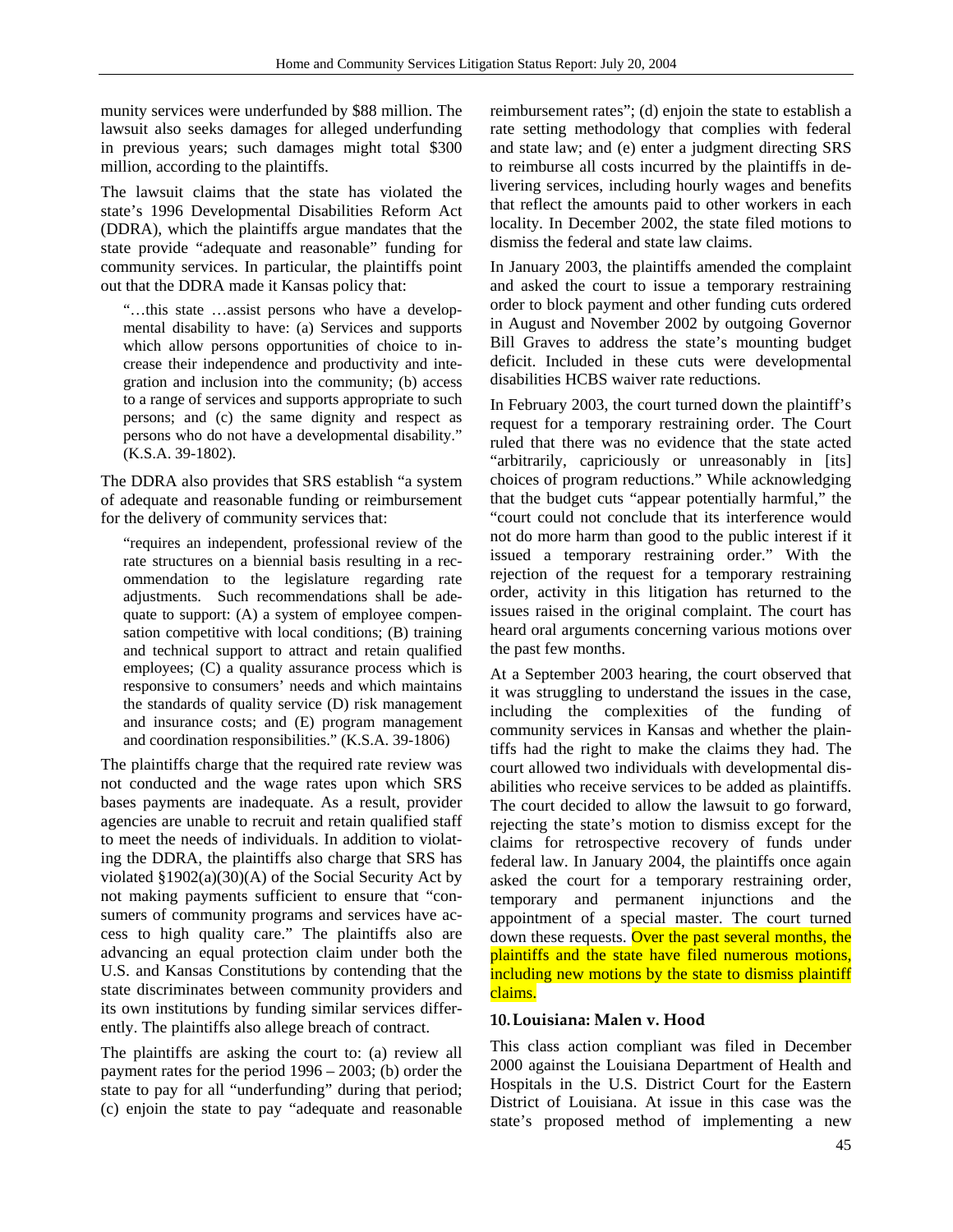"Children's Choices" HCBS waiver program for children with severe disabilities. The new waiver program offers a dollar-capped set of benefits that is less broad than that offered under Louisiana's preexisting HCBS waiver program. The state had proposed that, if a child were on the waiting list for Louisiana's existing HCB waiver program for people with developmental disabilities, the family would have to agree to give up the child's place on that waiting list if they accepted enrollment in the new waiver program. Families objected to this proviso because it meant that their children would be disadvantaged if they needed more intensive services. Plaintiffs contended that this requirement was impermissible under federal law.

When the lawsuit was filed, federal officials had not yet decided whether to approve the new program. Subsequently, CMS determined that the state's proposal concerning the waiting-list proviso could not be approved. The state then removed the proviso and CMS approved the waiver request. The Children's Choices program has since been implemented and the lawsuit has been settled.

# **11.Maine: Risinger et al. v. Concannon et al.**

Filed in June 2000, this complaint (00-116-B-C) alleged that Maine violated federal Medicaid law by failing to furnish medically necessary EPSDT services to children with mental disabilities. The lawsuit was filed by private attorneys in collaboration with Maine Equal Justice Partners, Inc. Maine's Disability Rights Center joined the lawsuit as a named plaintiff. The lawsuit argued that federal law requires the state to arrange for medically necessary EPSDT services – including in-home mental health services – in a reasonably prompt manner. Consequently, at issue was Maine's assuring access to non-waiver Medicaid services for children. Under federal law, a state may not limit the availability of medically necessary EPSDT services. The lawsuit also contended that Maine's payments for services were insufficient to ensure their availability when and as needed and thereby the state is violating  $\S 1902(a)(30)(A)$ . As a consequence, the plaintiffs argued that 600 Maine children with mental disabilities had been wait listed for services or could not obtain entitled services.<sup>84</sup>

In July 2001, the District Court granted the plaintiff's motion for class action certification.<sup>85</sup>. In May 2002, the parties reached a settlement. Reportedly, the

l

settlement provides that children who need services will be evaluated more quickly and no child will wait more than six months to receive approved treatment and services.

#### **12.Minnesota: Association for Residential Resources in Minnesota et al. v. Goodno et al. and Masterman et al. v. Goodno**

Both of these lawsuits seek to halt Minnesota's "rebasing" the amount of funds it allocates to counties for HCBS waiver services for persons with mental retardation and related conditions. In each case, the concern is that rebasing will result in a reduction of funds to individuals. The Association for Residential Resources in Minnesota (ARRM) filed its lawsuit (03 cv-2438) in the U.S. District Court for the District of Minnesota in March 2003. ARRM asked the court to issue a temporary restraining order (TRO) to halt the rebasing until the court could decide the issues in the lawsuit. In March 2003, the court issued the TRO. In April 2003, the court held a hearing concerning the ARRM motion for a preliminary injunction to halt the rebasing and issued the requested TRO. In August, the Court dissolved the TRO and denied an ARRM motion for a new TRO. However, in September 2003, the court agreed to the Masterman plaintiffs' petition to issue a new TRO. This TRO did not halt the method of rebasing but simply provided that no reduction to the budgets of individual waiver participants could take place because of rebasing until the Court could hear the merits of the ARRM motion for a temporary injunction. With respect to this lawsuit, the parties are in preliminary settlement discussions before the discovery phase begins.

In April 2003, four individuals and Arc Minnesota filed a similar lawsuit (03cv2939) asking for a preliminary injunction to halt the rebasing. The Minnesota Disability Law Center (the state's P&A agency) filed this lawsuit on behalf of the plaintiffs. The plaintiffs contend that the payment rebasing will result in "irreparable harm." It appears that the plaintiffs also argue that rebasing will adversely affect their choice between HCBS waiver and institutional services as well as undermine meeting the essential needs through the waiver program. This lawsuit was transferred to the judge hearing the ARRM lawsuit.

The state filed a motion to dismiss the lawsuit. In its motion to dismiss, the state argued that: (a) the plaintiffs have no right of private action under §1983 to pursue their Medicaid claims under  $\S 1902(a)(10)(B)$ (comparability),  $\S1915(c)(2)(A)$  (assurance of the health and welfare of HCBS waiver participants), and §1902(a)(1) statewideness of the Social Security Act; (b) plaintiffs lack standing because they cannot show

 $84$  See also www.healthlaw.org/pubs/200006release.html.<br> $85$  At

www.med.uscourts.gov/opinions/carter/2001/GC\_07022001\_1- 00cv116\_Risinger\_v\_Concannon.pdf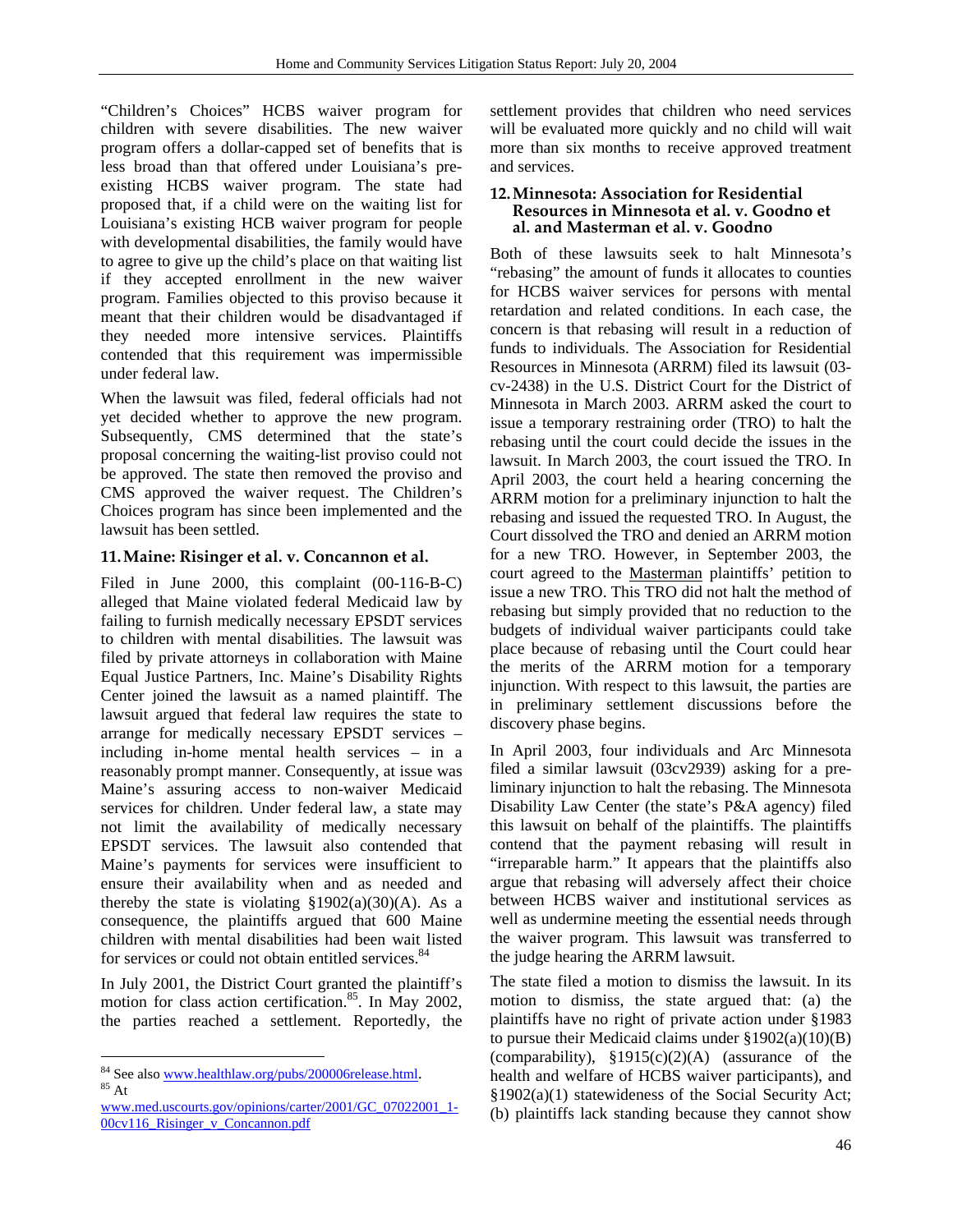that concrete or imminent injury has resulted from rebasing; and, (c) the plaintiffs' ADA claim fails because it attempts to expand the ADA's integration mandate beyond its basic parameters by arguing that the lack of identical funding between institutional and community services is discriminatory.

In October 2003, the Court heard arguments concerning the plaintiffs' request that the court issue a preliminary injunction to halt the rebasing. The state opposed this motion, contending that sufficient funds were now available in the waiver program to ensure that no deep cuts would be made and that the administrative appeals process afforded individuals sufficient protection should their services be reduced.

In January 2004, the court turned down the plaintiffs' motion for a preliminary injunction and dissolved the temporary restraining order against implementation except in the case of the individual plaintiffs.<sup>86</sup> The court decided that it could not continue to block the rebasing, especially because the lawsuit was not a class action. At the same time, however, the court denied the state's motion to dismiss, except in the case of one claim. The court rejected the state's contention that the Gonzaga decision undermined the plaintiffs' standing to bring suit. The Court also rejected the state's request to dismiss the ADA and §504 claims. The Court also expressed the view that the rebasing decision might be at odds with Medicaid statutory provisions concerning the operation of HCBS waiver programs, noting "That Congress has allowed states to limit the number of people served by waivers does not mean that Congress meant to allow states to underserve those actually on the waiver, or treat waiver recipients differently, or excuse states from assuring the health and safety of waiver recipients. Most importantly, it does not evidence that Congress did not intend Medicaid recipients to benefit from the Medicaid program."

In June 2004, the state and the Masterman plaintiffs filed a joint motion with the court to dismiss this litigation, based on a settlement agreement that they had reached.<sup>87</sup> Under the settlement agreement, the state agreed to increase county allocations over the next two years and issue new guidelines to counties in establishing individual budgets. The state also agreed to contract with an independent consultant to establish a new funding methodology for the waiver program. In

l

 $\frac{00195.PDF}{87}$  The settlement is described in more detail at:

http://www.arcminnesota.com/Rebasing\_Settlement.htm.

the meantime, the ARRM lawsuit continues to be active.

#### **13.Montana: Sandy L. et al. v. Martz et al.**

In September 2002, eight individuals and the Montana Association of Independent Living Services, Inc. (M.A.I.D.S.) filed a class action lawsuit in state court against Governor Judy Martz and the Department of Public Health and Human Services alleging that the state's payments for community services are inadequate and thereby violate the Montana Constitution and other laws concerning the provision of services to individuals with developmental disabilities. The proposed class includes: (a) all persons who receive community services but are at risk of being institutionalized because of the closure, reduction or termination of their services and (b) institutionalized persons who should be served in the community but cannot due to inadequate payments. M.A.I.D.S. is an association of 34 community developmental disabilities provider agencies that furnish HCBS waiver services. The plaintiffs are persons who receive community services. Some persons are served in community residences; others live on their own or with their families.

In the complaint, the plaintiffs argue that state institutional staff is paid between 23 and 38% more than their community counterparts, even though community workers perform much the same work. This wage disparity is alleged to cause high turnover among community workers and providers have a difficult time recruiting workers. As a result of these problems, it is alleged that providers are increasingly unable to meet the needs of many of the individuals they serve, thereby placing individuals at high risk of institutionalization. In addition, the complaint alleges that low payments prevent the placement of institutionalized persons who could be supported in the community.

The plaintiffs argue that the wage disparity between institutional and community workers results in violations of: (a) provisions of Montana law that require the administration of state and federal funds in a fashion that ensures the proper fulfillment of their purpose, including assisting people with developmental disabilities to live as independently as possible and securing "for each developmentally disabled person such treatment and habilitation as will be suited to the needs of the person and assure that such treatment and habilitation are skillfully and humanely administered with full respect for the person's dignity and personal integrity in a community-based setting whenever possible;" (b) provisions of Montana law that set forth the state's policy aims with to people with developmental disabilities, including supporting individuals to live as independently as possible in the least restrictive set-

<sup>86</sup> The decision is at:

www.nysd.uscourts.gov/courtweb/pdf/D08MNXC/04-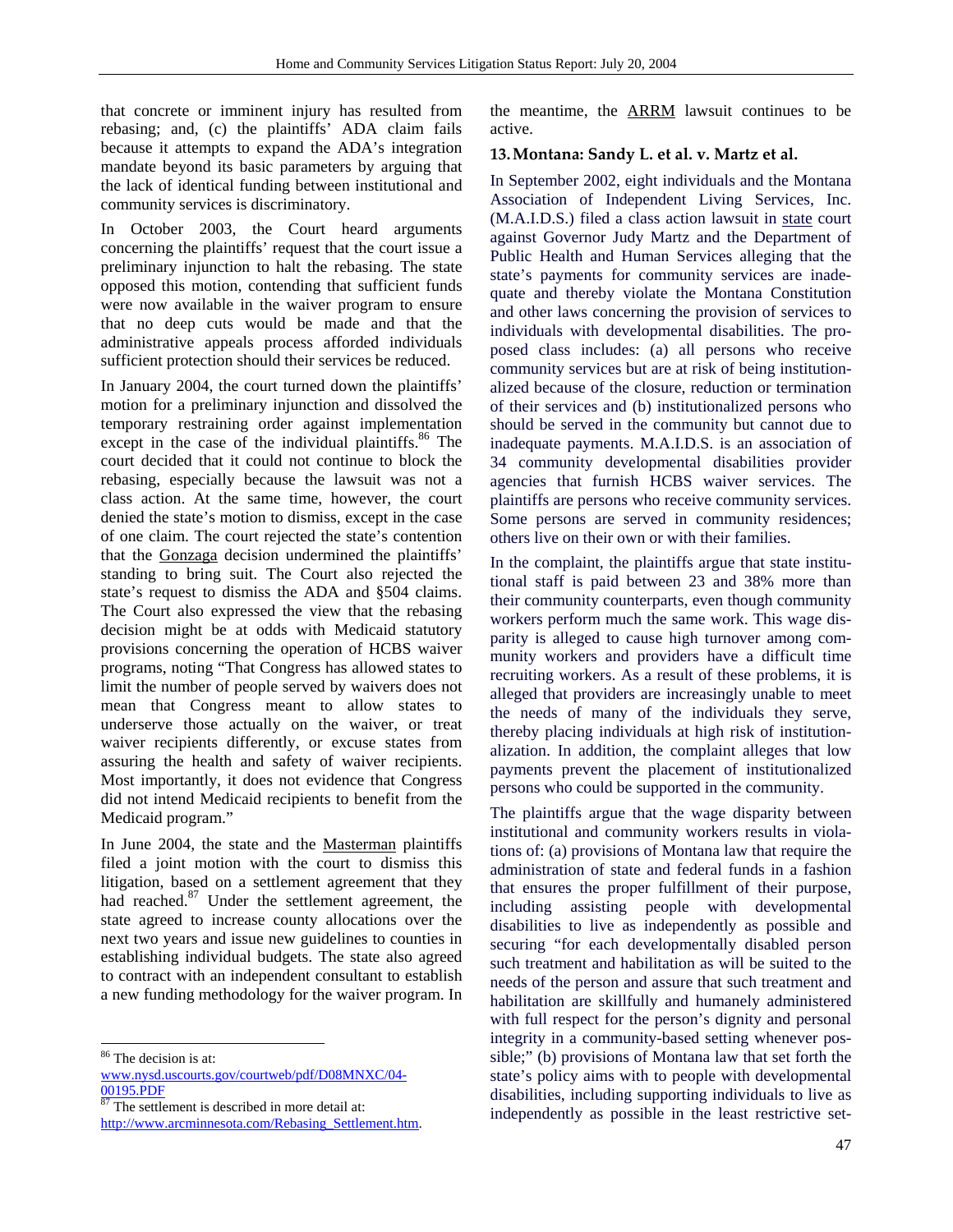ting; (c) state statutory provisions that require uniform payment for Medicaid-covered services "where the actual cost of, quality of, knowledge and skills for the delivery of, and availability of, Medicaid-covered services is equivalent or similar;" and, (d) provisions of the Montana Constitution, including equal protection.

The plaintiffs are seeking preliminary and permanent injunctions to bar the state from maintaining the current disparity in wages and benefits between institutional and community workers. It is estimated that eliminating the disparity in wages and benefits would cost about \$20 million.

## **14.Ohio: Nickolaus Thompson and Ohio Provider Resource Association et al. v. Hayes et al.**

Filed in June 2003 in the Franklin County Court of Common Pleas, this lawsuit charges that Ohio is violating federal Medicaid law by interfering with the right of individuals to choose their service provider and is not administering Medicaid services for people with developmental disabilities uniformly in all parts of the state.<sup>88</sup> The lawsuit was filed by Ohio's private provider association and individual provider agencies against the Departments of Job and Family Services (Ohio's Medicaid agency) and Mental Retardation and Developmental Disabilities (ODMRDD, which administers the state's HCBS waiver programs for people with developmental disabilities) as well as the superintendents of several county boards of mental retardation and developmental disabilities that administer services locally as well as the Ohio Association of County Boards of Mental Retardation and Developmental Disabilities. At issue in this litigation is the legitimacy of Ohio counties operating Medicaidfunded community services in a fashion that varies county-to-county and, hence, results in disparate treatment of individuals. In 2001, the Ohio legislature directed ODMRDD to promulgate rules to ensure uniform administration of Medicaid services in all counties. To date, such rules have not been adopted and the lawsuit was triggered when private providers faced the prospect of having to sign new contracts with each county by June 30, 2003, even though, in their view such contracts are not legal.

In a press release concerning this lawsuit, the executive director of the provider's association said:

"Federal law is very clear on this point. Medicaid must be administered uniformly across the state. The

88 For additional information, go to www.opra.org/ and then look under "What's New" to access documents concerning the lawsuit, including the complaint which is at: www.opra.org/pdf/Lawsuit-MemoranduminSupport.PDF

l

fact that the State of Ohio has abdicated its responsibility to write uniform administrative rules does not mean that county boards, which also are substantial service providers in addition to their Medicaid administration roles, can assume powers that are not properly theirs. What we have here is an attempt by county boards and their associations to hijack state law for their own purposes, even though the result will be that individuals with mental retardation and developmental disabilities will not get the same quality of services from county to county."

The plaintiffs asked the court to grant injunctive relief to prevent the county boards from forcing them to sign contracts that they do not regard as legal or withhold payments.

With respect to the injunctive relief, in a June 2003 order<sup>89</sup>, the court directed that county boards and providers should reach mutual agreements to either extend or revise the terms of existing service contracts or otherwise resolve their differences under the state's dispute resolution statute. In the event that the board and providers do not agree, or choose not to enter into a new contract or amend an existing contract, the court instructed both sides to continue to operate under existing contracts, day-to-day until ODMRDD, as the ODJFS designee, promulgates the overdue rules governing service contracts. However, the order also made it clear that a provider's agreeing to continue an existing contract or enter into a new contract with a county board would in no way limit the plaintiffs' pursuing their claims regarding the underlying lawfulness of the contracts.

So far, rules that would address the underlying issues in this litigation have not been adopted by the state.

#### **15.Oklahoma: Fisher et al. v. Oklahoma Health Care Authority et al.**

In 2002, Oklahoma decided that it would limit to five the number of prescribed medications that participants in the state's "Advantage" HCBS waiver program for people with disabilities and older persons could receive in order to reduce spending to address the state state's budget deficit. Previously, there was no limit on the number of medications that Advantage participants could receive, a policy that also was in effect for nursing facility residents. Medicaid beneficiaries not served in nursing facilities or participating in the waiver program are subject to a three-prescription limit. Oklahoma's Advantage program covered prescribed drugs over and above this limit as an additional "extended pharmacy" benefit. In limiting prescribed drugs to five per month, the state amended its waiver

 $\overline{\phantom{a}}$ 

<sup>89</sup> The order is at: www.opra.org/pdf/Judge McGrath Order.PDF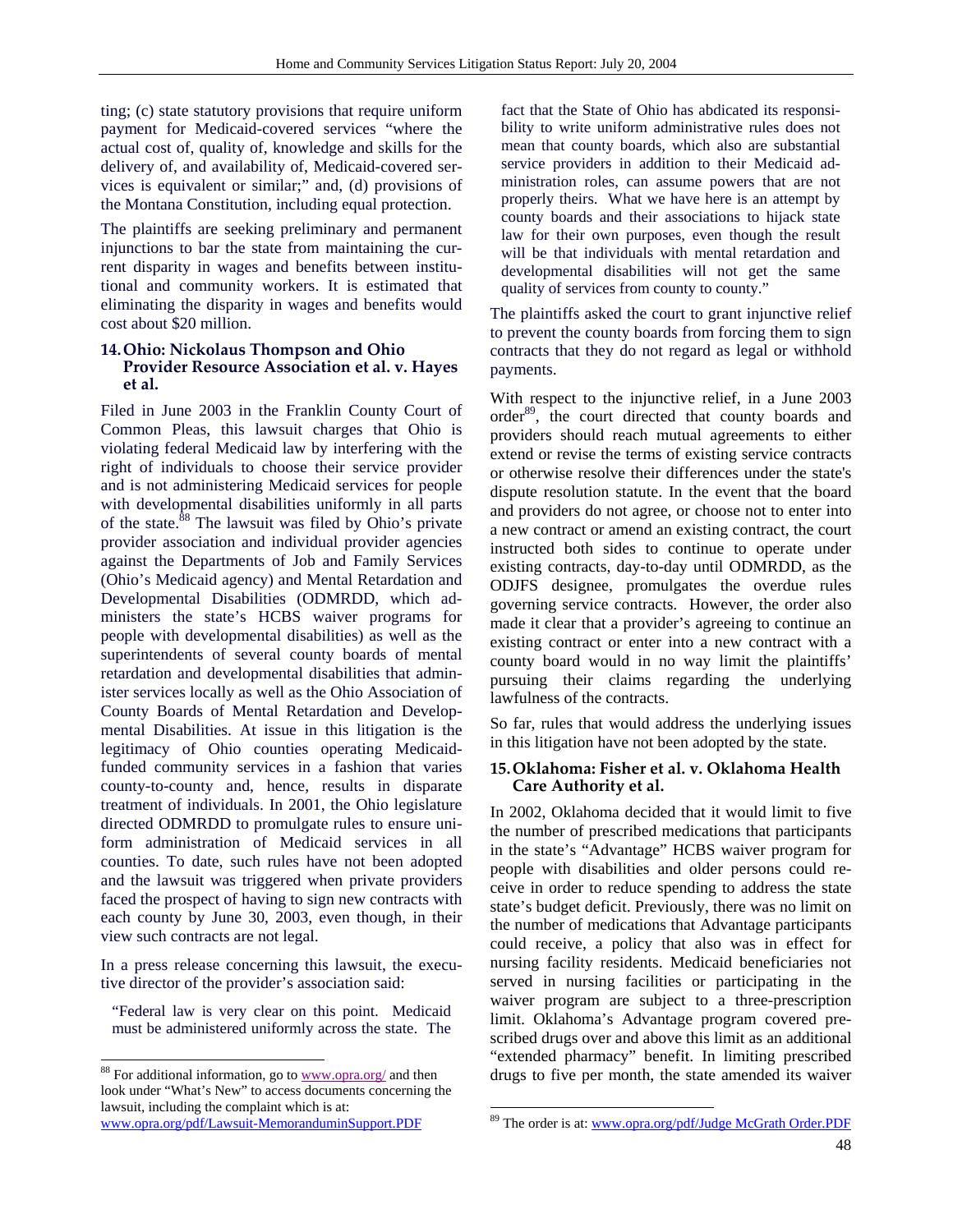program to curtail the number of medications provided under the extended pharmacy benefit.

The Oklahoma Disability Law Center immediately filed suit (02-cv-762) in the U.S. District Court for the Northern District of Oklahoma, arguing that limiting the number of medications violated the ADA and §504 because the state continued to allow nursing facility residents an unlimited number of medications. The plaintiffs argued that the state's policy was discriminatory. The district court, however, granted summary judgment to the state, deciding that the plaintiffs could not maintain a claim under the ADA because they were not institutionalized or at risk of institutionalization. The plaintiffs appealed this decision to the  $10<sup>th</sup>$  Circuit Court of Appeals. In July 2003, the Circuit reversed the summary judgment and remanded the complaint to the district court.<sup>90</sup>

The Circuit ruled that the district court had erred in interpreting the ADA and the Olmstead decision as only apply to institutionalized persons or individuals at risk of institutionalization. The Circuit pointed out that Title II applied to all publicly-operated programs that serve people with disabilities. The Circuit also questioned the district court's reasoning that requiring the state to reinstate unlimited prescribed medications would constitute a fundamental alternation. The Circuit noted that, if the effect of the limit were to force individuals to seek care in nursing facilities, the state would incur higher costs because such services are more expensive than waiver services. Since the plaintiffs had not based their original claims on Medicaid law, the Circuit refused to rule on alleged violations of Medicaid requirements that they raised on appeal. These claims revolved around the effect of the waiver of comparability that states receive when they operate an HCBS waiver program and their argument that such a waiver does not extend to other non-waiver Medicaid services. The Circuit noted that these issues would have to be addressed by the district court.

In November 2003, this lawsuit was settled by the parties and dismissed. The Oklahoma Health Care Authority revised its policies concerning prescribed drugs, increasing the prescription limit to six per month for all adult Medicaid beneficiaries. In the case of HCBS waiver participants, in addition to the six prescriptions, they also may have up to seven additional generic prescriptions. Persons who require additional medications may request them through a prior authorization process that will include a clinical review of all the individual's prescribed drugs.

#### <sup>90</sup> Decision located at:

l

#### **16.Pennsylvania: Network for Quality M.R. Services in Pennsylvania v. Department of Public Welfare**

This lawsuit was filed in March 2002 in the Commonwealth Court of Pennsylvania by a coalition of agencies that furnish services to individuals in ICFs/MR and/or Pennsylvania's HCBS waiver program for people with mental retardation. The plaintiffs contended that Pennsylvania has depressed payments for ICF/MR services and held down waiver funding by predicating funding levels on inadequate compensation of direct care workers. As a result, the plaintiffs argued that they are cannot furnish an appropriate level of services due to high staff turnover and workforce instability. They also cited a federal review of Pennsylvania's HCBS waiver program that questioned the adequacy of the state's payments for services. The plaintiffs asked the Court to order the state to "fairly, reasonably and lawfully reimburse providers … to ensure the quality, and continuity, of care provided by these providers."

In particular, the lawsuit contended that the state is in violation of: (a) the State's Public Welfare Code and implementing regulations that require providers to be paid for "reasonable costs"; (b)  $\S 1902(a)(30)(A)$ because payments are insufficient to ensure the quality of care; (c) federal Medicaid requirements by not providing an effective and timely process for the reconsideration of payment rates; and, (d) equal protection under the Pennsylvania Constitution by providing for higher payments to publicly-operated programs than for services furnished by non-state agencies. The plaintiffs asked the Court to order that the state ensure that fair and reasonable direct care staff costs are reimbursed and updated. The plaintiffs also asked for the appointment of a Master to oversee this process. The federal law claims were subsequently dropped by the plaintiffs.

In July 2003, the Commonwealth Court dismissed the lawsuit. At the state's urging, the Court found that the plaintiffs had not exhausted their available administrative remedies under Pennsylvania law and, until they had, the issues raised in the lawsuit were not ripe for judicial review.

#### **17.Texas: Frew et al. v. Hawkins et al.**

Filed in 1993, this lawsuit alleged that Texas was not meeting its obligations in furnishing EPDST services to children. In 1996, the state entered into a voluntary consent decree that would be enforceable by the court. The decree required the state to institute detailed procedures to comply with the decree. In 1998, the plaintiffs returned to court, arguing that the state was not living up to the decree. The court agreed and then

http://laws.findlaw.com/10th/025192.html**.**